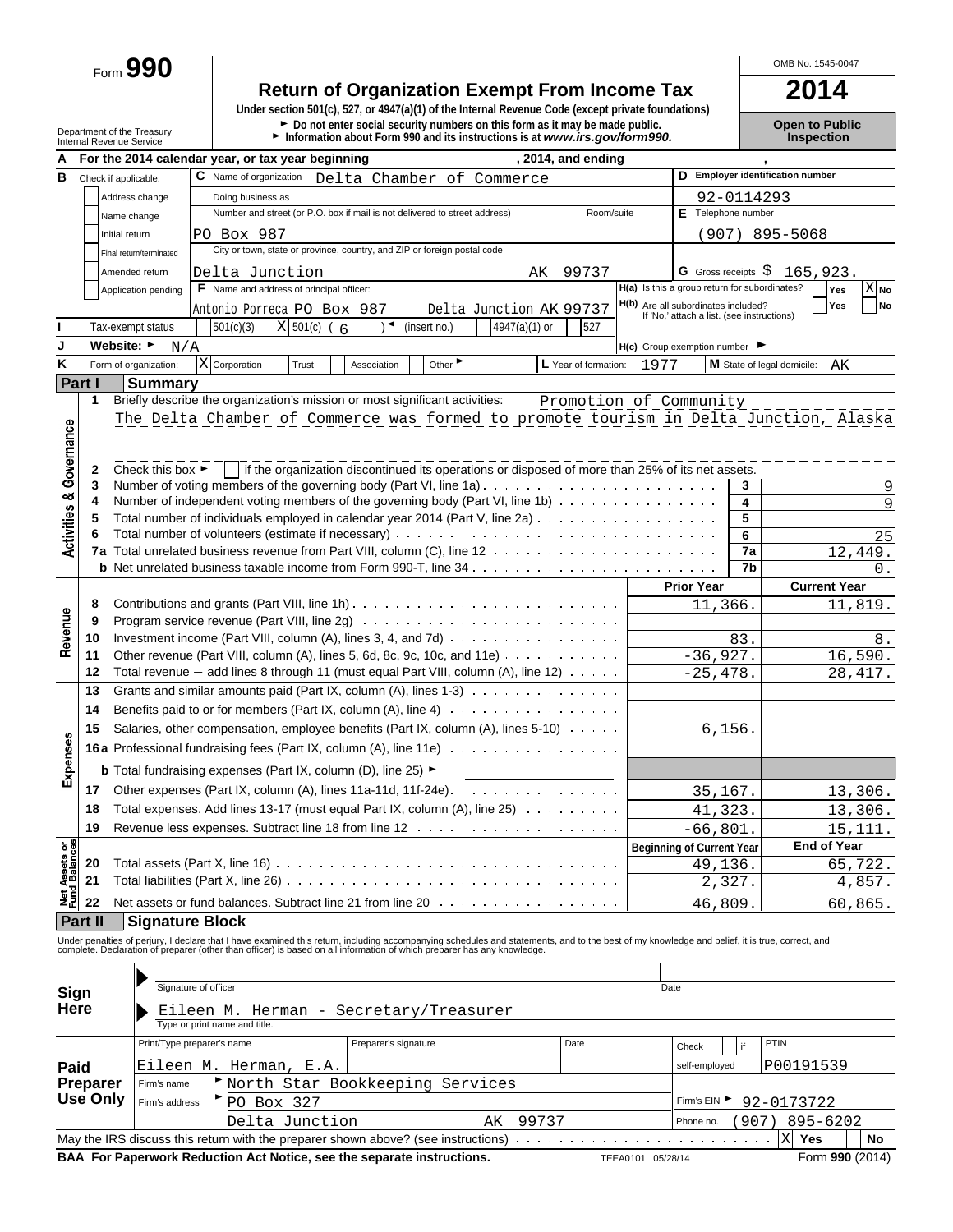|                 | Form 990 (2014)<br>Delta Chamber of Commerce            |                                                                                                                                              | 92-0114293       | Page 2 |
|-----------------|---------------------------------------------------------|----------------------------------------------------------------------------------------------------------------------------------------------|------------------|--------|
| <b>Part III</b> | <b>Statement of Program Service Accomplishments</b>     |                                                                                                                                              |                  |        |
|                 |                                                         |                                                                                                                                              |                  |        |
| $\mathbf{1}$    | Briefly describe the organization's mission:            |                                                                                                                                              |                  |        |
|                 | Promotion of Community                                  |                                                                                                                                              |                  |        |
|                 |                                                         | The Delta Chamber of Commerce was formed to promote tourism in Delta Junction, Alaska                                                        |                  |        |
|                 |                                                         |                                                                                                                                              |                  |        |
|                 |                                                         | 2 Did the organization undertake any significant program services during the year which were not listed on the prior                         |                  |        |
|                 |                                                         |                                                                                                                                              | Yes              | No     |
|                 | If 'Yes,' describe these new services on Schedule O.    |                                                                                                                                              |                  |        |
| 3               |                                                         | Did the organization cease conducting, or make significant changes in how it conducts, any program services?                                 | Yes              | No     |
|                 | If 'Yes,' describe these changes on Schedule O.         |                                                                                                                                              |                  |        |
| 4               |                                                         | Describe the organization's program service accomplishments for each of its three largest program services, as measured by expenses.         |                  |        |
|                 | and revenue, if any, for each program service reported. | Section $501(c)(3)$ and $501(c)(4)$ organizations are required to report the amount of grants and allocations to others, the total expenses, |                  |        |
|                 | ) (Expenses \$<br>4 a (Code:                            | including grants of<br>\$                                                                                                                    | ) (Revenue<br>\$ |        |
|                 | Fundraising Events                                      |                                                                                                                                              |                  |        |
|                 |                                                         |                                                                                                                                              |                  |        |
|                 |                                                         |                                                                                                                                              |                  |        |
|                 |                                                         |                                                                                                                                              |                  |        |
|                 |                                                         |                                                                                                                                              |                  |        |
|                 |                                                         |                                                                                                                                              |                  |        |
|                 |                                                         |                                                                                                                                              |                  |        |
|                 |                                                         |                                                                                                                                              |                  |        |
|                 |                                                         |                                                                                                                                              |                  |        |
|                 |                                                         |                                                                                                                                              |                  |        |
|                 |                                                         |                                                                                                                                              |                  |        |
|                 |                                                         |                                                                                                                                              |                  |        |
|                 | 4 b (Code:<br>) (Expenses<br>\$                         | including grants of<br>\$                                                                                                                    | ) (Revenue<br>\$ |        |
|                 |                                                         |                                                                                                                                              |                  |        |
|                 |                                                         |                                                                                                                                              |                  |        |
|                 |                                                         |                                                                                                                                              |                  |        |
|                 |                                                         |                                                                                                                                              |                  |        |
|                 |                                                         |                                                                                                                                              |                  |        |
|                 |                                                         |                                                                                                                                              |                  |        |
|                 |                                                         |                                                                                                                                              |                  |        |
|                 |                                                         |                                                                                                                                              |                  |        |
|                 |                                                         |                                                                                                                                              |                  |        |
|                 |                                                         |                                                                                                                                              |                  |        |
|                 |                                                         |                                                                                                                                              |                  |        |
|                 |                                                         |                                                                                                                                              |                  |        |
|                 | 4c (Code:<br>) (Expenses \$                             | including grants of \$                                                                                                                       | ) (Revenue<br>\$ |        |
|                 |                                                         |                                                                                                                                              |                  |        |
|                 |                                                         |                                                                                                                                              |                  |        |
|                 |                                                         |                                                                                                                                              |                  |        |
|                 |                                                         |                                                                                                                                              |                  |        |
|                 |                                                         |                                                                                                                                              |                  |        |
|                 |                                                         |                                                                                                                                              |                  |        |
|                 |                                                         |                                                                                                                                              |                  |        |
|                 |                                                         |                                                                                                                                              |                  |        |
|                 |                                                         |                                                                                                                                              |                  |        |
|                 |                                                         |                                                                                                                                              |                  |        |
|                 |                                                         |                                                                                                                                              |                  |        |
|                 | 4 d Other program services. (Describe in Schedule O.)   |                                                                                                                                              |                  |        |
|                 | (Expenses<br>\$                                         | including grants of<br>Ş                                                                                                                     | ) (Revenue \$    |        |
|                 | 4 e Total program service expenses                      |                                                                                                                                              |                  |        |
| <b>BAA</b>      |                                                         | TEEA0102 05/28/14                                                                                                                            | Form 990 (2014)  |        |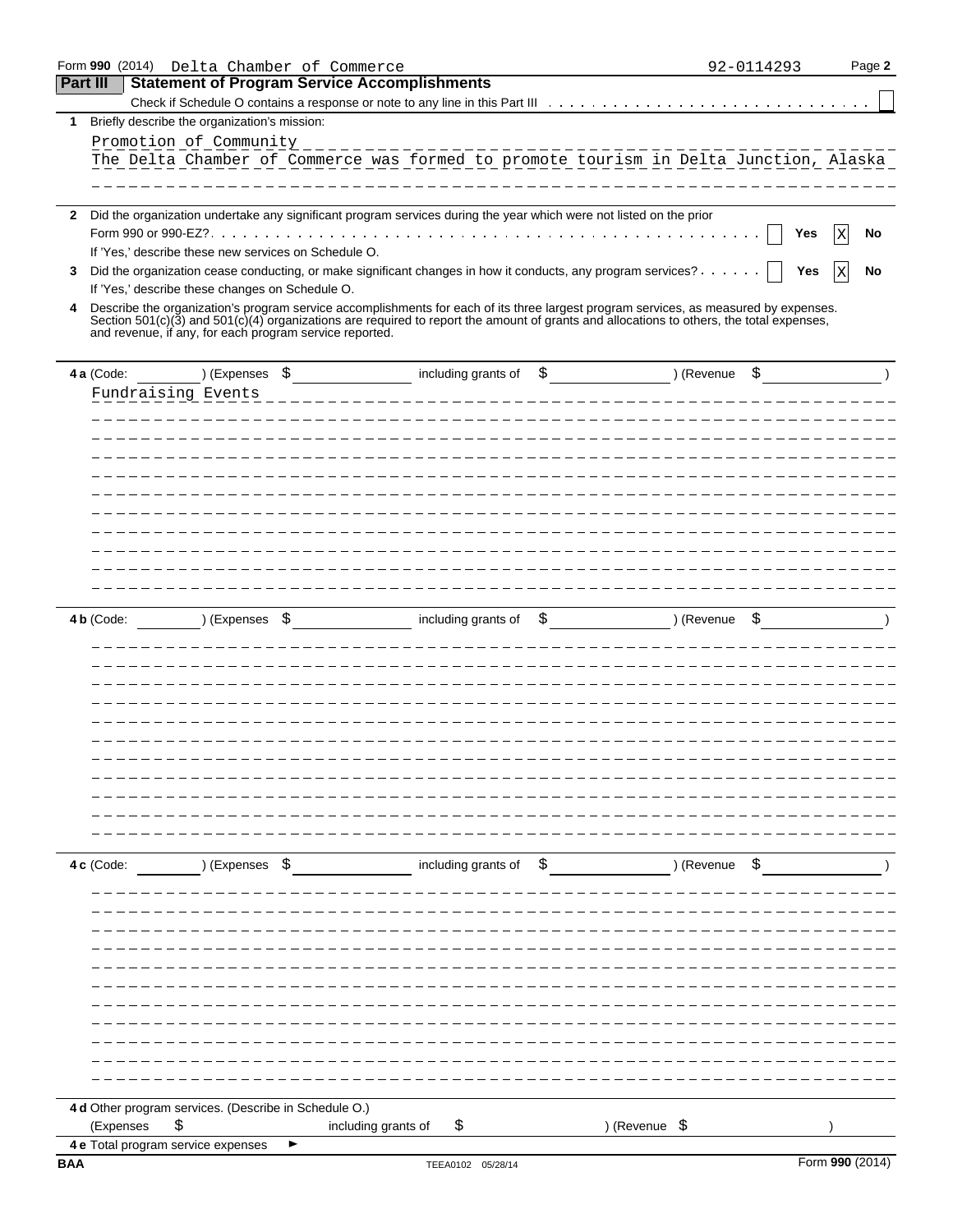| _ _ _ _ _ _     | - -- - |         |    |          |                       |        |
|-----------------|--------|---------|----|----------|-----------------------|--------|
| Form 990 (2014) | Delta  | Chamber | оt | Commerce | . 4290<br>ے ،<br>ユムシコ | Page 3 |

|     | <b>Part IV</b> | <b>Checklist of Required Schedules</b>                                                                                                                                                                                                                                                                                                     |                 |            |    |
|-----|----------------|--------------------------------------------------------------------------------------------------------------------------------------------------------------------------------------------------------------------------------------------------------------------------------------------------------------------------------------------|-----------------|------------|----|
|     |                |                                                                                                                                                                                                                                                                                                                                            |                 | <b>Yes</b> | No |
|     |                | 1 Is the organization described in section $501(c)(3)$ or $4947(a)(1)$ (other than a private foundation)? If 'Yes,' complete                                                                                                                                                                                                               | $\mathbf{1}$    |            | Χ  |
|     |                | 2 Is the organization required to complete Schedule B, Schedule of Contributors (see instructions)?                                                                                                                                                                                                                                        | $\overline{2}$  |            | Х  |
| 3   |                | Did the organization engage in direct or indirect political campaign activities on behalf of or in opposition to candidates                                                                                                                                                                                                                | 3               |            | Χ  |
| 4   |                | Section 501(c)(3) organizations. Did the organization engage in lobbying activities, or have a section 501(h) election                                                                                                                                                                                                                     | 4               |            |    |
| 5   |                | Is the organization a section $501(c)(4)$ , $501(c)(5)$ , or $501(c)(6)$ organization that receives membership dues,                                                                                                                                                                                                                       |                 |            |    |
|     |                | assessments, or similar amounts as defined in Revenue Procedure 98-19? If 'Yes,' complete Schedule C, Part III                                                                                                                                                                                                                             | 5               |            | Χ  |
| 6   |                | Did the organization maintain any donor advised funds or any similar funds or accounts for which donors have the right<br>to provide advice on the distribution or investment of amounts in such funds or accounts? If 'Yes,' complete Schedule D,                                                                                         | 6               |            | Χ  |
| 7   |                | Did the organization receive or hold a conservation easement, including easements to preserve open space, the                                                                                                                                                                                                                              | $\overline{7}$  |            | Χ  |
| 8   |                | Did the organization maintain collections of works of art, historical treasures, or other similar assets? If 'Yes,'                                                                                                                                                                                                                        | 8               |            | Χ  |
| 9   |                | Did the organization report an amount in Part X, line 21, for escrow or custodial account liability; serve as a custodian<br>for amounts not listed in Part X; or provide credit counseling, debt management, credit repair, or debt negotiation                                                                                           | 9               |            | Χ  |
| 10  |                | Did the organization, directly or through a related organization, hold assets in temporarily restricted endowments,                                                                                                                                                                                                                        | 10              |            | Χ  |
| 11  |                | If the organization's answer to any of the following questions is 'Yes', then complete Schedule D, Parts VI, VII, VIII, IX,<br>or X as applicable.                                                                                                                                                                                         |                 |            |    |
|     |                | a Did the organization report an amount for land, buildings and equipment in Part X, line 10? If 'Yes,' complete Schedule                                                                                                                                                                                                                  | 11a             | X          |    |
|     |                | <b>b</b> Did the organization report an amount for investments – other securities in Part X, line 12 that is 5% or more of its total                                                                                                                                                                                                       | 11 <sub>b</sub> |            | Χ  |
|     |                | c Did the organization report an amount for investments – program related in Part X, line 13 that is 5% or more of its total                                                                                                                                                                                                               | 11c             |            | Χ  |
|     |                | d Did the organization report an amount for other assets in Part X, line 15 that is 5% or more of its total assets reported                                                                                                                                                                                                                | 11d             |            | Χ  |
|     |                | e Did the organization report an amount for other liabilities in Part X, line 25? If 'Yes,' complete Schedule D, Part X                                                                                                                                                                                                                    | 11 e            |            | X  |
|     |                | f Did the organization's separate or consolidated financial statements for the tax year include a footnote that addresses<br>the organization's liability for uncertain tax positions under FIN 48 (ASC 740)? If 'Yes,' complete Schedule D. Part $X \cdot \cdot \cdot$                                                                    | 11f             |            | Χ  |
|     |                | 12 a Did the organization obtain separate, independent audited financial statements for the tax year? If 'Yes,' complete                                                                                                                                                                                                                   | 12a             |            | Χ  |
|     |                | <b>b</b> Was the organization included in consolidated, independent audited financial statements for the tax year? If 'Yes,' and<br>if the organization answered 'No' to line 12a, then completing Schedule D, Parts XI and XII is optional with the view of the view of the 12a, then completing Schedule D, Parts XI and XII is optional | 12 b            |            | Χ  |
|     |                | 13 Is the organization a school described in section 170(b)(1)(A)(ii)? If 'Yes,' complete Schedule E.                                                                                                                                                                                                                                      | 13              |            | Χ  |
|     |                |                                                                                                                                                                                                                                                                                                                                            | 14a             |            | Χ  |
|     |                | <b>b</b> Did the organization have aggregate revenues or expenses of more than \$10,000 from grantmaking, fundraising,<br>business, investment, and program service activities outside the United States, or aggregate foreign investments valued                                                                                          | 14b             |            | Χ  |
|     |                | 15 Did the organization report on Part IX, column (A), line 3, more than \$5,000 of grants or other assistance to or for any                                                                                                                                                                                                               | 15              |            | Χ  |
| 16. |                | Did the organization report on Part IX, column (A), line 3, more than \$5,000 of aggregate grants or other assistance to<br>or for foreign individuals? If 'Yes,' complete Schedule F, Parts III and IV                                                                                                                                    | 16              |            | Χ  |
| 17  |                | Did the organization report a total of more than \$15,000 of expenses for professional fundraising services on Part IX,                                                                                                                                                                                                                    | 17              |            | Χ  |
| 18  |                | Did the organization report more than \$15,000 total of fundraising event gross income and contributions on Part VIII,                                                                                                                                                                                                                     | 18              |            | Χ  |
| 19  |                | Did the organization report more than \$15,000 of gross income from gaming activities on Part VIII, line 9a? If 'Yes,'                                                                                                                                                                                                                     | 19              |            | Χ  |
|     |                |                                                                                                                                                                                                                                                                                                                                            | 20              |            | Χ  |
|     |                | b If 'Yes' to line 20a, did the organization attach a copy of its audited financial statements to this return?                                                                                                                                                                                                                             | 20 <sub>b</sub> |            |    |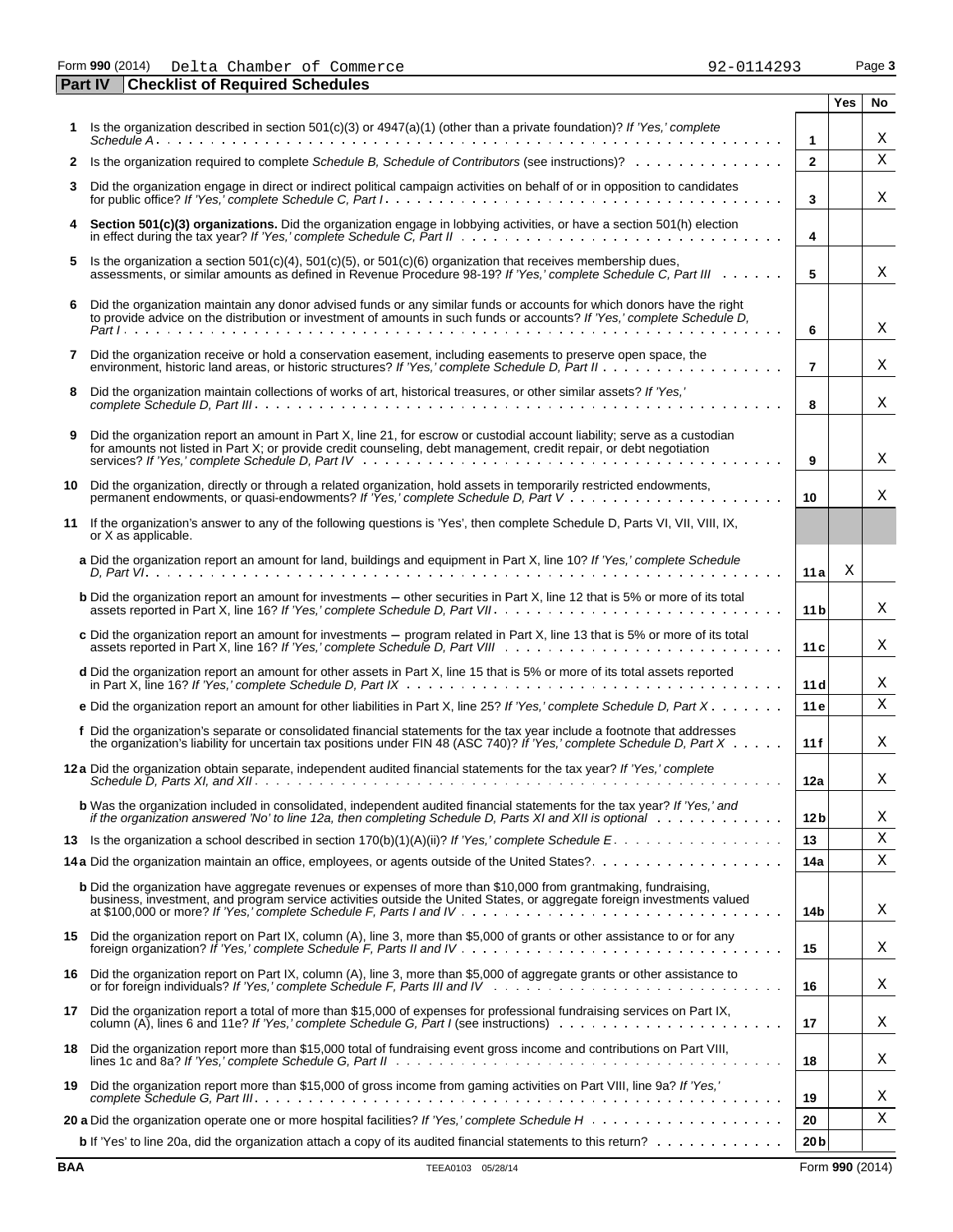Form **990** (2014) Page **4** Delta Chamber of Commerce 92-0114293

|            | <b>Checklist of Required Schedules</b> (continued)<br><b>Part IV</b>                                                                                                                                                                                                                                                                                                          |                 |                 |     |
|------------|-------------------------------------------------------------------------------------------------------------------------------------------------------------------------------------------------------------------------------------------------------------------------------------------------------------------------------------------------------------------------------|-----------------|-----------------|-----|
|            |                                                                                                                                                                                                                                                                                                                                                                               |                 | Yes             | No. |
|            | 21 Did the organization report more than \$5,000 of grants or other assistance to any domestic organization or                                                                                                                                                                                                                                                                | 21              |                 | Χ   |
|            | 22 Did the organization report more than \$5,000 of grants or other assistance to or for domestic individuals on Part IX,                                                                                                                                                                                                                                                     | 22              |                 | Χ   |
|            | 23 Did the organization answer 'Yes' to Part VII, Section A, line 3, 4, or 5 about compensation of the organization's current<br>and former officers, directors, trustees, key employees, and highest compensated employees? If 'Yes,' complete                                                                                                                               |                 |                 |     |
|            |                                                                                                                                                                                                                                                                                                                                                                               | 23              |                 | Χ   |
|            | 24 a Did the organization have a tax-exempt bond issue with an outstanding principal amount of more than \$100,000 as of<br>the last day of the year, that was issued after December 31, 2002? If 'Yes,' answer lines 24b through 24d and                                                                                                                                     | 24a             |                 | Χ   |
|            | <b>b</b> Did the organization invest any proceeds of tax-exempt bonds beyond a temporary period exception?                                                                                                                                                                                                                                                                    | 24 <sub>b</sub> |                 |     |
|            | c Did the organization maintain an escrow account other than a refunding escrow at any time during the year to defease                                                                                                                                                                                                                                                        | 24c             |                 |     |
|            | d Did the organization act as an 'on behalf of' issuer for bonds outstanding at any time during the year?                                                                                                                                                                                                                                                                     | 24d             |                 |     |
|            | 25 a Section 501(c)(3), 501(c)(4), and 501(c)(29) organizations. Did the organization engage in an excess benefit                                                                                                                                                                                                                                                             | 25a             |                 |     |
|            | <b>b</b> Is the organization aware that it engaged in an excess benefit transaction with a disqualified person in a prior year, and<br>that the transaction has not been reported on any of the organization's prior Forms 990 or 990-EZ? If 'Yes,' complete<br>Schedule L. Part Independent Letter Letter Letter Letter Letter Letter Letter Letter Letter Letter Letter Let | 25 <sub>b</sub> |                 |     |
|            |                                                                                                                                                                                                                                                                                                                                                                               |                 |                 |     |
|            | 26 Did the organization report any amount on Part X, line 5, 6, or 22 for receivables from or payables to any current or<br>former officers, directors, trustees, key employees, highest compensated employees, or disqualified persons?                                                                                                                                      | 26              |                 | Χ   |
|            | 27 Did the organization provide a grant or other assistance to an officer, director, trustee, key employee, substantial<br>contributor or employee thereof, a grant selection committee member, or to a 35% controlled entity or family member                                                                                                                                | 27              |                 | X   |
| 28         | Was the organization a party to a business transaction with one of the following parties (see Schedule L, Part IV<br>instructions for applicable filing thresholds, conditions, and exceptions):                                                                                                                                                                              |                 |                 |     |
|            | a A current or former officer, director, trustee, or key employee? If 'Yes,' complete Schedule L, Part IV                                                                                                                                                                                                                                                                     | 28a             |                 | Χ   |
|            | <b>b</b> A family member of a current or former officer, director, trustee, or key employee? If 'Yes,' complete                                                                                                                                                                                                                                                               | 28 <sub>b</sub> |                 | Χ   |
|            | c An entity of which a current or former officer, director, trustee, or key employee (or a family member thereof) was an                                                                                                                                                                                                                                                      | 28c             |                 | Χ   |
| 29         | Did the organization receive more than \$25,000 in non-cash contributions? If 'Yes,' complete Schedule M                                                                                                                                                                                                                                                                      | 29              |                 | X   |
| 30         | Did the organization receive contributions of art, historical treasures, or other similar assets, or qualified conservation                                                                                                                                                                                                                                                   | 30              |                 | Χ   |
| 31         | Did the organization liquidate, terminate, or dissolve and cease operations? If 'Yes,' complete Schedule N, Part I                                                                                                                                                                                                                                                            | 31              |                 | Χ   |
| 32         | Did the organization sell, exchange, dispose of, or transfer more than 25% of its net assets? If 'Yes,' complete                                                                                                                                                                                                                                                              | 32              |                 | Χ   |
| 33         | Did the organization own 100% of an entity disregarded as separate from the organization under Regulations sections                                                                                                                                                                                                                                                           | 33              |                 | X   |
| 34         | Was the organization related to any tax-exempt or taxable entity? If 'Yes,' complete Schedule R, Part II, III, or IV,                                                                                                                                                                                                                                                         | 34              |                 | Χ   |
|            | 35 a Did the organization have a controlled entity within the meaning of section $512(b)(13)? \ldots \ldots \ldots \ldots \ldots \ldots$                                                                                                                                                                                                                                      | 35a             |                 | Χ   |
|            | $\mathbf b$ If 'Yes' to line 35a, did the organization receive any payment from or engage in any transaction with a controlled                                                                                                                                                                                                                                                | 35 <sub>b</sub> |                 | Χ   |
| 36         | Section 501(c)(3) organizations. Did the organization make any transfers to an exempt non-charitable related                                                                                                                                                                                                                                                                  | 36              |                 |     |
| 37         | Did the organization conduct more than 5% of its activities through an entity that is not a related organization and that is<br>treated as a partnership for federal income tax purposes? If 'Yes,' complete Schedule R, Part VI                                                                                                                                              | 37              |                 | Χ   |
| 38         | Did the organization complete Schedule O and provide explanations in Schedule O for Part VI, lines 11b and 19?                                                                                                                                                                                                                                                                | 38              | Χ               |     |
| <b>BAA</b> |                                                                                                                                                                                                                                                                                                                                                                               |                 | Form 990 (2014) |     |

| $92 - 0114293$ |  |  |  |
|----------------|--|--|--|
|                |  |  |  |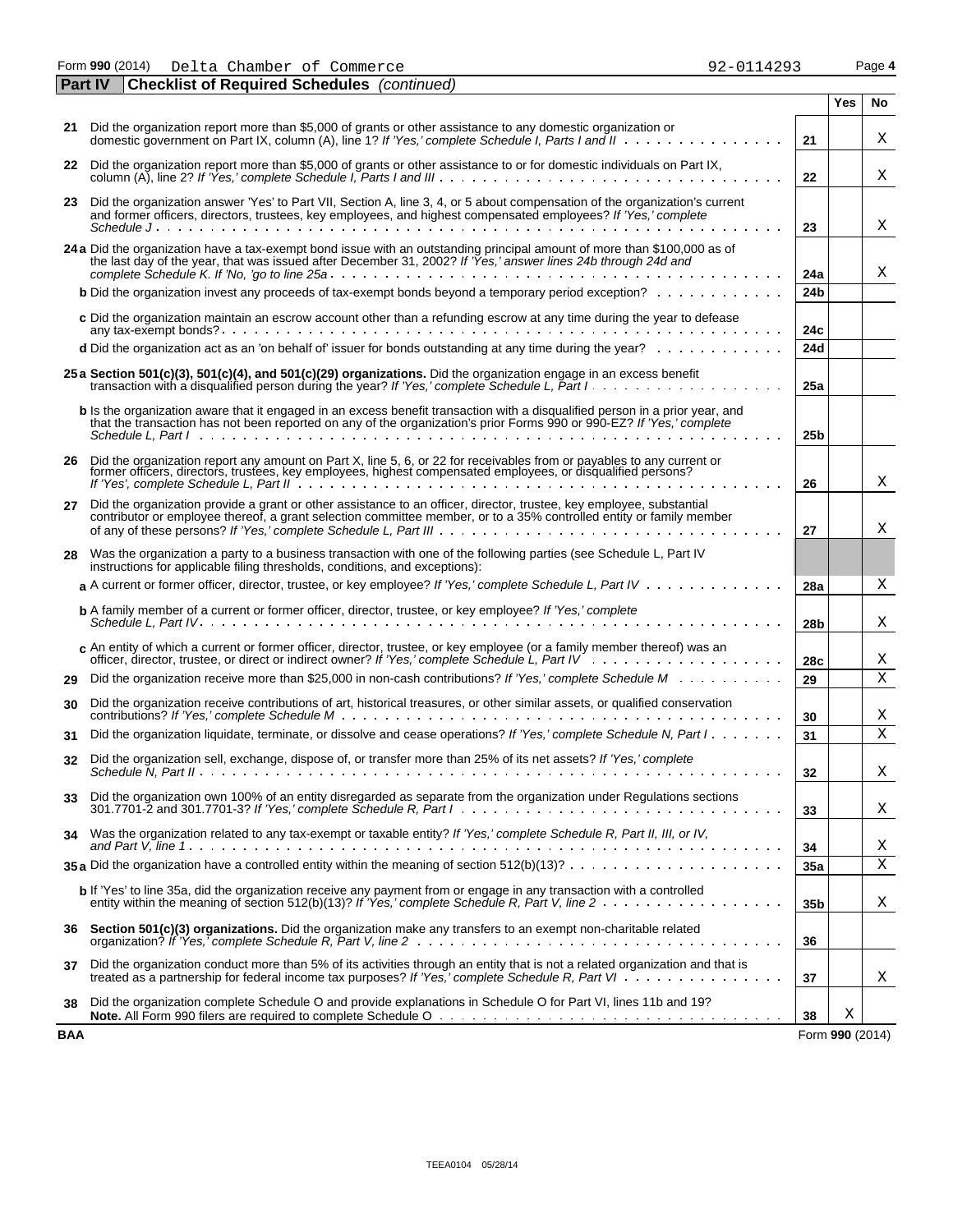|               | Form 990 (2014)<br>Delta Chamber of Commerce<br>92-0114293                                                                                                                                                                                        |                |                 | Page 5 |
|---------------|---------------------------------------------------------------------------------------------------------------------------------------------------------------------------------------------------------------------------------------------------|----------------|-----------------|--------|
| <b>Part V</b> | <b>Statements Regarding Other IRS Filings and Tax Compliance</b>                                                                                                                                                                                  |                |                 |        |
|               |                                                                                                                                                                                                                                                   |                | Yes             | No     |
|               | 1 a Enter the number reported in Box 3 of Form 1096. Enter -0- if not applicable<br>1a<br>0                                                                                                                                                       |                |                 |        |
|               | <b>b</b> Enter the number of Forms W-2G included in line 1a. Enter -0- if not applicable<br>1 <sub>b</sub><br>$\Omega$                                                                                                                            |                |                 |        |
|               | c Did the organization comply with backup withholding rules for reportable payments to vendors and reportable gaming                                                                                                                              |                |                 |        |
|               | $(gambling)$ winnings to prize winners? $\ldots$ , $\ldots$ , $\ldots$ , $\ldots$ , $\ldots$ , $\ldots$ , $\ldots$                                                                                                                                | 1 c l          | Χ               |        |
|               | 2 a Enter the number of employees reported on Form W-3, Transmittal of Wage and Tax State-                                                                                                                                                        |                |                 |        |
|               | ments, filed for the calendar year ending with or within the year covered by this return<br>2a                                                                                                                                                    |                |                 |        |
|               | <b>b</b> If at least one is reported on line 2a, did the organization file all required federal employment tax returns?                                                                                                                           | 2 bl           | Χ               |        |
|               | Note. If the sum of lines 1a and 2a is greater than 250, you may be required to e-file (see instructions)                                                                                                                                         |                |                 |        |
|               | 3 a Did the organization have unrelated business gross income of \$1,000 or more during the year?                                                                                                                                                 | Зa             | Χ               |        |
|               |                                                                                                                                                                                                                                                   | 3 <sub>b</sub> | X               |        |
|               | 4 a At any time during the calendar year, did the organization have an interest in, or a signature or other authority over, a<br>financial account in a foreign country (such as a bank account, securities account, or other financial account)? | 4 a            |                 | Χ      |
|               | <b>b</b> If 'Yes,' enter the name of the foreign country: ►                                                                                                                                                                                       |                |                 |        |
|               | See instructions for filing requirements for FinCEN Form 114, Report of Foreign Bank and Financial Accounts. (FBAR)                                                                                                                               |                |                 |        |
|               |                                                                                                                                                                                                                                                   | 5а             |                 | Χ      |
|               | <b>b</b> Did any taxable party notify the organization that it was or is a party to a prohibited tax shelter transaction?                                                                                                                         | 5 <sub>b</sub> |                 | Χ      |
|               |                                                                                                                                                                                                                                                   | 5c             |                 |        |
|               |                                                                                                                                                                                                                                                   |                |                 |        |
|               | 6 a Does the organization have annual gross receipts that are normally greater than \$100,000, and did the organization solicit any contributions that were not tax deductible as charitable contributions?                                       | 6 a            |                 | Χ      |
|               | b If 'Yes,' did the organization include with every solicitation an express statement that such contributions or gifts were                                                                                                                       | 6b             |                 |        |
|               | 7 Organizations that may receive deductible contributions under section 170(c).                                                                                                                                                                   |                |                 |        |
|               | a Did the organization receive a payment in excess of \$75 made partly as a contribution and partly for goods and                                                                                                                                 |                |                 |        |
|               |                                                                                                                                                                                                                                                   | 7 a            |                 | X      |
|               |                                                                                                                                                                                                                                                   | 7 <sub>b</sub> |                 |        |
|               | c Did the organization sell, exchange, or otherwise dispose of tangible personal property for which it was required to file                                                                                                                       | 7с             |                 | Χ      |
|               | 7 d                                                                                                                                                                                                                                               |                |                 |        |
|               | <b>e</b> Did the organization receive any funds, directly or indirectly, to pay premiums on a personal benefit contract?                                                                                                                          | <b>7e</b>      |                 | Χ      |
|               | f Did the organization, during the year, pay premiums, directly or indirectly, on a personal benefit contract?.                                                                                                                                   | 7 f            |                 | Χ      |
|               | g If the organization received a contribution of qualified intellectual property, did the organization file Form 8899                                                                                                                             |                |                 |        |
|               |                                                                                                                                                                                                                                                   | 7 g            |                 |        |
|               | h If the organization received a contribution of cars, boats, airplanes, or other vehicles, did the organization file a                                                                                                                           | 7 h            |                 |        |
|               | Sponsoring organizations maintaining donor advised funds. Did a donor advised fund maintained by the sponsoring                                                                                                                                   |                |                 |        |
|               |                                                                                                                                                                                                                                                   | 8              |                 |        |
| 9             | Sponsoring organizations maintaining donor advised funds.                                                                                                                                                                                         |                |                 |        |
|               |                                                                                                                                                                                                                                                   | 9a             |                 |        |
|               | <b>b</b> Did the sponsoring organization make a distribution to a donor, donor advisor, or related person?                                                                                                                                        | 9 b            |                 |        |
| 10            | Section 501(c)(7) organizations. Enter:                                                                                                                                                                                                           |                |                 |        |
|               | a Initiation fees and capital contributions included on Part VIII, line 12.<br>10 a                                                                                                                                                               |                |                 |        |
|               | <b>b</b> Gross receipts, included on Form 990, Part VIII, line 12, for public use of club facilities $\cdots$ .<br>10 <sub>b</sub>                                                                                                                |                |                 |        |
| 11            | Section 501(c)(12) organizations. Enter:                                                                                                                                                                                                          |                |                 |        |
|               | 11a                                                                                                                                                                                                                                               |                |                 |        |
|               | <b>b</b> Gross income from other sources (Do not net amounts due or paid to other sources<br>11 b                                                                                                                                                 |                |                 |        |
|               | 12a Section 4947(a)(1) non-exempt charitable trusts. Is the organization filing Form 990 in lieu of Form 1041?                                                                                                                                    | 12 a           |                 |        |
|               | <b>b</b> If 'Yes,' enter the amount of tax-exempt interest received or accrued during the year $\dots$ .<br>12 <sub>b</sub>                                                                                                                       |                |                 |        |
|               | 13 Section 501(c)(29) qualified nonprofit health insurance issuers.                                                                                                                                                                               |                |                 |        |
|               |                                                                                                                                                                                                                                                   | 13 a           |                 |        |
|               | Note. See the instructions for additional information the organization must report on Schedule O.                                                                                                                                                 |                |                 |        |
|               | <b>b</b> Enter the amount of reserves the organization is required to maintain by the states in                                                                                                                                                   |                |                 |        |
|               | which the organization is licensed to issue qualified health plans $\dots \dots \dots \dots \dots \dots$<br>13 <sub>b</sub>                                                                                                                       |                |                 |        |
|               | 13c                                                                                                                                                                                                                                               |                |                 |        |
|               |                                                                                                                                                                                                                                                   | 14 a           |                 | Χ      |
|               | <b>b</b> If 'Yes,' has it filed a Form 720 to report these payments? If 'No,' provide an explanation in Schedule O                                                                                                                                | 14 b           |                 |        |
| BAA           | TEEA0105 05/28/14                                                                                                                                                                                                                                 |                | Form 990 (2014) |        |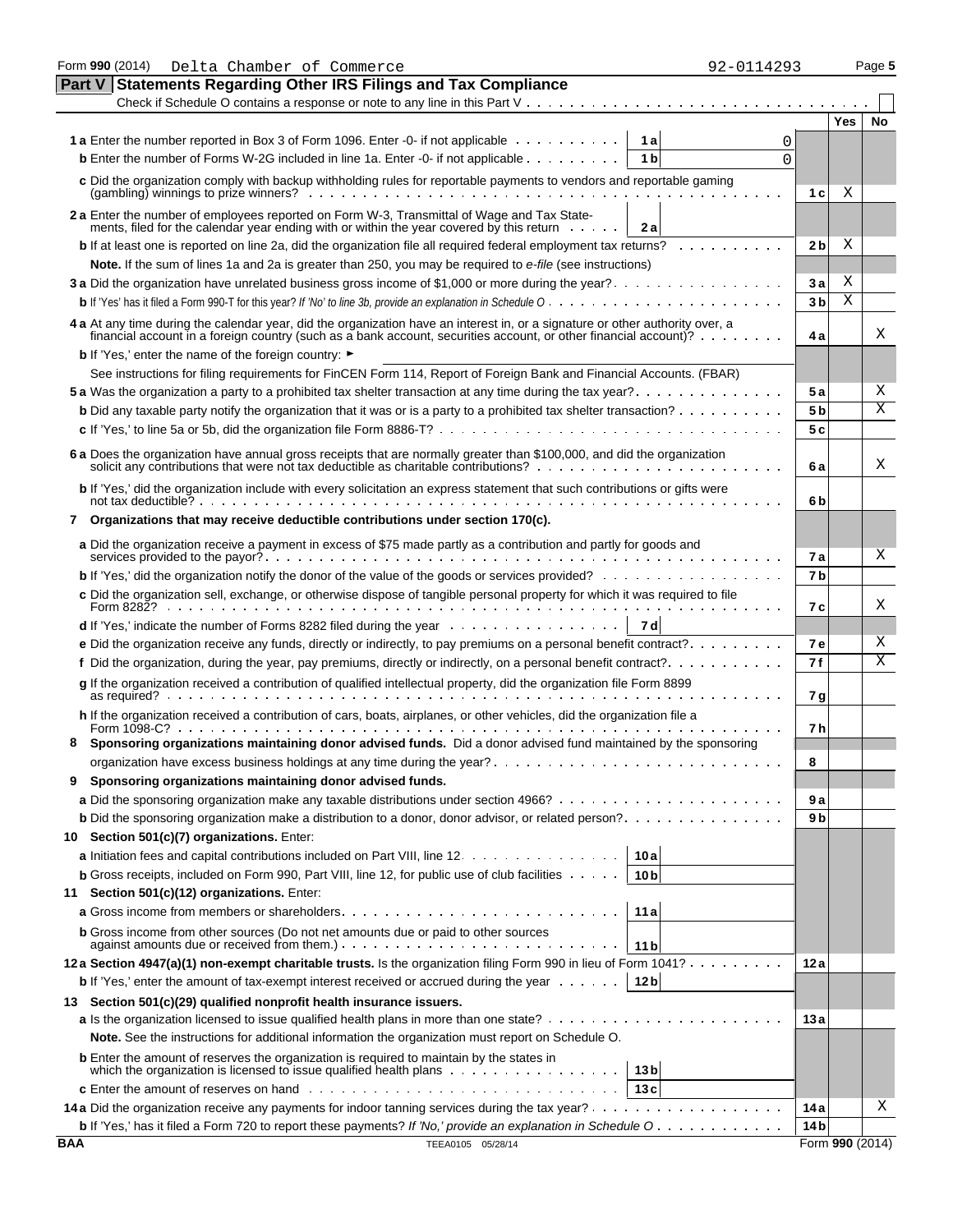| <b>Part VI</b> | Governance, Management, and Disclosure For each 'Yes' response to lines 2 through 7b below, and for                                                                                                                                      |                 |            |                 |
|----------------|------------------------------------------------------------------------------------------------------------------------------------------------------------------------------------------------------------------------------------------|-----------------|------------|-----------------|
|                | a 'No' response to line 8a, 8b, or 10b below, describe the circumstances, processes, or changes in<br>Schedule O. See instructions.                                                                                                      |                 |            |                 |
|                |                                                                                                                                                                                                                                          |                 |            | $\vert x \vert$ |
|                | <b>Section A. Governing Body and Management</b>                                                                                                                                                                                          |                 |            |                 |
|                |                                                                                                                                                                                                                                          |                 | Yes        | No              |
|                | 1 a Enter the number of voting members of the governing body at the end of the tax year<br>1al                                                                                                                                           | 9               |            |                 |
|                | If there are material differences in voting rights among members                                                                                                                                                                         |                 |            |                 |
|                | of the governing body, or if the governing body delegated broad authority to an executive committee or similar committee, explain in Schedule O.                                                                                         |                 |            |                 |
|                | <b>b</b> Enter the number of voting members included in line 1a, above, who are independent $\cdots$<br>1 b                                                                                                                              | 9               |            |                 |
| $\mathbf{2}$   | Did any officer, director, trustee, or key employee have a family relationship or a business relationship with any other                                                                                                                 |                 |            |                 |
|                |                                                                                                                                                                                                                                          | $\mathbf{2}$    |            | Χ               |
| 3              | Did the organization delegate control over management duties customarily performed by or under the direct supervision<br>of officers, directors, or trustees, or key employees to a management company or other person?                  | 3               |            | Χ               |
|                | Did the organization make any significant changes to its governing documents                                                                                                                                                             |                 |            |                 |
|                |                                                                                                                                                                                                                                          | 4               |            | Χ               |
| 5              | Did the organization become aware during the year of a significant diversion of the organization's assets?                                                                                                                               | 5<br>6          |            | $\mathbf X$     |
|                | 7 a Did the organization have members, stockholders, or other persons who had the power to elect or appoint one or more                                                                                                                  |                 | Χ          |                 |
|                |                                                                                                                                                                                                                                          | 7al             | Χ          |                 |
|                | <b>b</b> Are any governance decisions of the organization reserved to (or subject to approval by) members,                                                                                                                               |                 |            |                 |
|                |                                                                                                                                                                                                                                          | 7b              |            | х               |
| 8              | Did the organization contemporaneously document the meetings held or written actions undertaken during the year by                                                                                                                       |                 |            |                 |
|                | the following:                                                                                                                                                                                                                           | 8а              | Χ          |                 |
|                |                                                                                                                                                                                                                                          | 8 b             | Χ          |                 |
|                | Is there any officer, director, trustee, or key employee listed in Part VII, Section A, who cannot be reached at the                                                                                                                     |                 |            |                 |
|                |                                                                                                                                                                                                                                          | 9               |            | Χ               |
|                | Section B. Policies (This Section B requests information about policies not required by the Internal Revenue Code.)                                                                                                                      |                 |            |                 |
|                |                                                                                                                                                                                                                                          |                 | <b>Yes</b> | No.             |
|                |                                                                                                                                                                                                                                          | 10a             |            | Х               |
|                | b If 'Yes,' did the organization have written policies and procedures governing the activities of such chapters, affiliates, and branches to ensure their                                                                                | 10 <sub>b</sub> |            |                 |
|                |                                                                                                                                                                                                                                          | 11 a            | Χ          |                 |
|                | <b>b</b> Describe in Schedule O the process, if any, used by the organization to review this Form 990.                                                                                                                                   |                 |            |                 |
|                |                                                                                                                                                                                                                                          | 12a             |            | Χ               |
|                | b Were officers, directors, or trustees, and key employees required to disclose annually interests that could give rise<br>to conflicts?                                                                                                 | 12 <sub>b</sub> |            |                 |
|                | c Did the organization regularly and consistently monitor and enforce compliance with the policy? If 'Yes,' describe in<br>Schedule O how this was done                                                                                  | 12c             |            |                 |
| 13             |                                                                                                                                                                                                                                          | 13              |            | Χ               |
| 14             |                                                                                                                                                                                                                                          | 14              |            | Χ               |
| 15             | Did the process for determining compensation of the following persons include a review and approval by independent<br>persons, comparability data, and contemporaneous substantiation of the deliberation and decision?                  |                 |            |                 |
|                |                                                                                                                                                                                                                                          | 15 a            |            | Χ               |
|                |                                                                                                                                                                                                                                          | 15 <sub>b</sub> |            | Χ               |
|                | If 'Yes' to line 15a or 15b, describe the process in Schedule O (see instructions).                                                                                                                                                      |                 |            |                 |
|                | 16a Did the organization invest in, contribute assets to, or participate in a joint venture or similar arrangement with a                                                                                                                | 16 a            |            | Χ               |
|                | <b>b</b> If 'Yes,' did the organization follow a written policy or procedure requiring the organization to evaluate its<br>participation in joint venture arrangements under applicable federal tax law, and take steps to safeguard the |                 |            |                 |
|                |                                                                                                                                                                                                                                          | 16 <sub>b</sub> |            |                 |
|                | <b>Section C. Disclosure</b>                                                                                                                                                                                                             |                 |            |                 |
| 17             | List the states with which a copy of this Form 990 is required to be filed ►<br>Alaska                                                                                                                                                   |                 |            |                 |
|                | 18 Section 6104 requires an organization to make its Forms 1023 (or 1024 if applicable), 990, and 990-T (Section 501(c)(3)s only) available<br>for public inspection. Indicate how you made these available. Check all that apply.       |                 |            |                 |
|                | Other (explain in Schedule O)<br>Own website<br>Another's website<br>$\mathbf{x}$<br>Upon request                                                                                                                                        |                 |            |                 |
| 19             | Describe in Schedule O whether (and if so, how) the organization made its governing documents, conflict of interest policy, and financial statements available to<br>the public during the tax year.                                     |                 |            |                 |
| 20             | State the name, address, and telephone number of the person who possesses the organization's books and records:                                                                                                                          |                 |            |                 |
|                | PO Box 987<br>Delta Junction AK<br>Eileen Herman<br>99737                                                                                                                                                                                | (907) 895-5068  |            |                 |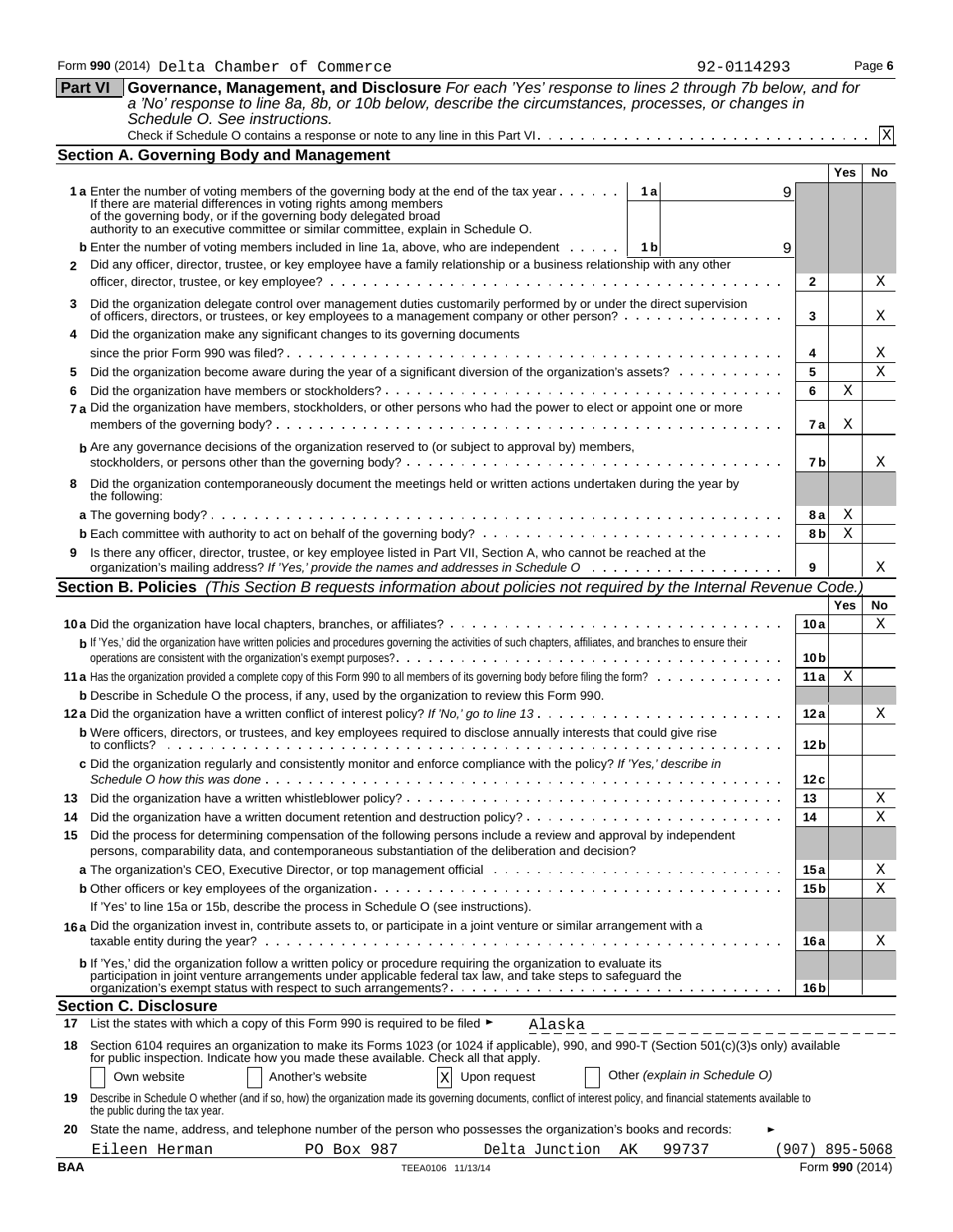| Form 990 (2014) Delta Chamber of Commerce                                                                                                                                                                                   | 92-0114293 | Page 7 |
|-----------------------------------------------------------------------------------------------------------------------------------------------------------------------------------------------------------------------------|------------|--------|
| <b>Part VII</b><br>Compensation of Officers, Directors, Trustees, Key Employees, Highest Compensated Employees, and<br><b>Independent Contractors</b>                                                                       |            |        |
|                                                                                                                                                                                                                             |            |        |
| Section A. Officers, Directors, Trustees, Key Employees, and Highest Compensated Employees                                                                                                                                  |            |        |
| 1 a Complete this table for all persons required to be listed. Report compensation for the calendar year ending with or within the<br>organization's tax year.                                                              |            |        |
| • List all of the organization's current officers, directors, trustees (whether individuals or organizations), regardless of amount of<br>compensation. Enter -0- in columns (D), (E), and (F) if no compensation was paid. |            |        |

? List all of the organization's **current** key employees, if any. See instructions for definition of 'key employee.'

? List the organization's five **current** highest compensated employees (other than an officer, director, trustee, or key employee) who received reportable compensation (Box 5 of Form W-2 and/or Box 7 of Form 1099-MISC) of more than \$100,000 from the organization and any related organizations.

? List all of the organization's **former** officers, key employees, and highest compensated employees who received more than \$100,000 of reportable compensation from the organization and any related organizations.

? List all of the organization's **former directors or trustees** that received, in the capacity as a former director or trustee of the organization, more than \$10,000 of reportable compensation from the organization and any related organizations.

List persons in the following order: individual trustees or directors; institutional trustees; officers; key employees; highest compensated employees; and former such persons.

Check this box if neither the organization nor any related organization compensated any current officer, director, or trustee.

|                                                           |                                                                                             |                               |                      | (C)     |                   |                                                                                        |        |                                        |                                                                 |                                                          |
|-----------------------------------------------------------|---------------------------------------------------------------------------------------------|-------------------------------|----------------------|---------|-------------------|----------------------------------------------------------------------------------------|--------|----------------------------------------|-----------------------------------------------------------------|----------------------------------------------------------|
| (A)<br>Name and Title                                     | (B)<br>Average<br>hours<br>per                                                              |                               |                      |         | director/trustee) | Position (do not check more<br>than one box, unless person<br>is both an officer and a |        | (D)<br>Reportable<br>compensation from | (E)<br>Reportable<br>compensation from<br>related organizations | (F)<br>Estimated<br>amount of other<br>compensation      |
|                                                           | week<br>(list any<br>hours for<br>related<br>organiza-<br>tions<br>below<br>dotted<br>line) | ndividual trustee<br>director | nstitutional trustee | Officer | Key employee      | Highest compensated<br>employee                                                        | Former | the organization<br>(W-2/1099-MISC)    | (W-2/1099-MISC)                                                 | from the<br>organization<br>and related<br>organizations |
| (1) Antonio                                               | 1.00                                                                                        |                               |                      |         |                   |                                                                                        |        |                                        |                                                                 |                                                          |
| Porreca                                                   |                                                                                             |                               |                      | X       |                   |                                                                                        |        | $\mathbf{0}$ .                         | $\mathbf 0$                                                     | $0$ .                                                    |
| $(2)$ Kim<br>_______________<br>White                     | 1.00                                                                                        | X                             |                      |         |                   |                                                                                        |        | $\mathbf{0}$ .                         | $\mathbf 0$ .                                                   | $0$ .                                                    |
| (3) Eileen                                                | 1.00                                                                                        |                               |                      |         |                   |                                                                                        |        |                                        |                                                                 |                                                          |
| ______________<br>Williams                                |                                                                                             | X                             |                      |         |                   |                                                                                        |        | $0$ .                                  | $\Omega$ .                                                      | $0$ .                                                    |
| $(4)$ Audrey<br>_________________                         | 1.00                                                                                        |                               |                      |         |                   |                                                                                        |        |                                        |                                                                 |                                                          |
| Brown                                                     |                                                                                             | Χ                             |                      |         |                   |                                                                                        |        | 0.                                     | $\mathbf 0$ .                                                   | $0$ .                                                    |
| $(5)$ Katie<br>_ _ _ _ _ _ _ _ _ _ _ _ _ _ _ _<br>Behrens | 1.00                                                                                        | X                             |                      |         |                   |                                                                                        |        | 0.                                     | $\mathbf 0$ .                                                   | $0$ .                                                    |
| (6) Audrey                                                | 1.00                                                                                        |                               |                      |         |                   |                                                                                        |        |                                        |                                                                 |                                                          |
| ________________<br>Brown                                 |                                                                                             | X                             |                      |         |                   |                                                                                        |        | 0.                                     | $\mathbf{0}$ .                                                  | $0$ .                                                    |
| $(7)$ _Mike<br>Paschall                                   | 1.00                                                                                        | X                             |                      |         |                   |                                                                                        |        | $\mathbf{0}$ .                         | $\mathbf{0}$                                                    | $\mathbf 0$ .                                            |
| (8) Flower<br>_ _ _ _ _ _ _ _ _ _ _ _ _ _ _ _ _           | 1.00                                                                                        |                               |                      |         |                   |                                                                                        |        |                                        |                                                                 |                                                          |
| Cole                                                      |                                                                                             | Χ                             |                      |         |                   |                                                                                        |        | 0                                      | $\mathsf{O}$ .                                                  | $0$ .                                                    |
| (9)                                                       |                                                                                             |                               |                      |         |                   |                                                                                        |        |                                        |                                                                 |                                                          |
| (10)                                                      |                                                                                             |                               |                      |         |                   |                                                                                        |        |                                        |                                                                 |                                                          |
| (11)                                                      |                                                                                             |                               |                      |         |                   |                                                                                        |        |                                        |                                                                 |                                                          |
| (12)                                                      |                                                                                             |                               |                      |         |                   |                                                                                        |        |                                        |                                                                 |                                                          |
| (13)                                                      |                                                                                             |                               |                      |         |                   |                                                                                        |        |                                        |                                                                 |                                                          |
| (14)                                                      |                                                                                             |                               |                      |         |                   |                                                                                        |        |                                        |                                                                 |                                                          |
| <b>BAA</b>                                                | TEEA0107 02/27/14                                                                           |                               |                      |         |                   |                                                                                        |        |                                        |                                                                 | Form 990 (2014)                                          |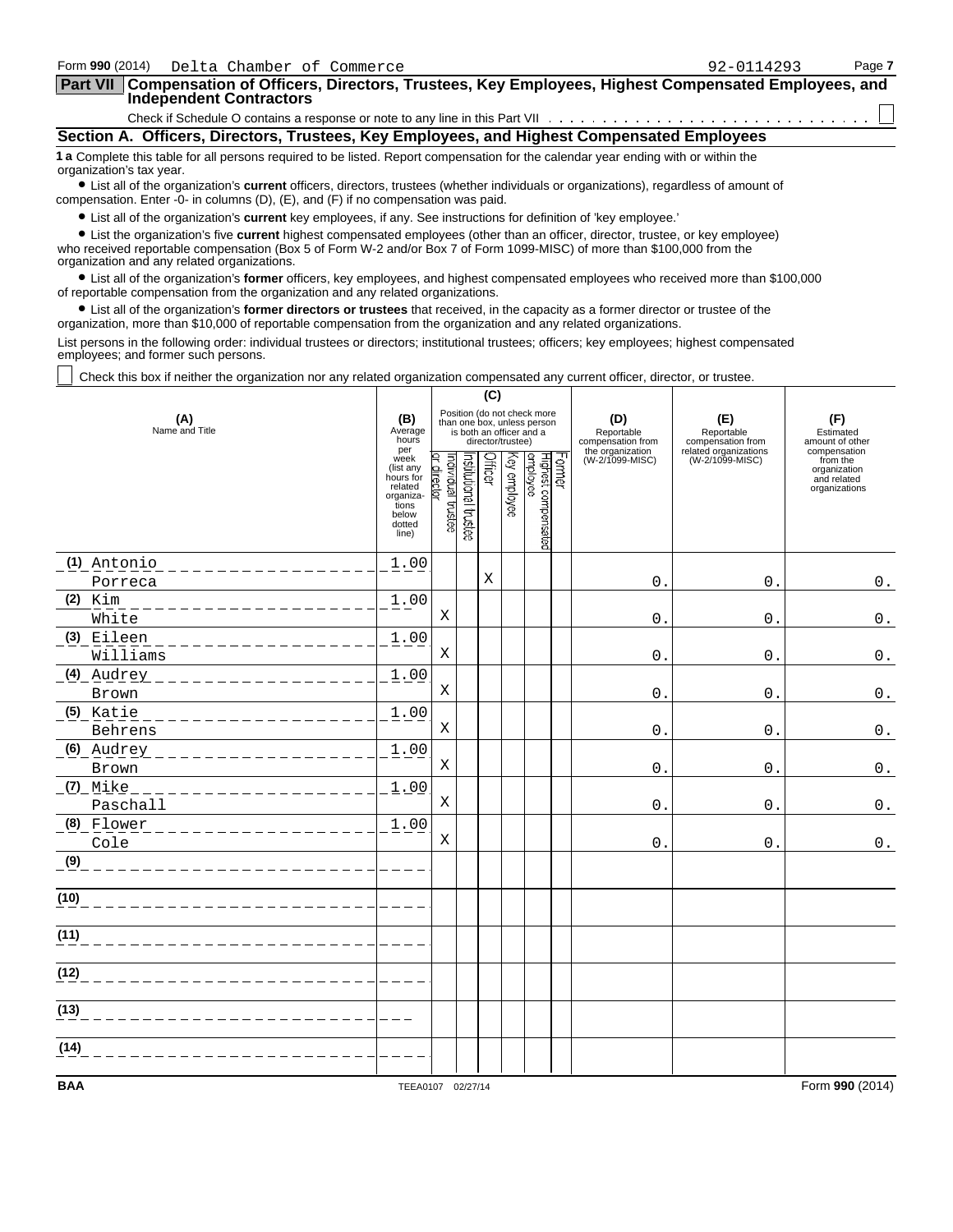#### Form **990** (2014) Page **8** Delta Chamber of Commerce 92-0114293

|            | Part VII Section A. Officers, Directors, Trustees, Key Employees, and Highest Compensated Employees (continued)                                                                                                                     |                                                                                         |                               |                      |          |              |                                                                                                 |       |                                        |                                          |                                                                          |
|------------|-------------------------------------------------------------------------------------------------------------------------------------------------------------------------------------------------------------------------------------|-----------------------------------------------------------------------------------------|-------------------------------|----------------------|----------|--------------|-------------------------------------------------------------------------------------------------|-------|----------------------------------------|------------------------------------------|--------------------------------------------------------------------------|
|            |                                                                                                                                                                                                                                     | (B)                                                                                     |                               |                      | (C)      |              |                                                                                                 |       |                                        |                                          |                                                                          |
|            | (A)<br>Name and title                                                                                                                                                                                                               | Average<br>hours<br>per<br>week                                                         |                               |                      | Position |              | (do not check more than one<br>box, unless person is both an<br>officer and a director/trustee) |       | (D)<br>Reportable<br>compensation from | (E)<br>Reportable<br>compensation from   | (F)<br>Estimated<br>amount of other                                      |
|            |                                                                                                                                                                                                                                     | (list any<br>hours<br>for<br>related<br>organiza<br>- tions<br>below<br>dotted<br>line) | ndividual trustee<br>director | rstitutional trustee | Officer  | Key employee | Highest compensa<br>employee<br>වූ                                                              | crmer | the organization<br>(W-2/1099-MISC)    | related organizations<br>(W-2/1099-MISC) | compensation<br>from the<br>organization<br>and related<br>organizations |
| (15)       |                                                                                                                                                                                                                                     |                                                                                         |                               |                      |          |              |                                                                                                 |       |                                        |                                          |                                                                          |
| (16)       |                                                                                                                                                                                                                                     |                                                                                         |                               |                      |          |              |                                                                                                 |       |                                        |                                          |                                                                          |
| (17)       |                                                                                                                                                                                                                                     |                                                                                         |                               |                      |          |              |                                                                                                 |       |                                        |                                          |                                                                          |
| (18)       |                                                                                                                                                                                                                                     |                                                                                         |                               |                      |          |              |                                                                                                 |       |                                        |                                          |                                                                          |
| (19)       |                                                                                                                                                                                                                                     |                                                                                         |                               |                      |          |              |                                                                                                 |       |                                        |                                          |                                                                          |
| (20)       |                                                                                                                                                                                                                                     |                                                                                         |                               |                      |          |              |                                                                                                 |       |                                        |                                          |                                                                          |
| (21)       |                                                                                                                                                                                                                                     |                                                                                         |                               |                      |          |              |                                                                                                 |       |                                        |                                          |                                                                          |
| (22)       |                                                                                                                                                                                                                                     |                                                                                         |                               |                      |          |              |                                                                                                 |       |                                        |                                          |                                                                          |
| (23)       |                                                                                                                                                                                                                                     |                                                                                         |                               |                      |          |              |                                                                                                 |       |                                        |                                          |                                                                          |
| (24)       |                                                                                                                                                                                                                                     |                                                                                         |                               |                      |          |              |                                                                                                 |       |                                        |                                          |                                                                          |
| (25)       |                                                                                                                                                                                                                                     |                                                                                         |                               |                      |          |              |                                                                                                 |       |                                        |                                          |                                                                          |
|            | c Total from continuation sheets to Part VII, Section A                                                                                                                                                                             |                                                                                         |                               |                      |          |              |                                                                                                 |       | 0.                                     | 0.                                       | $0$ .                                                                    |
|            | 2 Total number of individuals (including but not limited to those listed above) who received more than \$100,000 of reportable compensation                                                                                         |                                                                                         |                               |                      |          |              |                                                                                                 |       | 0.                                     | 0.                                       | $0_{.}$                                                                  |
|            | from the organization $\blacktriangleright$                                                                                                                                                                                         |                                                                                         |                               |                      |          |              |                                                                                                 |       |                                        |                                          | <b>Yes</b><br>No                                                         |
| 3          | Did the organization list any former officer, director, or trustee, key employee, or highest compensated employee<br>on line 1a? If 'Yes,' complete Schedule J for such individual et al., we are all assets as a series of the ser |                                                                                         |                               |                      |          |              |                                                                                                 |       |                                        |                                          | 3<br>Χ                                                                   |
| 4          | For any individual listed on line 1a, is the sum of reportable compensation and other compensation from<br>the organization and related organizations greater than \$150,000? If 'Yes' complete Schedule J for                      |                                                                                         |                               |                      |          |              |                                                                                                 |       |                                        |                                          |                                                                          |
| 5          | Did any person listed on line 1a receive or accrue compensation from any unrelated organization or individual                                                                                                                       |                                                                                         |                               |                      |          |              |                                                                                                 |       |                                        |                                          | 4<br>Χ<br>5                                                              |
|            | <b>Section B. Independent Contractors</b>                                                                                                                                                                                           |                                                                                         |                               |                      |          |              |                                                                                                 |       |                                        |                                          | Χ                                                                        |
| 1.         | Complete this table for your five highest compensated independent contractors that received more than \$100,000 of                                                                                                                  |                                                                                         |                               |                      |          |              |                                                                                                 |       |                                        |                                          |                                                                          |
|            | compensation from the organization. Report compensation for the calendar year ending with or within the organization's tax year.<br>(A)<br>Name and business address                                                                |                                                                                         |                               |                      |          |              |                                                                                                 |       | (B)<br>Description of services         |                                          | (C)<br>Compensation                                                      |
|            |                                                                                                                                                                                                                                     |                                                                                         |                               |                      |          |              |                                                                                                 |       |                                        |                                          |                                                                          |
|            |                                                                                                                                                                                                                                     |                                                                                         |                               |                      |          |              |                                                                                                 |       |                                        |                                          |                                                                          |
|            |                                                                                                                                                                                                                                     |                                                                                         |                               |                      |          |              |                                                                                                 |       |                                        |                                          |                                                                          |
|            | 2 Total number of independent contractors (including but not limited to those listed above) who received more than<br>\$100,000 of compensation from the organization                                                               |                                                                                         |                               |                      |          |              |                                                                                                 |       |                                        |                                          |                                                                          |
| <b>BAA</b> |                                                                                                                                                                                                                                     |                                                                                         | TEEA0108 03/09/15             |                      |          |              |                                                                                                 |       |                                        |                                          | Form 990 (2014)                                                          |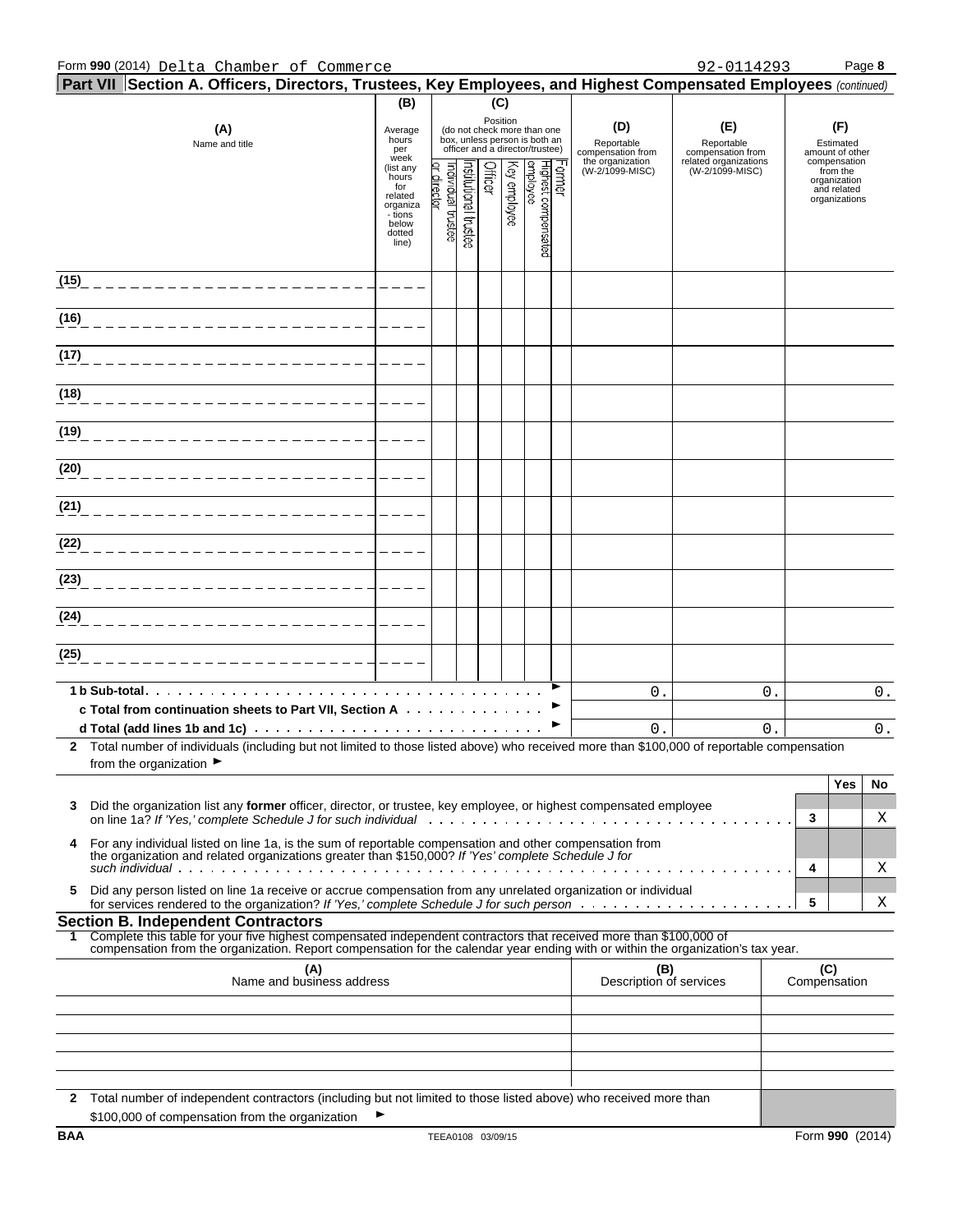**Part VIII Statement of Revenue**

|                              |                                                                                                |                        |                      | (B)                                         | (C)                              | (D)                                                       |
|------------------------------|------------------------------------------------------------------------------------------------|------------------------|----------------------|---------------------------------------------|----------------------------------|-----------------------------------------------------------|
|                              |                                                                                                |                        | (A)<br>Total revenue | Related or<br>exempt<br>function<br>revenue | Unrelated<br>business<br>revenue | Revenue<br>excluded from tax<br>under sections<br>512-514 |
|                              | 1 a Federated campaigns<br>1 a                                                                 |                        |                      |                                             |                                  |                                                           |
| Contributions, Gifts, Grants | <b>b</b> Membership dues<br>1 <sub>b</sub>                                                     | 11,819.                |                      |                                             |                                  |                                                           |
|                              | c Fundraising events<br>1 <sub>c</sub>                                                         |                        |                      |                                             |                                  |                                                           |
|                              | d Related organizations<br>1 d                                                                 |                        |                      |                                             |                                  |                                                           |
|                              | e Government grants (contributions)<br>1 e                                                     |                        |                      |                                             |                                  |                                                           |
| and Other Similar Amounts    | f All other contributions, gifts, grants, and<br>similar amounts not included above.<br>1 f    |                        |                      |                                             |                                  |                                                           |
|                              | g Noncash contributions included in lines 1a-1f: \$                                            |                        |                      |                                             |                                  |                                                           |
|                              |                                                                                                |                        | 11,819.              |                                             |                                  |                                                           |
|                              |                                                                                                | <b>Business Code</b>   |                      |                                             |                                  |                                                           |
|                              | 2а                                                                                             |                        |                      |                                             |                                  |                                                           |
|                              | b                                                                                              |                        |                      |                                             |                                  |                                                           |
|                              |                                                                                                |                        |                      |                                             |                                  |                                                           |
|                              |                                                                                                |                        |                      |                                             |                                  |                                                           |
|                              | ________________                                                                               |                        |                      |                                             |                                  |                                                           |
| Program Service Revenue      | f All other program service revenue                                                            |                        |                      |                                             |                                  |                                                           |
|                              |                                                                                                |                        |                      |                                             |                                  |                                                           |
|                              | Investment income (including dividends, interest and<br>3                                      |                        | 8.                   | 0.                                          | 0.                               | 8.                                                        |
|                              | Income from investment of tax-exempt bond proceeds<br>4                                        |                        |                      |                                             |                                  |                                                           |
|                              | 5                                                                                              |                        |                      |                                             |                                  |                                                           |
|                              | (i) Real                                                                                       | (ii) Personal          |                      |                                             |                                  |                                                           |
|                              | <b>6a Gross rents</b>                                                                          |                        |                      |                                             |                                  |                                                           |
|                              | <b>b</b> Less: rental expenses                                                                 |                        |                      |                                             |                                  |                                                           |
|                              | <b>c</b> Rental income or (loss).                                                              |                        |                      |                                             |                                  |                                                           |
|                              |                                                                                                |                        |                      |                                             |                                  |                                                           |
|                              | (i) Securities<br><b>7 a</b> Gross amount from sales of<br>assets other than inventory         | (ii) Other             |                      |                                             |                                  |                                                           |
|                              | <b>b</b> Less: cost or other basis<br>and sales expenses                                       |                        |                      |                                             |                                  |                                                           |
|                              | c Gain or (loss)                                                                               |                        |                      |                                             |                                  |                                                           |
|                              |                                                                                                |                        |                      |                                             |                                  |                                                           |
| <b>Other Revenue</b>         | 8 a Gross income from fundraising events<br>(not including $.5$                                |                        |                      |                                             |                                  |                                                           |
|                              | of contributions reported on line 1c).                                                         |                        |                      |                                             |                                  |                                                           |
|                              | See Part IV, line 18.                                                                          | a<br><u>14,430.</u>    |                      |                                             |                                  |                                                           |
|                              | <b>b</b> Less: direct expenses                                                                 | $\mathbf b$<br>10,289. |                      |                                             |                                  |                                                           |
|                              | c Net income or (loss) from fundraising events ►                                               |                        | 4,141.               |                                             | 0.                               | 4,141.                                                    |
|                              | 9 a Gross income from gaming activities.<br>See Part IV, line $19.$ $\ldots$ $\ldots$ $\ldots$ | а<br><u>104,156.</u>   |                      |                                             |                                  |                                                           |
|                              | <b>b</b> Less: direct expenses                                                                 | $\mathbf b$<br>81,209. |                      |                                             |                                  |                                                           |
|                              | c Net income or (loss) from gaming activities ▶                                                |                        | 22,947.              | $\mathbf 0$ .                               | 22,947                           | 0.                                                        |
|                              |                                                                                                |                        |                      |                                             |                                  |                                                           |
|                              | 10a Gross sales of inventory, less returns<br>and allowances a                                 | 35,510.                |                      |                                             |                                  |                                                           |
|                              | <b>b</b> Less: cost of goods sold $\cdots$                                                     | $\mathbf b$<br>46,008. |                      |                                             |                                  |                                                           |
|                              | c Net income or (loss) from sales of inventory $\dots$                                         |                        | $-10,498.$           | $\Omega$ .                                  | $-10, 498.$                      | 0.                                                        |
|                              | Miscellaneous Revenue                                                                          | <b>Business Code</b>   |                      |                                             |                                  |                                                           |
|                              | 11a                                                                                            |                        |                      |                                             |                                  |                                                           |
|                              | b                                                                                              |                        |                      |                                             |                                  |                                                           |
|                              | C                                                                                              |                        |                      |                                             |                                  |                                                           |
|                              | d All other revenue                                                                            |                        |                      |                                             |                                  |                                                           |
|                              |                                                                                                |                        |                      |                                             |                                  |                                                           |
|                              |                                                                                                |                        | 28, 417.             | 0.                                          | 12,449.                          | 4,149.                                                    |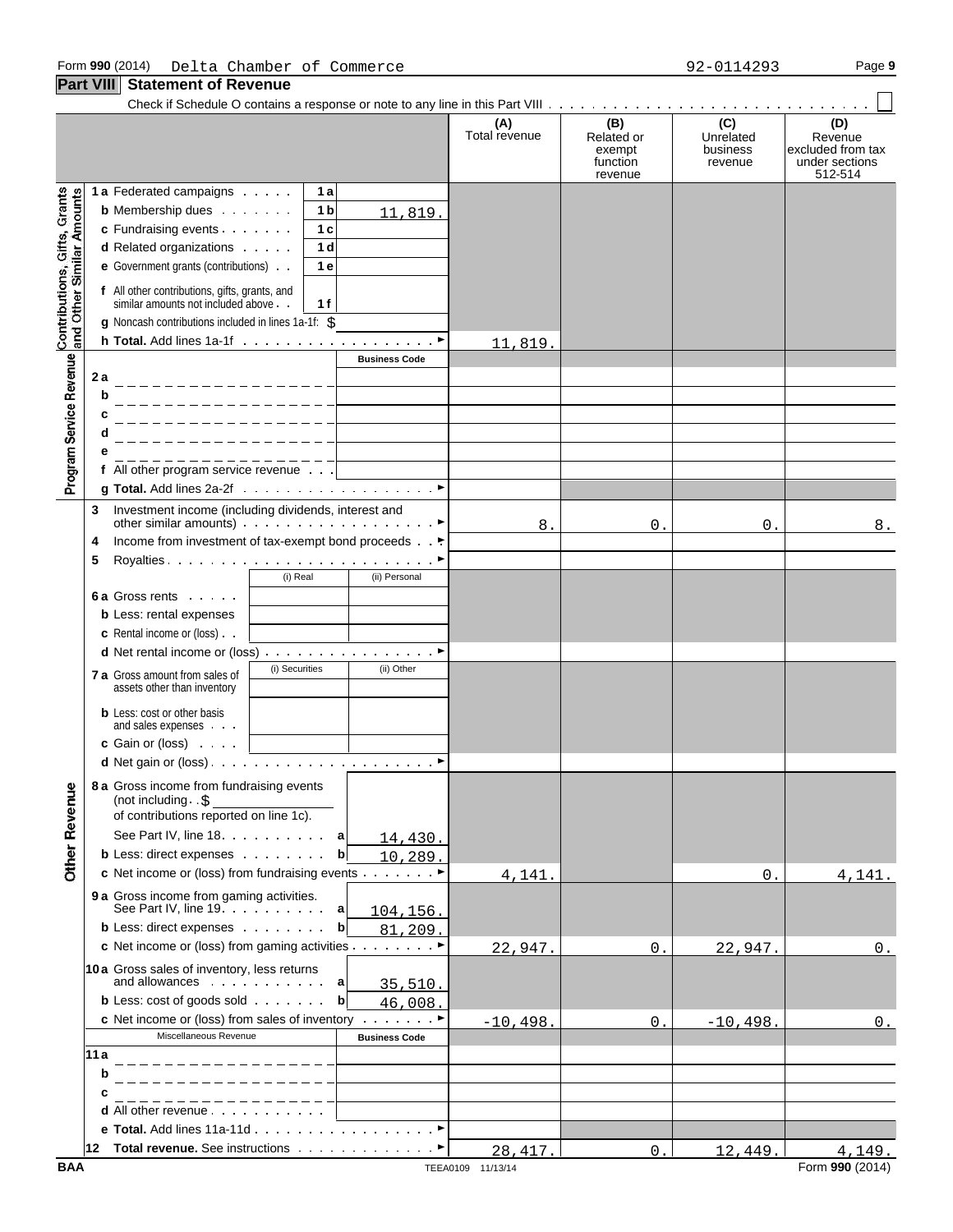|        | Section 501(c)(3) and 501(c)(4) organizations must complete all columns. All other organizations must complete column (A).                                                                                                                                   |                       |                                    |                                           |                                |  |  |  |  |
|--------|--------------------------------------------------------------------------------------------------------------------------------------------------------------------------------------------------------------------------------------------------------------|-----------------------|------------------------------------|-------------------------------------------|--------------------------------|--|--|--|--|
|        |                                                                                                                                                                                                                                                              |                       |                                    |                                           |                                |  |  |  |  |
|        | Do not include amounts reported on lines<br>6b, 7b, 8b, 9b, and 10b of Part VIII.                                                                                                                                                                            | (A)<br>Total expenses | (B)<br>Program service<br>expenses | (C)<br>Management and<br>general expenses | (D)<br>Fundraising<br>expenses |  |  |  |  |
| 1      | Grants and other assistance to domestic<br>organizations and domestic governments.<br>See Part IV. line $21 \ldots$                                                                                                                                          |                       |                                    |                                           |                                |  |  |  |  |
|        | Grants and other assistance to domestic<br>individuals. See Part IV, line 22                                                                                                                                                                                 |                       |                                    |                                           |                                |  |  |  |  |
| 3      | Grants and other assistance to foreign<br>organizations, foreign governments, and for-<br>eign individuals. See Part IV, lines 15 and 16.                                                                                                                    |                       |                                    |                                           |                                |  |  |  |  |
| 4<br>5 | Benefits paid to or for members<br>Compensation of current officers, directors,<br>trustees, and key employees                                                                                                                                               |                       |                                    |                                           |                                |  |  |  |  |
| 6      | Compensation not included above, to<br>disqualified persons (as defined under<br>section $4958(f)(1)$ and persons described<br>in section $49\overline{58}$ (c)(3)(B) $\ldots$ $\ldots$ $\ldots$                                                             |                       |                                    |                                           |                                |  |  |  |  |
| 7      | Other salaries and wages.                                                                                                                                                                                                                                    |                       |                                    |                                           |                                |  |  |  |  |
| 8      | Pension plan accruals and contributions<br>(include section $401(k)$ and $403(b)$ )<br>$\epsilon$ employer contributions) $\ldots$ $\ldots$ $\ldots$                                                                                                         |                       |                                    |                                           |                                |  |  |  |  |
| 9      | Other employee benefits                                                                                                                                                                                                                                      |                       |                                    |                                           |                                |  |  |  |  |
| 10     | Payroll taxes                                                                                                                                                                                                                                                |                       |                                    |                                           |                                |  |  |  |  |
| 11     | Fees for services (non-employees):                                                                                                                                                                                                                           |                       |                                    |                                           |                                |  |  |  |  |
|        | a Management                                                                                                                                                                                                                                                 |                       |                                    |                                           |                                |  |  |  |  |
|        | $b$ Legal                                                                                                                                                                                                                                                    |                       |                                    |                                           |                                |  |  |  |  |
|        |                                                                                                                                                                                                                                                              |                       |                                    |                                           |                                |  |  |  |  |
|        | $d$ Lobbying $\cdots$ $\cdots$ $\cdots$ $\cdots$ $\cdots$ $\cdots$                                                                                                                                                                                           |                       |                                    |                                           |                                |  |  |  |  |
|        | e Professional fundraising services. See Part IV, line 17.                                                                                                                                                                                                   |                       |                                    |                                           |                                |  |  |  |  |
|        | f Investment management fees                                                                                                                                                                                                                                 |                       |                                    |                                           |                                |  |  |  |  |
|        | g Other. (If line 11g amt exceeds 10% of line 25, column<br>(A) amount, list line 11g expenses on Schedule O)                                                                                                                                                |                       |                                    |                                           |                                |  |  |  |  |
| 12     | Advertising and promotion                                                                                                                                                                                                                                    | 277.                  |                                    |                                           |                                |  |  |  |  |
| 13     | Office expenses                                                                                                                                                                                                                                              | 376.<br>$1$ .         |                                    |                                           |                                |  |  |  |  |
| 14     | Information technology                                                                                                                                                                                                                                       |                       |                                    |                                           |                                |  |  |  |  |
| 15     |                                                                                                                                                                                                                                                              |                       |                                    |                                           |                                |  |  |  |  |
| 16     | Occupancy                                                                                                                                                                                                                                                    |                       |                                    |                                           |                                |  |  |  |  |
| 17     |                                                                                                                                                                                                                                                              |                       |                                    |                                           |                                |  |  |  |  |
| 18     | Payments of travel or entertainment<br>expenses for any federal, state, or local                                                                                                                                                                             |                       |                                    |                                           |                                |  |  |  |  |
| 19     | Conferences, conventions, and meetings                                                                                                                                                                                                                       | 120.                  |                                    |                                           |                                |  |  |  |  |
| 20     | $Interest.$                                                                                                                                                                                                                                                  |                       |                                    |                                           |                                |  |  |  |  |
| 21     | Payments to affiliates.                                                                                                                                                                                                                                      |                       |                                    |                                           |                                |  |  |  |  |
| 22     | Depreciation, depletion, and amortization                                                                                                                                                                                                                    | 24.                   |                                    |                                           |                                |  |  |  |  |
| 23     | $insurance \dots \dots \dots \dots \dots \dots$                                                                                                                                                                                                              | 2, 242.               |                                    |                                           |                                |  |  |  |  |
| 24     | Other expenses. Itemize expenses not<br>covered above (List miscellaneous expenses<br>in line 24e. If line 24e amount exceeds 10%<br>of line 25, column (A) amount, list line 24e<br>expenses on Schedule O.)                                                |                       |                                    |                                           |                                |  |  |  |  |
|        | a Gift Certificate __________                                                                                                                                                                                                                                | 1.440                 |                                    |                                           |                                |  |  |  |  |
|        | <b>b</b> other _ _ _ _ _ _ _ _ _ _ _ _ _ _ _ _ _                                                                                                                                                                                                             | 129                   |                                    |                                           |                                |  |  |  |  |
|        | C Postage & Delivery ________                                                                                                                                                                                                                                | 485                   |                                    |                                           |                                |  |  |  |  |
|        | d <u>Supplies ________________</u> ___                                                                                                                                                                                                                       | 1.561                 |                                    |                                           |                                |  |  |  |  |
|        | e All other expenses                                                                                                                                                                                                                                         | 5,652.                |                                    |                                           |                                |  |  |  |  |
| 25     | Total functional expenses. Add lines 1 through 24e. .                                                                                                                                                                                                        | 13,306.               |                                    |                                           |                                |  |  |  |  |
| 26     | <b>Joint costs.</b> Complete this line only if<br>the organization reported in column (B)<br>joint costs from a combined educational<br>campaign and fundraising solicitation.<br>Check here $\blacktriangleright$   if following<br>SOP 98-2 (ASC 958-720). |                       |                                    |                                           |                                |  |  |  |  |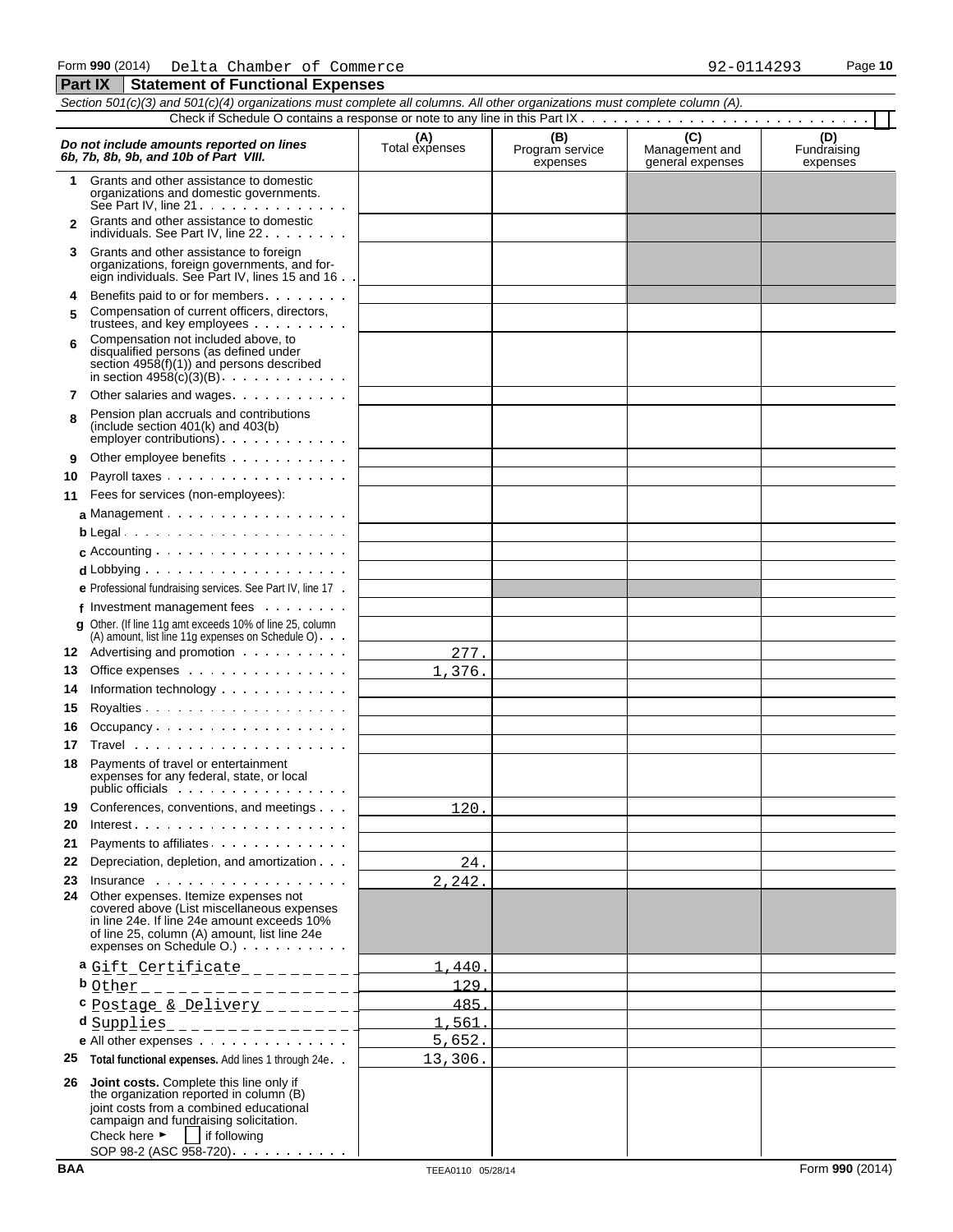#### Form **990** (2014) Page **11** Delta Chamber of Commerce 92-0114293

|                   | <b>Part X</b> | <b>Balance Sheet</b>                                                                                                                                                                                                                                                                                                                     |                          |                |                    |
|-------------------|---------------|------------------------------------------------------------------------------------------------------------------------------------------------------------------------------------------------------------------------------------------------------------------------------------------------------------------------------------------|--------------------------|----------------|--------------------|
|                   |               |                                                                                                                                                                                                                                                                                                                                          |                          |                |                    |
|                   |               |                                                                                                                                                                                                                                                                                                                                          | (A)<br>Beginning of year |                | (B)<br>End of year |
|                   | 1             | $Cash - non-interest-bearing \dots \dots \dots \dots \dots \dots \dots \dots \dots \dots \dots \dots$                                                                                                                                                                                                                                    | 47,532.                  | 1              | 65,722.            |
|                   | 2             |                                                                                                                                                                                                                                                                                                                                          |                          | $\mathbf{2}$   |                    |
|                   | 3             |                                                                                                                                                                                                                                                                                                                                          |                          | 3              |                    |
|                   | 4             |                                                                                                                                                                                                                                                                                                                                          |                          | 4              |                    |
|                   | 5             | Loans and other receivables from current and former officers, directors,<br>trustees, key employees, and highest compensated employees. Complete<br>Part II of Schedule L                                                                                                                                                                |                          | 5              |                    |
|                   | 6             | Loans and other receivables from other disqualified persons (as defined under<br>section 4958(f)(1)), persons described in section 4958(c)(3)(B), and contributing<br>employers and sponsoring organizations of section $501(c)(9)$ voluntary employees'<br>beneficiary organizations (see instructions). Complete Part II of Schedule L |                          | 6              |                    |
|                   | 7             |                                                                                                                                                                                                                                                                                                                                          |                          | $\overline{7}$ |                    |
| Assets            | 8             |                                                                                                                                                                                                                                                                                                                                          | 1,575                    | 8              | 0.                 |
|                   | 9             |                                                                                                                                                                                                                                                                                                                                          |                          | 9              |                    |
|                   |               | 10a Land, buildings, and equipment: cost or other basis.<br>Complete Part VI of Schedule D 10a                                                                                                                                                                                                                                           |                          |                |                    |
|                   |               | <b>b</b> Less: accumulated depreciation $\cdots$ $\cdots$ $\cdots$ $\cdots$ $\cdots$   10 <b>b</b>                                                                                                                                                                                                                                       | 29.                      | 10 c           |                    |
|                   | 11            |                                                                                                                                                                                                                                                                                                                                          |                          | 11             |                    |
|                   | 12            |                                                                                                                                                                                                                                                                                                                                          |                          | 12             |                    |
|                   | 13            | Investments – program-related. See Part IV, line $11 \ldots \ldots \ldots \ldots \ldots \ldots$                                                                                                                                                                                                                                          |                          | 13             |                    |
|                   | 14            |                                                                                                                                                                                                                                                                                                                                          |                          | 14             |                    |
|                   | 15            |                                                                                                                                                                                                                                                                                                                                          |                          | 15             |                    |
|                   | 16            | Total assets. Add lines 1 through 15 (must equal line 34)                                                                                                                                                                                                                                                                                | 49,136.                  | 16             | 65, 722.           |
|                   | 17            |                                                                                                                                                                                                                                                                                                                                          | 2,327                    | 17             | 4,857.             |
|                   | 18            |                                                                                                                                                                                                                                                                                                                                          |                          | 18             |                    |
|                   | 19            | Deferred revenue et al., respectively and the contract of the contract of the contract of the contract of the contract of the contract of the contract of the contract of the contract of the contract of the contract of the                                                                                                            |                          | 19             |                    |
|                   | 20            |                                                                                                                                                                                                                                                                                                                                          |                          | 20             |                    |
|                   | 21            | Escrow or custodial account liability. Complete Part IV of Schedule D                                                                                                                                                                                                                                                                    |                          | 21             |                    |
| Liabilities       | 22            | Loans and other payables to current and former officers, directors, trustees,                                                                                                                                                                                                                                                            |                          | 22             |                    |
|                   | 23            | Secured mortgages and notes payable to unrelated third parties                                                                                                                                                                                                                                                                           |                          | 23             |                    |
|                   | 24            | Unsecured notes and loans payable to unrelated third parties                                                                                                                                                                                                                                                                             |                          | 24             |                    |
|                   | 25            | Other liabilities (including federal income tax, payables to related third parties,<br>and other liabilities not included on lines 17-24). Complete Part X of Schedule D                                                                                                                                                                 |                          | 25             |                    |
|                   | 26            |                                                                                                                                                                                                                                                                                                                                          | 2.327.                   | 26             | 4,857.             |
|                   |               | Organizations that follow SFAS 117 (ASC 958), check here ► and complete                                                                                                                                                                                                                                                                  |                          |                |                    |
|                   |               | lines 27 through 29, and lines 33 and 34.                                                                                                                                                                                                                                                                                                |                          |                |                    |
|                   | 27            |                                                                                                                                                                                                                                                                                                                                          |                          | 27             |                    |
|                   | 28            |                                                                                                                                                                                                                                                                                                                                          |                          | 28             |                    |
|                   | 29            |                                                                                                                                                                                                                                                                                                                                          |                          | 29             |                    |
| or Fund Balances  |               | Organizations that do not follow SFAS 117 (ASC 958), check here $\blacktriangleright$ $\vert X \vert$<br>and complete lines 30 through 34.                                                                                                                                                                                               |                          |                |                    |
|                   | 30            |                                                                                                                                                                                                                                                                                                                                          |                          | 30             |                    |
|                   | 31            | Paid-in or capital surplus, or land, building, or equipment fund                                                                                                                                                                                                                                                                         |                          | 31             |                    |
|                   | 32            | Retained earnings, endowment, accumulated income, or other funds                                                                                                                                                                                                                                                                         | 46,809.                  | 32             | 60,865.            |
| <b>Net Assets</b> | 33            |                                                                                                                                                                                                                                                                                                                                          | 46,809.                  | 33             | 60, 865.           |
|                   | 34            |                                                                                                                                                                                                                                                                                                                                          | 49,136.                  | 34             | 65, 722.           |

**BAA** Form **990** (2014)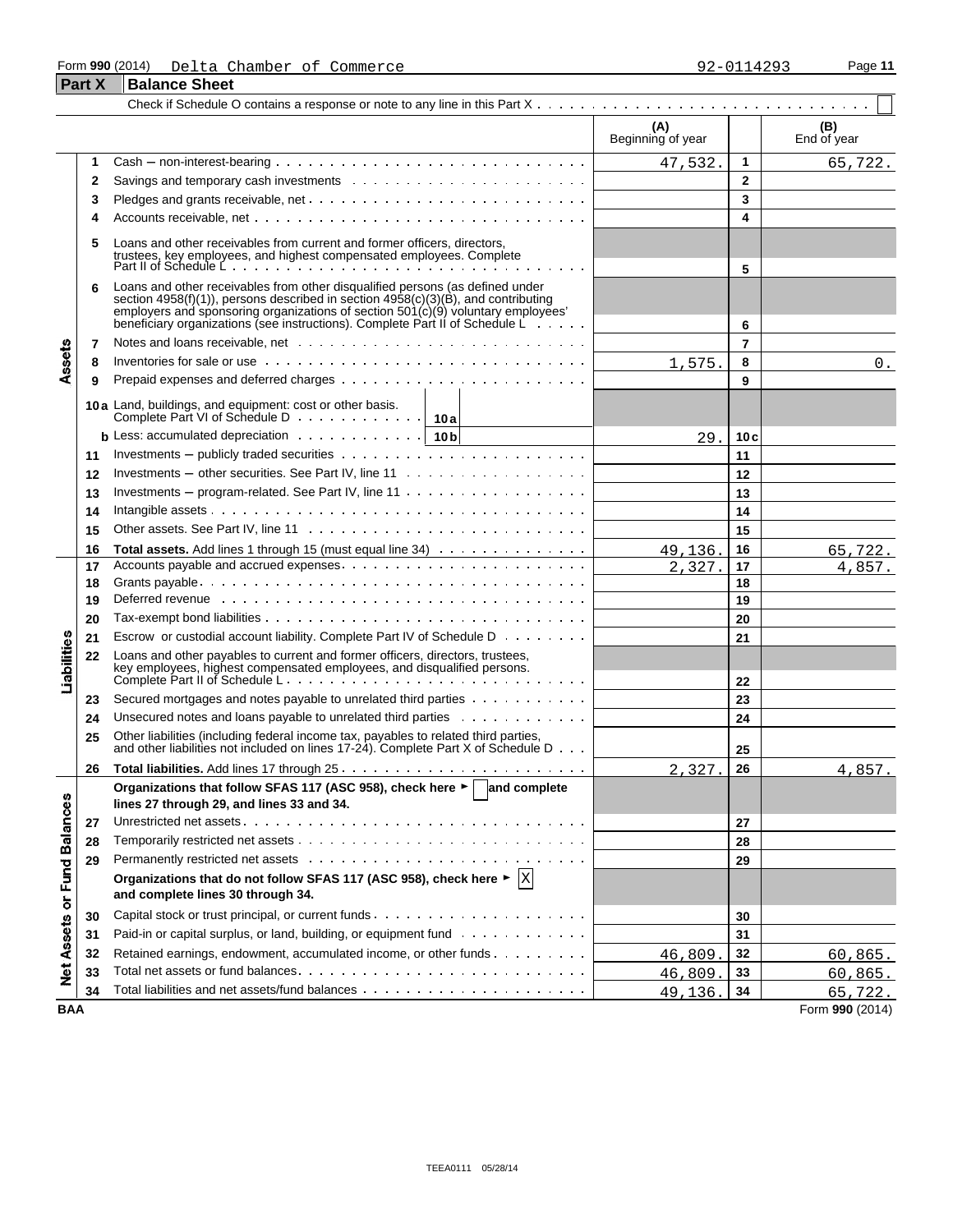|                                                                                                                            | Form 990 (2014)<br>Delta Chamber of Commerce                                                                                                                                                                                  | 92-0114293     |                 |            | Page 12   |  |  |
|----------------------------------------------------------------------------------------------------------------------------|-------------------------------------------------------------------------------------------------------------------------------------------------------------------------------------------------------------------------------|----------------|-----------------|------------|-----------|--|--|
|                                                                                                                            | <b>Part XI Reconciliation of Net Assets</b>                                                                                                                                                                                   |                |                 |            |           |  |  |
|                                                                                                                            |                                                                                                                                                                                                                               |                |                 |            |           |  |  |
| 1                                                                                                                          |                                                                                                                                                                                                                               | $\mathbf{1}$   |                 | 28, 417.   |           |  |  |
| 2                                                                                                                          |                                                                                                                                                                                                                               | $\mathbf{2}$   |                 | 13,306.    |           |  |  |
| 3                                                                                                                          |                                                                                                                                                                                                                               | 3              |                 | 15, 111.   |           |  |  |
| 4                                                                                                                          | Net assets or fund balances at beginning of year (must equal Part X, line 33, column $(A)$ ).                                                                                                                                 | 4              |                 |            | 46,809.   |  |  |
| 5                                                                                                                          | 5                                                                                                                                                                                                                             |                |                 |            |           |  |  |
| 6                                                                                                                          |                                                                                                                                                                                                                               | 6              |                 |            |           |  |  |
| 7                                                                                                                          |                                                                                                                                                                                                                               | $\overline{7}$ |                 |            |           |  |  |
| 8                                                                                                                          |                                                                                                                                                                                                                               | 8              |                 |            |           |  |  |
| 9                                                                                                                          |                                                                                                                                                                                                                               | 9              |                 |            |           |  |  |
| Net assets or fund balances at end of year. Combine lines 3 through 9 (must equal Part X, line 33,<br>10                   |                                                                                                                                                                                                                               |                |                 |            |           |  |  |
| 10<br>61,920.                                                                                                              |                                                                                                                                                                                                                               |                |                 |            |           |  |  |
|                                                                                                                            | Part XII   Financial Statements and Reporting                                                                                                                                                                                 |                |                 |            |           |  |  |
|                                                                                                                            |                                                                                                                                                                                                                               |                |                 |            |           |  |  |
|                                                                                                                            |                                                                                                                                                                                                                               |                |                 | <b>Yes</b> | <b>No</b> |  |  |
| 1.                                                                                                                         | Other<br>X Cash<br>Accounting method used to prepare the Form 990:<br>Accrual                                                                                                                                                 |                |                 |            |           |  |  |
|                                                                                                                            | If the organization changed its method of accounting from a prior year or checked 'Other,' explain<br>in Schedule O.                                                                                                          |                |                 |            |           |  |  |
|                                                                                                                            | 2 a Were the organization's financial statements compiled or reviewed by an independent accountant?                                                                                                                           |                | 2a              |            | X         |  |  |
|                                                                                                                            | If 'Yes,' check a box below to indicate whether the financial statements for the year were compiled or reviewed on a                                                                                                          |                |                 |            |           |  |  |
|                                                                                                                            | separate basis, consolidated basis, or both:                                                                                                                                                                                  |                |                 |            |           |  |  |
|                                                                                                                            | Consolidated basis<br>Both consolidated and separate basis<br>Separate basis                                                                                                                                                  |                |                 |            |           |  |  |
|                                                                                                                            | <b>b</b> Were the organization's financial statements audited by an independent accountant? $\cdots$ , $\cdots$ , $\cdots$ , $\cdots$ , $\cdots$                                                                              |                | 2 <sub>b</sub>  |            | Χ         |  |  |
|                                                                                                                            | If 'Yes,' check a box below to indicate whether the financial statements for the year were audited on a separate                                                                                                              |                |                 |            |           |  |  |
|                                                                                                                            | basis, consolidated basis, or both:                                                                                                                                                                                           |                |                 |            |           |  |  |
|                                                                                                                            | Both consolidated and separate basis<br>Separate basis<br>Consolidated basis                                                                                                                                                  |                |                 |            |           |  |  |
|                                                                                                                            | c If 'Yes' to line 2a or 2b, does the organization have a committee that assumes responsibility for oversight of the audit,<br>review, or compilation of its financial statements and selection of an independent accountant? |                | 2c              |            |           |  |  |
|                                                                                                                            | If the organization changed either its oversight process or selection process during the tax year, explain<br>in Schedule O.                                                                                                  |                |                 |            |           |  |  |
| 3 a As a result of a federal award, was the organization required to undergo an audit or audits as set forth in the Single |                                                                                                                                                                                                                               |                |                 |            |           |  |  |
|                                                                                                                            | b If 'Yes,' did the organization undergo the required audit or audits? If the organization did not undergo the required audit                                                                                                 |                |                 |            |           |  |  |
|                                                                                                                            |                                                                                                                                                                                                                               |                | 3 <sub>b</sub>  |            |           |  |  |
| <b>BAA</b>                                                                                                                 |                                                                                                                                                                                                                               |                | Form 990 (2014) |            |           |  |  |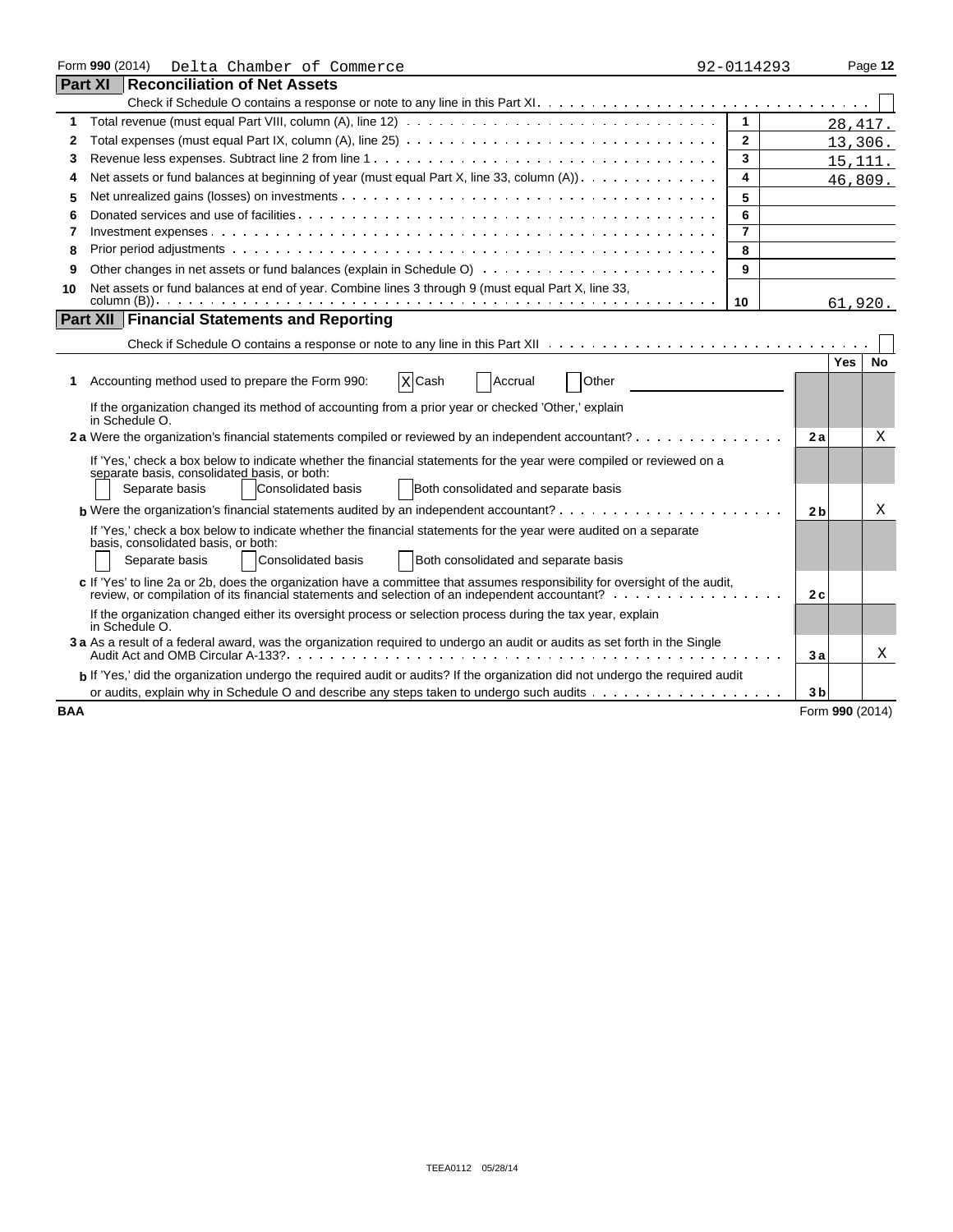|        | <b>SCHEDULE D</b>                                                                                                                                                      |                                                                                                   | <b>Supplemental Financial Statements</b>                                                                                                                                                                                                                                                                                                                                                        |                                                    |            | OMB No. 1545-0047                          |  |  |  |
|--------|------------------------------------------------------------------------------------------------------------------------------------------------------------------------|---------------------------------------------------------------------------------------------------|-------------------------------------------------------------------------------------------------------------------------------------------------------------------------------------------------------------------------------------------------------------------------------------------------------------------------------------------------------------------------------------------------|----------------------------------------------------|------------|--------------------------------------------|--|--|--|
|        | (Form 990)                                                                                                                                                             |                                                                                                   | ► Complete if the organization answered 'Yes,' to Form 990,<br>Part IV, lines 6, 7, 8, 9, 10, 11a, 11b, 11c, 11d, 11e, 11f, 12a, or 12b.                                                                                                                                                                                                                                                        |                                                    |            | 2014                                       |  |  |  |
|        | Department of the Treasury<br>Internal Revenue Service                                                                                                                 |                                                                                                   | Attach to Form 990.<br>Information about Schedule D (Form 990) and its instructions is at www.irs.gov/form990.                                                                                                                                                                                                                                                                                  |                                                    |            | <b>Open to Public</b><br><b>Inspection</b> |  |  |  |
|        | Name of the organization                                                                                                                                               |                                                                                                   |                                                                                                                                                                                                                                                                                                                                                                                                 |                                                    |            | <b>Employer identification number</b>      |  |  |  |
|        |                                                                                                                                                                        |                                                                                                   |                                                                                                                                                                                                                                                                                                                                                                                                 |                                                    |            |                                            |  |  |  |
|        |                                                                                                                                                                        | Delta Chamber of Commerce                                                                         |                                                                                                                                                                                                                                                                                                                                                                                                 |                                                    | 92-0114293 |                                            |  |  |  |
| Part I |                                                                                                                                                                        |                                                                                                   | Organizations Maintaining Donor Advised Funds or Other Similar Funds or Accounts.<br>Complete if the organization answered 'Yes' to Form 990, Part IV, line 6.                                                                                                                                                                                                                                  |                                                    |            |                                            |  |  |  |
|        |                                                                                                                                                                        |                                                                                                   | (a) Donor advised funds                                                                                                                                                                                                                                                                                                                                                                         |                                                    |            | (b) Funds and other accounts               |  |  |  |
| 1      |                                                                                                                                                                        | Total number at end of year                                                                       |                                                                                                                                                                                                                                                                                                                                                                                                 |                                                    |            |                                            |  |  |  |
| 2      |                                                                                                                                                                        | Aggregate value of contributions to (during year)<br>Aggregate value of grants from (during year) |                                                                                                                                                                                                                                                                                                                                                                                                 |                                                    |            |                                            |  |  |  |
| 3<br>4 |                                                                                                                                                                        | Aggregate value at end of year                                                                    |                                                                                                                                                                                                                                                                                                                                                                                                 |                                                    |            |                                            |  |  |  |
|        |                                                                                                                                                                        |                                                                                                   |                                                                                                                                                                                                                                                                                                                                                                                                 |                                                    |            |                                            |  |  |  |
| 5      |                                                                                                                                                                        |                                                                                                   | Did the organization inform all donors and donor advisors in writing that the assets held in donor advised funds<br>are the organization's property, subject to the organization's exclusive legal control? $\ldots$ ,                                                                                                                                                                          |                                                    |            | Yes<br>No                                  |  |  |  |
| 6      |                                                                                                                                                                        |                                                                                                   | Did the organization inform all grantees, donors, and donor advisors in writing that grant funds can be used only<br>for charitable purposes and not for the benefit of the donor or donor advisor, or for any other purpose conferring                                                                                                                                                         |                                                    |            | Yes<br>No                                  |  |  |  |
|        | Part II                                                                                                                                                                | <b>Conservation Easements.</b>                                                                    | Complete if the organization answered 'Yes' to Form 990, Part IV, line 7.                                                                                                                                                                                                                                                                                                                       |                                                    |            |                                            |  |  |  |
| 1      |                                                                                                                                                                        |                                                                                                   | Purpose(s) of conservation easements held by the organization (check all that apply).                                                                                                                                                                                                                                                                                                           |                                                    |            |                                            |  |  |  |
|        |                                                                                                                                                                        | Preservation of land for public use (e.g., recreation or education)                               |                                                                                                                                                                                                                                                                                                                                                                                                 | Preservation of a historically important land area |            |                                            |  |  |  |
|        | Protection of natural habitat<br>Preservation of a certified historic structure                                                                                        |                                                                                                   |                                                                                                                                                                                                                                                                                                                                                                                                 |                                                    |            |                                            |  |  |  |
|        | Preservation of open space                                                                                                                                             |                                                                                                   |                                                                                                                                                                                                                                                                                                                                                                                                 |                                                    |            |                                            |  |  |  |
| 2      | Complete lines 2a through 2d if the organization held a qualified conservation contribution in the form of a conservation easement on the<br>last day of the tax year. |                                                                                                   |                                                                                                                                                                                                                                                                                                                                                                                                 |                                                    |            |                                            |  |  |  |
|        |                                                                                                                                                                        |                                                                                                   |                                                                                                                                                                                                                                                                                                                                                                                                 |                                                    |            | Held at the End of the Tax Year            |  |  |  |
|        | 2а<br>2 b                                                                                                                                                              |                                                                                                   |                                                                                                                                                                                                                                                                                                                                                                                                 |                                                    |            |                                            |  |  |  |
|        | 2c<br><b>c</b> Number of conservation easements on a certified historic structure included in (a) $\dots \dots \dots$                                                  |                                                                                                   |                                                                                                                                                                                                                                                                                                                                                                                                 |                                                    |            |                                            |  |  |  |
|        |                                                                                                                                                                        |                                                                                                   | d Number of conservation easements included in (c) acquired after 8/17/06, and not on a historic                                                                                                                                                                                                                                                                                                | 2 <sub>d</sub>                                     |            |                                            |  |  |  |
| 3      | tax year $\blacktriangleright$                                                                                                                                         |                                                                                                   | Number of conservation easements modified, transferred, released, extinguished, or terminated by the organization during the                                                                                                                                                                                                                                                                    |                                                    |            |                                            |  |  |  |
|        |                                                                                                                                                                        |                                                                                                   | Number of states where property subject to conservation easement is located ►                                                                                                                                                                                                                                                                                                                   |                                                    |            |                                            |  |  |  |
| 5      |                                                                                                                                                                        |                                                                                                   | Does the organization have a written policy regarding the periodic monitoring, inspection, handling of violations,                                                                                                                                                                                                                                                                              |                                                    |            |                                            |  |  |  |
| 6      |                                                                                                                                                                        |                                                                                                   | Staff and volunteer hours devoted to monitoring, inspecting, and enforcing conservation easements during the year                                                                                                                                                                                                                                                                               |                                                    |            | <b>IYes</b><br>No                          |  |  |  |
| 7      | ►\$                                                                                                                                                                    |                                                                                                   | Amount of expenses incurred in monitoring, inspecting, and enforcing conservation easements during the year                                                                                                                                                                                                                                                                                     |                                                    |            |                                            |  |  |  |
| 8      |                                                                                                                                                                        |                                                                                                   | Does each conservation easement reported on line $2(d)$ above satisfy the requirements of section $170(h)(4)(B)(i)$                                                                                                                                                                                                                                                                             |                                                    |            | Yes<br>No                                  |  |  |  |
| 9      | conservation easements.                                                                                                                                                |                                                                                                   | In Part XIII, describe how the organization reports conservation easements in its revenue and expense statement, and balance sheet, and<br>include, if applicable, the text of the footnote to the organization's financial statements that describes the organization's accounting for                                                                                                         |                                                    |            |                                            |  |  |  |
|        | <b>Part III</b>                                                                                                                                                        |                                                                                                   | Organizations Maintaining Collections of Art, Historical Treasures, or Other Similar Assets.<br>Complete if the organization answered 'Yes' to Form 990, Part IV, line 8.                                                                                                                                                                                                                       |                                                    |            |                                            |  |  |  |
|        |                                                                                                                                                                        |                                                                                                   | 1 a If the organization elected, as permitted under SFAS 116 (ASC 958), not to report in its revenue statement and balance sheet works of<br>art, historical treasures, or other similar assets held for public exhibition, education, or research in furtherance of public service, provide,<br>in Part XIII, the text of the footnote to its financial statements that describes these items. |                                                    |            |                                            |  |  |  |
|        |                                                                                                                                                                        | following amounts relating to these items:                                                        | b If the organization elected, as permitted under SFAS 116 (ASC 958), to report in its revenue statement and balance sheet works of art,<br>historical treasures, or other similar assets held for public exhibition, education, or research in furtherance of public service, provide the                                                                                                      |                                                    |            |                                            |  |  |  |
|        |                                                                                                                                                                        |                                                                                                   |                                                                                                                                                                                                                                                                                                                                                                                                 |                                                    |            |                                            |  |  |  |
|        |                                                                                                                                                                        |                                                                                                   |                                                                                                                                                                                                                                                                                                                                                                                                 |                                                    | ► \$       |                                            |  |  |  |
| 2      |                                                                                                                                                                        |                                                                                                   | If the organization received or held works of art, historical treasures, or other similar assets for financial gain, provide the following<br>amounts required to be reported under SFAS 116 (ASC 958) relating to these items:                                                                                                                                                                 |                                                    |            |                                            |  |  |  |
|        |                                                                                                                                                                        |                                                                                                   |                                                                                                                                                                                                                                                                                                                                                                                                 |                                                    |            |                                            |  |  |  |
|        |                                                                                                                                                                        |                                                                                                   |                                                                                                                                                                                                                                                                                                                                                                                                 |                                                    |            |                                            |  |  |  |

**BAA For Paperwork Reduction Act Notice, see the Instructions for Form 990.** TEEA3301 10/28/14 Schedule **D** (Form 990) 2014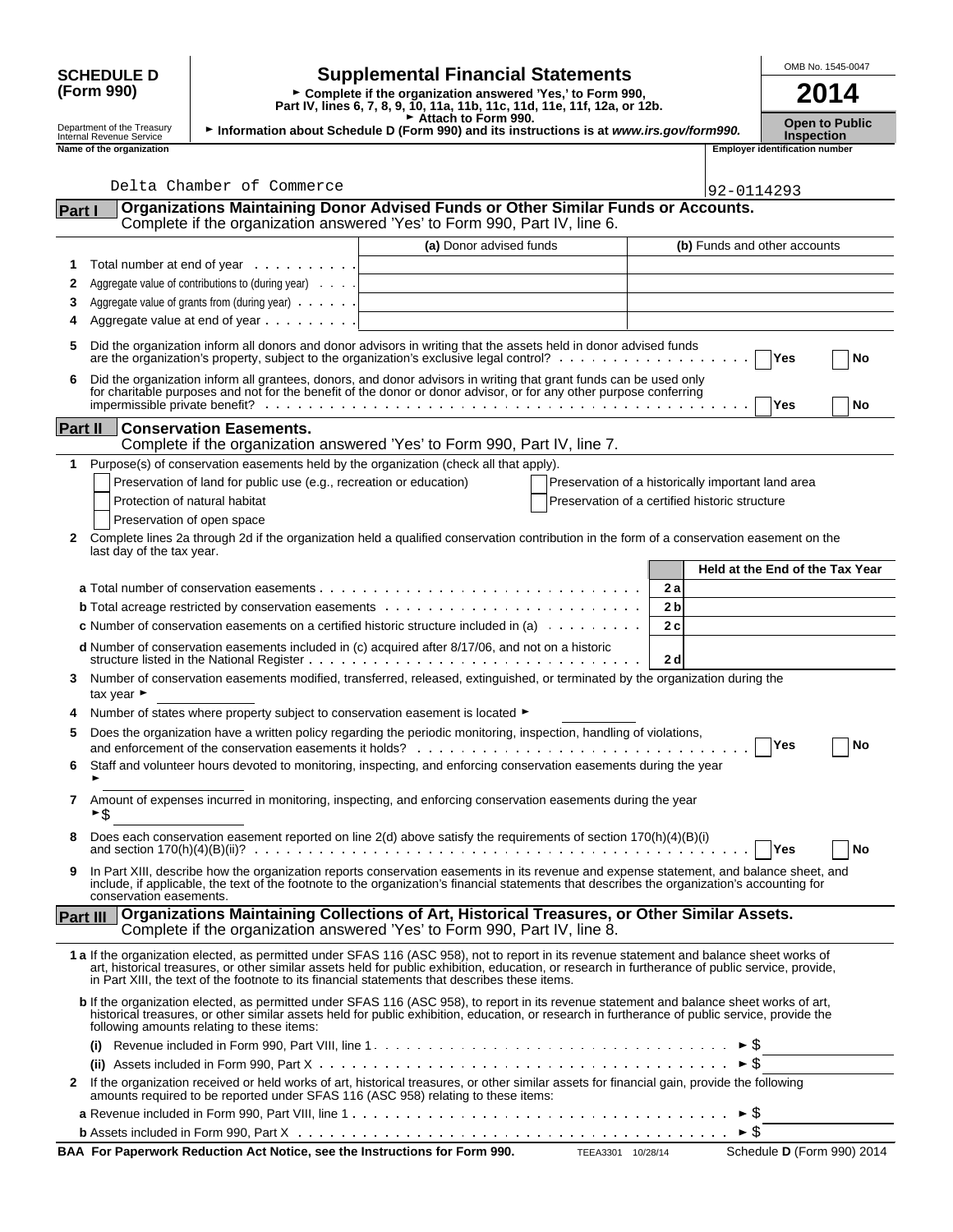|                 | Schedule <b>D</b> (Form 990) 2014                                                                                                                                                                                                       | Delta Chamber of Commerce |                                         |                                    | 92-0114293                      |                            | Page 2    |
|-----------------|-----------------------------------------------------------------------------------------------------------------------------------------------------------------------------------------------------------------------------------------|---------------------------|-----------------------------------------|------------------------------------|---------------------------------|----------------------------|-----------|
| <b>Part III</b> | Organizations Maintaining Collections of Art, Historical Treasures, or Other Similar Assets (continued)                                                                                                                                 |                           |                                         |                                    |                                 |                            |           |
| 3               | Using the organization's acquisition, accession, and other records, check any of the following that are a significant use of its collection<br>items (check all that apply):                                                            |                           |                                         |                                    |                                 |                            |           |
|                 | Public exhibition<br>a                                                                                                                                                                                                                  |                           |                                         | Loan or exchange programs          |                                 |                            |           |
|                 | Scholarly research<br>b                                                                                                                                                                                                                 |                           | Other<br>е                              |                                    |                                 |                            |           |
| c               | Preservation for future generations                                                                                                                                                                                                     |                           |                                         |                                    |                                 |                            |           |
|                 | Provide a description of the organization's collections and explain how they further the organization's exempt purpose in<br>Part XIII.                                                                                                 |                           |                                         |                                    |                                 |                            |           |
|                 | During the year, did the organization solicit or receive donations of art, historical treasures, or other similar assets<br>to be sold to raise funds rather than to be maintained as part of the organization's collection? $\ldots$ , |                           |                                         |                                    |                                 | Yes                        | <b>No</b> |
| <b>Part IV</b>  | <b>Escrow and Custodial Arrangements.</b> Complete if the organization answered 'Yes' to Form 990, Part IV,<br>line 9, or reported an amount on Form 990, Part X, line 21.                                                              |                           |                                         |                                    |                                 |                            |           |
|                 | 1 a Is the organization an agent, trustee, custodian, or other intermediary for contributions or other assets not included                                                                                                              |                           |                                         |                                    |                                 | Yes                        | <b>No</b> |
|                 | b If 'Yes,' explain the arrangement in Part XIII and complete the following table:                                                                                                                                                      |                           |                                         |                                    |                                 |                            |           |
|                 |                                                                                                                                                                                                                                         |                           |                                         |                                    |                                 | Amount                     |           |
|                 |                                                                                                                                                                                                                                         |                           |                                         |                                    | 1 c                             |                            |           |
|                 |                                                                                                                                                                                                                                         |                           |                                         |                                    | 1 d                             |                            |           |
|                 |                                                                                                                                                                                                                                         |                           |                                         |                                    | 1 e                             |                            |           |
|                 |                                                                                                                                                                                                                                         |                           |                                         |                                    | 1 f                             |                            |           |
|                 | 2 a Did the organization include an amount on Form 990, Part X, line 21, for escrow or custodial account liability? $\cdots \cdots$                                                                                                     |                           |                                         |                                    |                                 | Yes                        | No        |
|                 | <b>b</b> If 'Yes,' explain the arrangement in Part XIII. Check here if the explanation has been provided in Part XIII. $\dots$                                                                                                          |                           |                                         |                                    |                                 |                            |           |
| <b>Part V</b>   | Endowment Funds. Complete if the organization answered 'Yes' to Form 990, Part IV, line 10.                                                                                                                                             |                           |                                         |                                    |                                 |                            |           |
|                 |                                                                                                                                                                                                                                         | (a) Current year          | (b) Prior year                          | (c) Two years back                 | (d) Three years back            | (e) Four years back        |           |
|                 | <b>1 a</b> Beginning of year balance                                                                                                                                                                                                    |                           |                                         |                                    |                                 |                            |           |
|                 | <b>b</b> Contributions                                                                                                                                                                                                                  |                           |                                         |                                    |                                 |                            |           |
|                 | c Net investment earnings, gains,<br>and losses experience and losses                                                                                                                                                                   |                           |                                         |                                    |                                 |                            |           |
|                 | <b>d</b> Grants or scholarships                                                                                                                                                                                                         |                           |                                         |                                    |                                 |                            |           |
|                 | <b>e</b> Other expenditures for facilities<br>and programs                                                                                                                                                                              |                           |                                         |                                    |                                 |                            |           |
|                 | f Administrative expenses                                                                                                                                                                                                               |                           |                                         |                                    |                                 |                            |           |
|                 | $g$ End of year balance $\cdots$                                                                                                                                                                                                        |                           |                                         |                                    |                                 |                            |           |
|                 | 2 Provide the estimated percentage of the current year end balance (line 1g, column (a)) held as:                                                                                                                                       |                           |                                         |                                    |                                 |                            |           |
|                 | a Board designated or quasi-endowment $\blacktriangleright$                                                                                                                                                                             |                           |                                         |                                    |                                 |                            |           |
|                 | <b>b</b> Permanent endowment ►                                                                                                                                                                                                          | နွ                        |                                         |                                    |                                 |                            |           |
|                 | <b>c</b> Temporarily restricted endowment $\blacktriangleright$                                                                                                                                                                         |                           |                                         |                                    |                                 |                            |           |
|                 | The percentages in lines 2a, 2b, and 2c should equal 100%.                                                                                                                                                                              |                           |                                         |                                    |                                 |                            |           |
|                 | 3 a Are there endowment funds not in the possession of the organization that are held and administered for the<br>organization by:                                                                                                      |                           |                                         |                                    |                                 | Yes                        | No        |
|                 | (i)                                                                                                                                                                                                                                     |                           |                                         |                                    |                                 | 3a(i)                      |           |
|                 |                                                                                                                                                                                                                                         |                           |                                         |                                    |                                 | 3a(ii)                     |           |
|                 |                                                                                                                                                                                                                                         |                           |                                         |                                    |                                 | 3b                         |           |
| 4               | Describe in Part XIII the intended uses of the organization's endowment funds.                                                                                                                                                          |                           |                                         |                                    |                                 |                            |           |
|                 | Land, Buildings, and Equipment.<br><b>Part VI</b>                                                                                                                                                                                       |                           |                                         |                                    |                                 |                            |           |
|                 | Complete if the organization answered 'Yes' to Form 990, Part IV, line 11a. See Form 990, Part X, line 10.                                                                                                                              |                           |                                         |                                    |                                 |                            |           |
|                 | Description of property                                                                                                                                                                                                                 |                           |                                         |                                    |                                 | (d) Book value             |           |
|                 |                                                                                                                                                                                                                                         |                           | (a) Cost or other basis<br>(investment) | (b) Cost or other<br>basis (other) | (c) Accumulated<br>depreciation |                            |           |
|                 |                                                                                                                                                                                                                                         |                           |                                         |                                    |                                 |                            |           |
|                 | <b>b</b> Buildings $\cdots$ $\cdots$ $\cdots$ $\cdots$ $\cdots$ $\cdots$                                                                                                                                                                |                           |                                         |                                    |                                 |                            |           |
|                 | c Leasehold improvements                                                                                                                                                                                                                |                           |                                         |                                    |                                 |                            |           |
|                 |                                                                                                                                                                                                                                         |                           |                                         |                                    |                                 |                            |           |
|                 | $e$ Other $\cdots$ $\cdots$ $\cdots$ $\cdots$ $\cdots$ $\cdots$                                                                                                                                                                         |                           |                                         |                                    |                                 |                            |           |
|                 | Total. Add lines 1a through 1e. (Column (d) must equal Form 990, Part X, column (B), line 10c.)                                                                                                                                         |                           |                                         |                                    | ►                               |                            |           |
| <b>BAA</b>      |                                                                                                                                                                                                                                         |                           |                                         |                                    |                                 | Schedule D (Form 990) 2014 |           |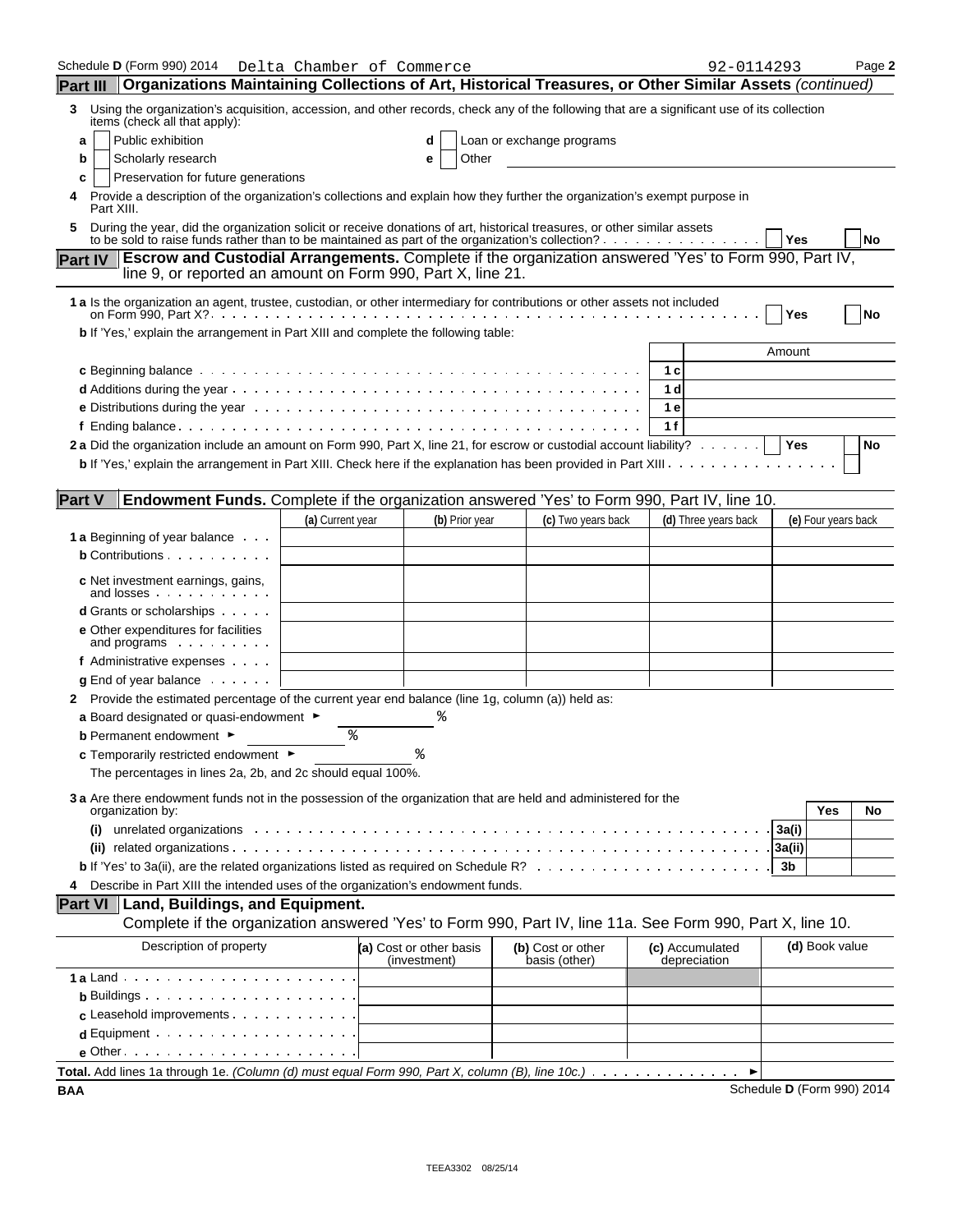#### Schedule **D** (Form 990) 2014 Page **3** Delta Chamber of Commerce 92-0114293**Part VII** | Investments - Other Securities. Complete if the organization answered 'Yes' to Form 990, Part IV, line 11b. See Form 990, Part X, line 12. **(a)** Description of security or category (including name of security) **(b)** Book value **(c)** Method of valuation: Cost or end-of-year market value (1) Financial derivatives (2) Closely-held equity interests (3) Other (A) (B) (C) (D) (E) (F) (G) (H) (I) **Total.** *(Column (b) must equal Form 990, Part X, column (B) line 12.)* **Part VIII Investments** ' **Program Related.**  Complete if the organization answered 'Yes' to Form 990, Part IV, line 11c. See Form 990, Part X, line 13. **(a)** Description of investment type **(b)** Book value **(c)** Method of valuation: Cost or end-of-year market value (1) (2) (3) (4) (5) (6) (7) (8) (9) (10) **Total.** *(Column (b) must equal Form 990, Part X, column (B) line 13.)* ,  $\blacktriangleright$ **Part IX Other Assets.**  Complete if the organization answered 'Yes' to Form 990, Part IV, line 11d. See Form 990, Part X, line 15. **(a)** Description **(b)** Book value (1) (2) (3) (4) (5) (6) (7) (8) (9) (10) **Total.** *(Column (b) must equal Form 990, Part X, column (B), line 15.)* **Part X Other Liabilities.**  Complete if the organization answered 'Yes' to Form 990, Part IV, line 11e or 11f. See Form 990, Part X, line 25 **(a)** Description of liability **(b)** Book value (1) Federal income taxes (2) (3) (4) (5) (6) (7) (8) (9) (10)

**Total.** *(Column (b) must equal Form 990, Part X, column (B) line 25.)*  $\blacktriangleright$ 

**2.** Liability for uncertain tax positions. In Part XIII, provide the text of the footnote to the organization's financial statements that reports the organization's liability for uncertain

tax positions under FIN 48 (ASC 740). Check here if the text of the footnote has been provided in Part XIII

(11)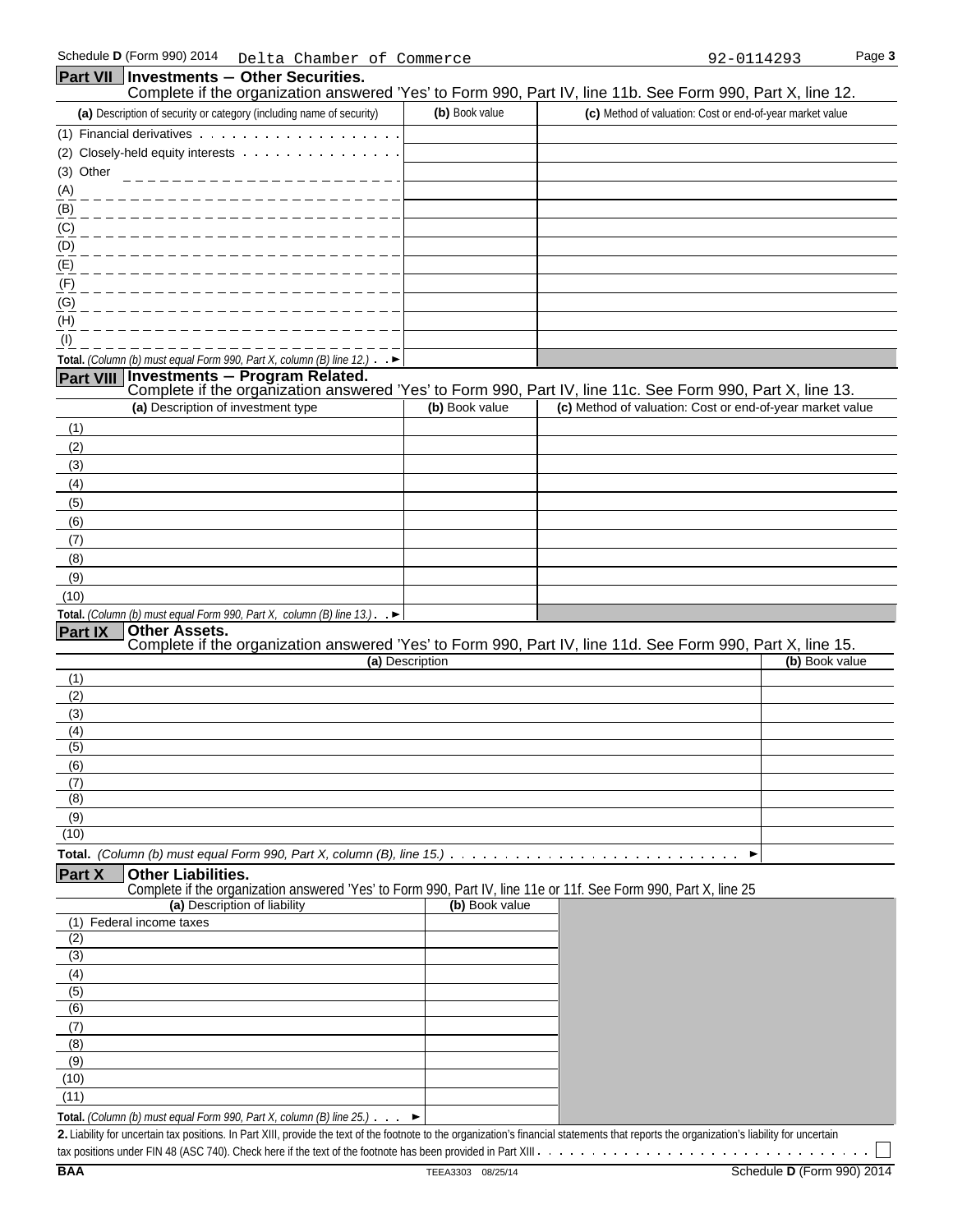| Schedule D (Form 990) 2014  Delta Chamber of Commerce                                                                                    | 92-0114293              | Page 4 |
|------------------------------------------------------------------------------------------------------------------------------------------|-------------------------|--------|
| Part XI   Reconciliation of Revenue per Audited Financial Statements With Revenue per Return.                                            |                         |        |
| Complete if the organization answered 'Yes' to Form 990, Part IV, line 12a.                                                              |                         |        |
| 1                                                                                                                                        | $\overline{1}$          |        |
| Amounts included on line 1 but not on Form 990, Part VIII, line 12:<br>2                                                                 |                         |        |
| 2a                                                                                                                                       |                         |        |
| 2 <sub>b</sub>                                                                                                                           |                         |        |
| 2c                                                                                                                                       |                         |        |
| <b>d</b> Other (Describe in Part XIII.) $\ldots$ $\ldots$ $\ldots$ $\ldots$ $\ldots$ $\ldots$ $\ldots$ $\ldots$ $\ldots$ $\ldots$<br>2 d |                         |        |
|                                                                                                                                          | <b>2e</b>               |        |
| 3                                                                                                                                        | 3                       |        |
| Amounts included on Form 990, Part VIII, line 12, but not on line 1:                                                                     |                         |        |
| <b>a</b> Investment expenses not included on Form 990, Part VIII, line $7b$ $\mathbf{4a}$                                                |                         |        |
| <b>b</b> Other (Describe in Part XIII.) $\ldots \ldots \ldots \ldots \ldots \ldots \ldots \ldots \ldots \ldots \ldots \ldots$            |                         |        |
|                                                                                                                                          | 4 c                     |        |
| 5.                                                                                                                                       | 5                       |        |
| Part XII Reconciliation of Expenses per Audited Financial Statements With Expenses per Return.                                           |                         |        |
| Complete if the organization answered 'Yes' to Form 990, Part IV, line 12a.                                                              |                         |        |
| 1                                                                                                                                        | $\overline{\mathbf{1}}$ |        |
| Amounts included on line 1 but not on Form 990, Part IX, line 25:<br>2                                                                   |                         |        |
| 2al                                                                                                                                      |                         |        |
| 2 <sub>b</sub>                                                                                                                           |                         |        |
| 2c                                                                                                                                       |                         |        |
| 2d                                                                                                                                       |                         |        |
|                                                                                                                                          | <b>2e</b>               |        |
| 3                                                                                                                                        | 3                       |        |
| Amounts included on Form 990, Part IX, line 25, but not on line 1:<br>4                                                                  |                         |        |
| <b>a</b> Investment expenses not included on Form 990, Part VIII, line 7b. $\ldots$ , $\ldots$ , $\ldots$                                |                         |        |
|                                                                                                                                          |                         |        |
|                                                                                                                                          | 4 c                     |        |
|                                                                                                                                          | 5                       |        |
| Part XIII Supplemental Information.                                                                                                      |                         |        |

Provide the descriptions required for Part II, lines 3, 5, and 9; Part III, lines 1a and 4; Part IV, lines 1b and 2b; Part V,

line 4; Part X, line 2; Part XI, lines 2d and 4b; and Part XII, lines 2d and 4b. Also complete this part to provide any additional information.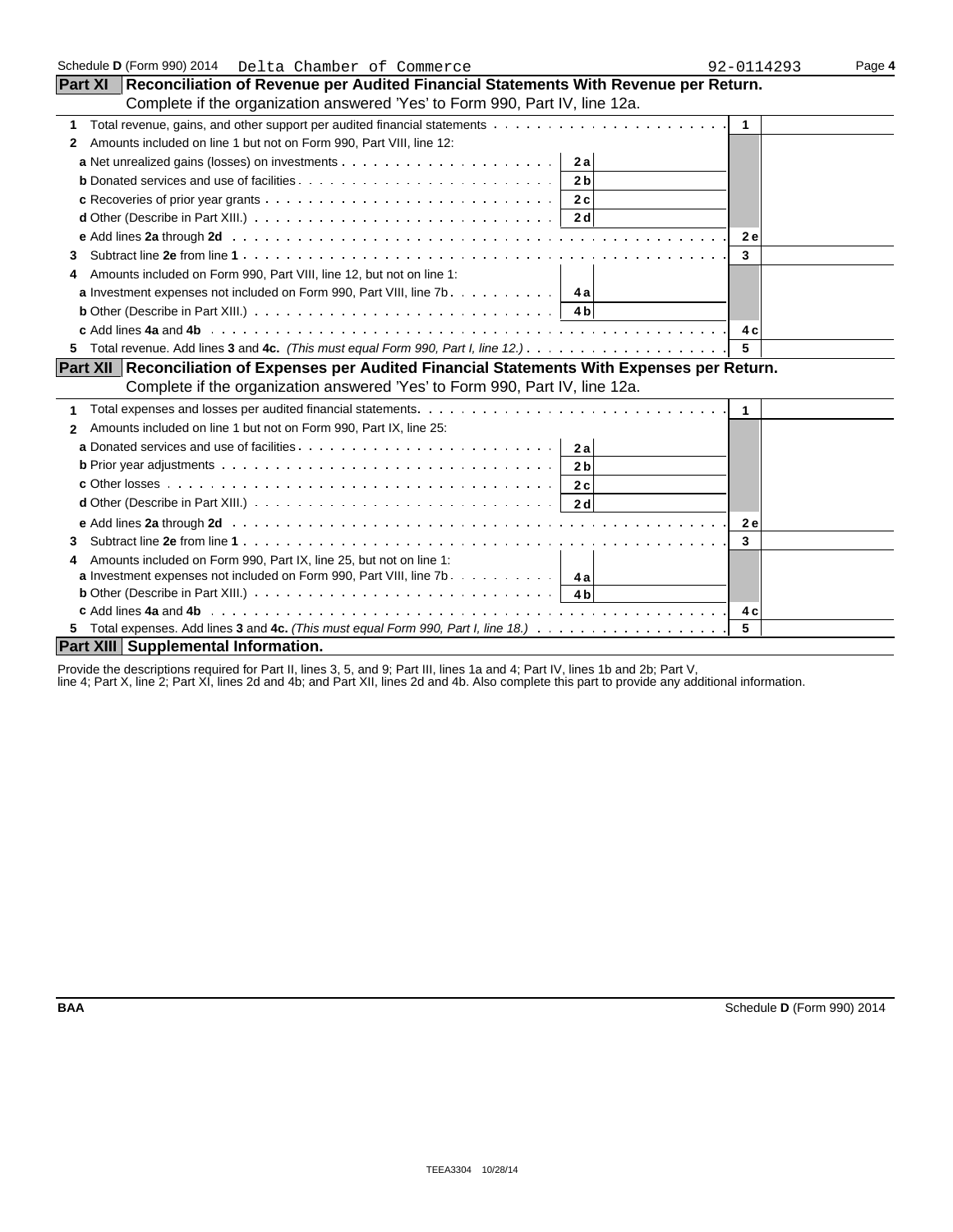| <b>SCHEDULE O</b>                                                     | Supplemental Information to Form 990 or 990-EZ | OMB No. 1545-0047                     |  |  |  |
|-----------------------------------------------------------------------|------------------------------------------------|---------------------------------------|--|--|--|
| (Form 990 or 990-EZ)                                                  | 2014                                           |                                       |  |  |  |
| Department of the Treasury<br>Internal Revenue Service                | <b>Open to Public</b><br><b>Inspection</b>     |                                       |  |  |  |
| Name of the organization                                              |                                                | <b>Employer identification number</b> |  |  |  |
| Delta Chamber of Commerce                                             |                                                | 92-0114293                            |  |  |  |
| Pt VI, Line 6                                                         | Members are businesses and individuals         |                                       |  |  |  |
| Board Members are elected by the general membership<br>Pt VI, Line 7a |                                                |                                       |  |  |  |
| Form is available for all members<br>Pt VI, Line 11b                  |                                                |                                       |  |  |  |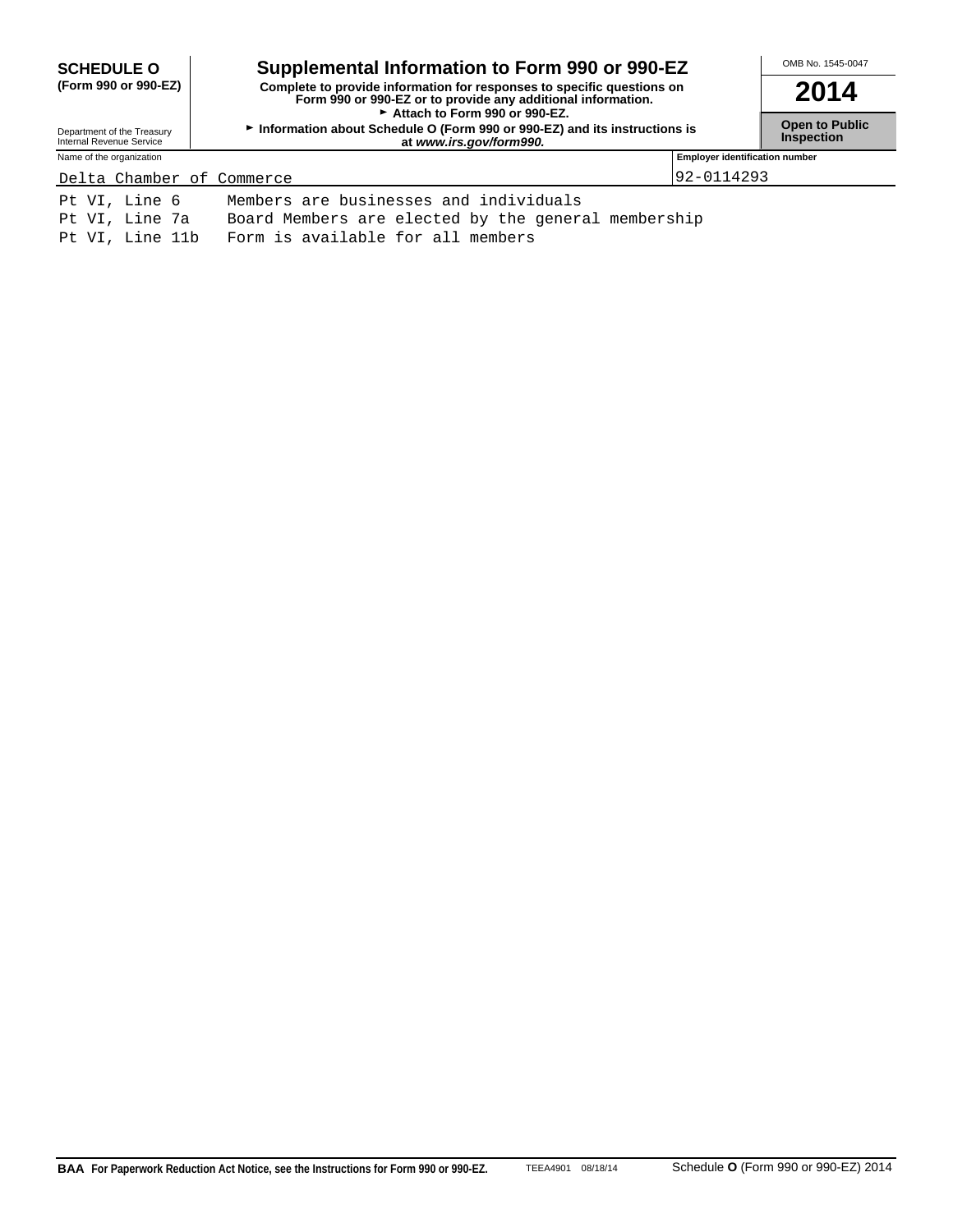|                | $_{\text{Form}}$ 990-T                                                                                                                                                                                               |                                                                                                                                                                                     | <b>Exempt Organization Business Income Tax Return</b>                                                                                                                                                                          |                |            |                   |                  |                 |                                          | OMB No. 1545-0687                                             |
|----------------|----------------------------------------------------------------------------------------------------------------------------------------------------------------------------------------------------------------------|-------------------------------------------------------------------------------------------------------------------------------------------------------------------------------------|--------------------------------------------------------------------------------------------------------------------------------------------------------------------------------------------------------------------------------|----------------|------------|-------------------|------------------|-----------------|------------------------------------------|---------------------------------------------------------------|
|                | (and proxy tax under section 6033(e))<br>For calendar year 2014 or other tax year beginning __________________, 2014, and ending _<br>$\overline{\phantom{a}}$ , $\overline{\phantom{a}}$ , $\overline{\phantom{a}}$ |                                                                                                                                                                                     |                                                                                                                                                                                                                                |                |            |                   |                  |                 | 2014                                     |                                                               |
|                |                                                                                                                                                                                                                      |                                                                                                                                                                                     | Information about Form 990-T and its instructions is available at www.irs.gov/form990t.                                                                                                                                        |                |            |                   |                  |                 |                                          |                                                               |
|                | Department of the Treasury<br>Internal Revenue Service                                                                                                                                                               |                                                                                                                                                                                     |                                                                                                                                                                                                                                |                |            |                   |                  |                 |                                          | Open to Public Inspection for<br>501(c)(3) Organizations Only |
| A              | Check box if                                                                                                                                                                                                         | ► Do not enter SSN numbers on this form as it may be made public if your organization is a 501(c)(3).<br>Check box if name changed and see instructions.)<br>Name of organization ( |                                                                                                                                                                                                                                |                |            |                   |                  |                 |                                          | D Employer identification number                              |
| B              | address changed<br>Exempt under section                                                                                                                                                                              | Print                                                                                                                                                                               | Delta Chamber of Commerce                                                                                                                                                                                                      |                |            |                   |                  |                 | (Employees' trust, see<br>instructions.) |                                                               |
|                | X 501( c ) (6 )                                                                                                                                                                                                      | or                                                                                                                                                                                  | Number, street, and room or suite number. If a P.O. box, see instructions.                                                                                                                                                     |                |            |                   |                  |                 | 92-0114293                               |                                                               |
|                | 408(e)                                                                                                                                                                                                               | Type<br>220(e)                                                                                                                                                                      | PO Box 987                                                                                                                                                                                                                     |                |            |                   |                  | Е               | codes (See instructions.)                | <b>Unrelated business activity</b>                            |
|                | 408A                                                                                                                                                                                                                 | 530(a)                                                                                                                                                                              | City or town, state or province, country, and ZIP or foreign postal code                                                                                                                                                       |                |            |                   |                  |                 |                                          |                                                               |
|                | 529(a)                                                                                                                                                                                                               |                                                                                                                                                                                     | Delta Junction                                                                                                                                                                                                                 |                | AK         |                   | 99737            |                 |                                          | 448000 713200                                                 |
| C              | Book value of all assets at<br>end of year                                                                                                                                                                           | F                                                                                                                                                                                   | Group exemption number (See instructions.) ►                                                                                                                                                                                   |                |            |                   |                  |                 |                                          |                                                               |
|                | 65,722.                                                                                                                                                                                                              |                                                                                                                                                                                     | G Check organization type $\qquad \qquad \blacktriangleright \ \boxed{X}$ 501(c) corporation                                                                                                                                   |                |            | $501(c)$ trust    |                  |                 | $401(a)$ trust                           | Other trust                                                   |
| н              |                                                                                                                                                                                                                      |                                                                                                                                                                                     | Describe the organization's primary unrelated business activity.<br>SALE OF MERCHANDISE AND SALE OF PULL-TABS                                                                                                                  |                |            |                   |                  |                 |                                          |                                                               |
| L              |                                                                                                                                                                                                                      |                                                                                                                                                                                     | During the tax year, was the corporation a subsidiary in an affiliated group or a parent-subsidiary controlled group? ▶                                                                                                        |                |            |                   |                  |                 |                                          | Yes<br>X No                                                   |
|                |                                                                                                                                                                                                                      |                                                                                                                                                                                     | If 'Yes,' enter the name and identifying number of the parent corporation ▶                                                                                                                                                    |                |            |                   |                  |                 |                                          |                                                               |
| J              | The books are in care of ► EILEEN HERMAN                                                                                                                                                                             |                                                                                                                                                                                     |                                                                                                                                                                                                                                |                |            |                   | Telephone number |                 | (907)                                    | 895-5068                                                      |
| <b>Part I</b>  |                                                                                                                                                                                                                      |                                                                                                                                                                                     | <b>Unrelated Trade or Business Income</b>                                                                                                                                                                                      |                | (A) Income |                   | (B) Expenses     |                 |                                          | (C) Net                                                       |
|                | 1 a Gross receipts or sales . 35, 510.                                                                                                                                                                               |                                                                                                                                                                                     |                                                                                                                                                                                                                                |                |            |                   |                  |                 |                                          |                                                               |
|                | <b>b</b> Less returns and allowances.                                                                                                                                                                                |                                                                                                                                                                                     | c Balance ►                                                                                                                                                                                                                    | 1 с            | 35,510.    |                   |                  |                 |                                          |                                                               |
| 2              |                                                                                                                                                                                                                      |                                                                                                                                                                                     | Cost of goods sold (Schedule A, line $7$ ) $\ldots$                                                                                                                                                                            | $\overline{2}$ | 12,837.    |                   |                  |                 |                                          |                                                               |
| 3              |                                                                                                                                                                                                                      |                                                                                                                                                                                     | Gross profit. Subtract line 2 from line 1c                                                                                                                                                                                     | 3              | 22,673.    |                   |                  |                 |                                          | 22,673.                                                       |
|                |                                                                                                                                                                                                                      |                                                                                                                                                                                     | 4 a Capital gain net income (attach Schedule D)                                                                                                                                                                                | 4 a            |            |                   |                  |                 |                                          |                                                               |
|                |                                                                                                                                                                                                                      |                                                                                                                                                                                     | <b>b</b> Net gain (loss) (Form 4797, Part II, line 17) (attach Form 4797). $\ldots$                                                                                                                                            | 4 <sub>b</sub> |            |                   |                  |                 |                                          |                                                               |
| 5.             | Income (loss) from partnerships and S corporations                                                                                                                                                                   |                                                                                                                                                                                     |                                                                                                                                                                                                                                | 4 c            |            |                   |                  |                 |                                          |                                                               |
|                |                                                                                                                                                                                                                      |                                                                                                                                                                                     |                                                                                                                                                                                                                                | 5              |            |                   |                  |                 |                                          |                                                               |
| 6              |                                                                                                                                                                                                                      |                                                                                                                                                                                     |                                                                                                                                                                                                                                | 6              |            |                   |                  |                 |                                          |                                                               |
| 7              |                                                                                                                                                                                                                      |                                                                                                                                                                                     | Unrelated debt-financed income (Schedule E)                                                                                                                                                                                    | $\overline{7}$ |            |                   |                  |                 |                                          |                                                               |
| 8              |                                                                                                                                                                                                                      |                                                                                                                                                                                     | Interest, annuities, royalties, and rents from controlled organizations (Schedule F)                                                                                                                                           | 8              |            |                   |                  |                 |                                          |                                                               |
| 9              |                                                                                                                                                                                                                      |                                                                                                                                                                                     | Investment income of a section 501(c)(7), (9), or (17) organization (Sch G) $\ldots$                                                                                                                                           | 9              |            |                   |                  |                 |                                          |                                                               |
| 10             |                                                                                                                                                                                                                      |                                                                                                                                                                                     | Exploited exempt activity income (Schedule I)                                                                                                                                                                                  | 10             |            |                   |                  |                 |                                          |                                                               |
| 11             |                                                                                                                                                                                                                      |                                                                                                                                                                                     | Advertising income (Schedule J)                                                                                                                                                                                                | 11             |            |                   |                  |                 |                                          |                                                               |
| 12             |                                                                                                                                                                                                                      |                                                                                                                                                                                     | Other income (See instructions; attach schedule)                                                                                                                                                                               |                |            |                   |                  |                 |                                          |                                                               |
|                | PULL-TAB SALES                                                                                                                                                                                                       |                                                                                                                                                                                     |                                                                                                                                                                                                                                | 12             | 104,156.   |                   |                  |                 |                                          | 104,156.                                                      |
|                |                                                                                                                                                                                                                      |                                                                                                                                                                                     | 13 Total. Combine lines 3 through 12                                                                                                                                                                                           | 13             | 126,829.   |                   |                  |                 |                                          | 126,829.                                                      |
| <b>Part II</b> |                                                                                                                                                                                                                      |                                                                                                                                                                                     | Deductions Not Taken Elsewhere (See instructions for limitations on deductions.) (Except for                                                                                                                                   |                |            |                   |                  |                 |                                          |                                                               |
|                |                                                                                                                                                                                                                      |                                                                                                                                                                                     | contributions, deductions must be directly connected with the unrelated business income.)                                                                                                                                      |                |            |                   |                  | 14              |                                          |                                                               |
| 14<br>15       |                                                                                                                                                                                                                      |                                                                                                                                                                                     |                                                                                                                                                                                                                                |                |            |                   |                  | 15              |                                          |                                                               |
| 16             |                                                                                                                                                                                                                      |                                                                                                                                                                                     | Repairs and maintenance education of the control of the control of the control of the control of the control of the control of the control of the control of the control of the control of the control of the control of the c |                |            |                   |                  | 16              |                                          |                                                               |
| 17             |                                                                                                                                                                                                                      |                                                                                                                                                                                     |                                                                                                                                                                                                                                |                |            |                   |                  | 17              |                                          |                                                               |
| 18             |                                                                                                                                                                                                                      |                                                                                                                                                                                     |                                                                                                                                                                                                                                |                |            |                   |                  | 18              |                                          |                                                               |
| 19             |                                                                                                                                                                                                                      |                                                                                                                                                                                     |                                                                                                                                                                                                                                |                |            |                   |                  | 19              |                                          |                                                               |
| 20             |                                                                                                                                                                                                                      |                                                                                                                                                                                     |                                                                                                                                                                                                                                |                |            |                   |                  | 20              |                                          |                                                               |
| 21             |                                                                                                                                                                                                                      |                                                                                                                                                                                     |                                                                                                                                                                                                                                |                |            |                   |                  |                 |                                          |                                                               |
| 22             |                                                                                                                                                                                                                      |                                                                                                                                                                                     | Less depreciation claimed on Schedule A and elsewhere on return 22a                                                                                                                                                            |                |            |                   |                  | 22 <sub>b</sub> |                                          |                                                               |
| 23             |                                                                                                                                                                                                                      |                                                                                                                                                                                     |                                                                                                                                                                                                                                |                |            |                   |                  | 23              |                                          |                                                               |
| 24             |                                                                                                                                                                                                                      |                                                                                                                                                                                     |                                                                                                                                                                                                                                |                |            |                   |                  | 24              |                                          |                                                               |
| 25             |                                                                                                                                                                                                                      |                                                                                                                                                                                     |                                                                                                                                                                                                                                |                |            |                   |                  | 25              |                                          |                                                               |
| 26             |                                                                                                                                                                                                                      |                                                                                                                                                                                     |                                                                                                                                                                                                                                |                |            |                   |                  | 26              |                                          |                                                               |
| 27             |                                                                                                                                                                                                                      |                                                                                                                                                                                     |                                                                                                                                                                                                                                |                |            |                   |                  | 27              |                                          |                                                               |
| 28             |                                                                                                                                                                                                                      |                                                                                                                                                                                     | Other deductions (attach schedule) See Other Deductions Statement                                                                                                                                                              |                |            |                   |                  | 28              |                                          | 77,654.                                                       |
| 29             |                                                                                                                                                                                                                      |                                                                                                                                                                                     |                                                                                                                                                                                                                                |                |            |                   |                  | 29              |                                          | 77,654.                                                       |
| 30             |                                                                                                                                                                                                                      |                                                                                                                                                                                     | Unrelated business taxable income before net operating loss deduction. Subtract line 29 from line 13                                                                                                                           |                |            |                   |                  | 30<br>31        |                                          | 49,175.                                                       |
| 31<br>32       |                                                                                                                                                                                                                      |                                                                                                                                                                                     | Unrelated business taxable income before specific deduction. Subtract line 31 from line 30                                                                                                                                     |                |            |                   |                  | 32              |                                          | 49,175.<br>0.                                                 |
| 33             |                                                                                                                                                                                                                      |                                                                                                                                                                                     | Specific deduction (Generally \$1,000, but see line 33 instructions for exceptions) $\ldots \ldots \ldots \ldots \ldots$                                                                                                       |                |            |                   |                  | 33              |                                          |                                                               |
| 34             |                                                                                                                                                                                                                      |                                                                                                                                                                                     | Unrelated business taxable income. Subtract line 33 from line 32. If line 33 is greater than line 32, enter the smaller of zero or line 32 .                                                                                   |                |            |                   |                  | 34              |                                          | 0.                                                            |
|                |                                                                                                                                                                                                                      |                                                                                                                                                                                     | BAA For Paperwork Reduction Act Notice, see instructions.                                                                                                                                                                      |                |            | TEEA0201 09/16/14 |                  |                 |                                          | Form 990-T (2014)                                             |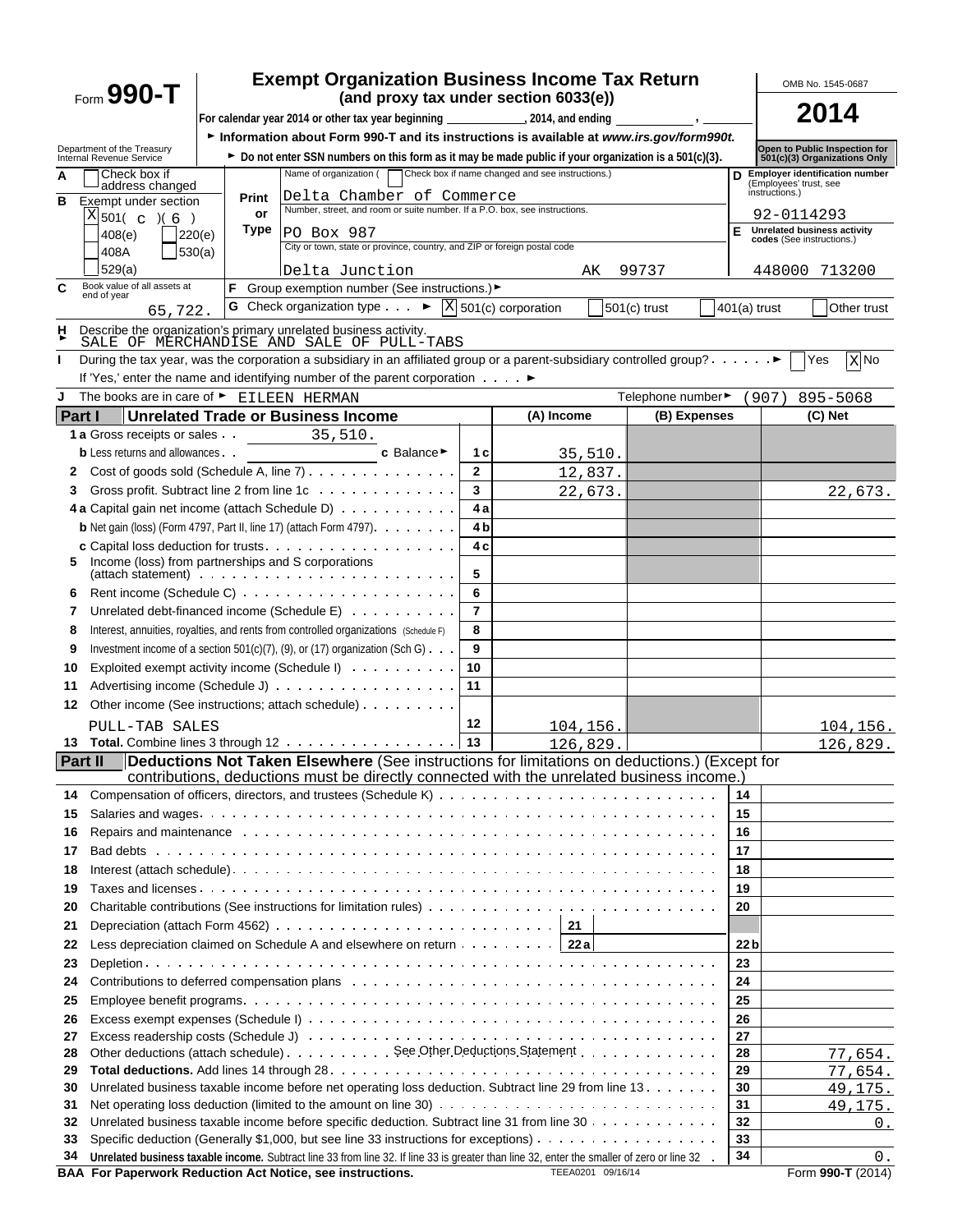|                 | Form 990-T (2014)                 | Delta Chamber of Commerce                                            |                                                                                                                                                                                                                                                                                                                           |    |                                                 |                                | 92-0114293                                      | Page 2                               |
|-----------------|-----------------------------------|----------------------------------------------------------------------|---------------------------------------------------------------------------------------------------------------------------------------------------------------------------------------------------------------------------------------------------------------------------------------------------------------------------|----|-------------------------------------------------|--------------------------------|-------------------------------------------------|--------------------------------------|
| <b>Part III</b> | <b>Tax Computation</b>            |                                                                      |                                                                                                                                                                                                                                                                                                                           |    |                                                 |                                |                                                 |                                      |
|                 |                                   |                                                                      | 35 Organizations Taxable as Corporations. See instructions for tax computation.                                                                                                                                                                                                                                           |    |                                                 |                                |                                                 |                                      |
|                 |                                   | Controlled group members (sections 1561 and 1563) check here ►       |                                                                                                                                                                                                                                                                                                                           |    | See instructions and:                           |                                |                                                 |                                      |
|                 |                                   |                                                                      | a Enter your share of the \$50,000, \$25,000, and \$9,925,000 taxable income brackets (in that order):                                                                                                                                                                                                                    |    |                                                 |                                |                                                 |                                      |
|                 | $(1)$ $\frac{1}{2}$               | $(2)$ $\hat{S}$                                                      | $(3)$ $\circ$                                                                                                                                                                                                                                                                                                             |    |                                                 |                                |                                                 |                                      |
|                 |                                   |                                                                      | <b>b</b> Enter organization's share of: (1) Additional 5% tax (not more than \$11,750) $\cdots$ , $ \xi $                                                                                                                                                                                                                 |    |                                                 |                                |                                                 |                                      |
|                 |                                   |                                                                      | (2) Additional 3% tax (not more than \$100,000) $\ldots$                                                                                                                                                                                                                                                                  |    |                                                 |                                |                                                 |                                      |
|                 |                                   |                                                                      |                                                                                                                                                                                                                                                                                                                           |    |                                                 | $\blacktriangleright$          | 35 c                                            | 0.                                   |
|                 |                                   |                                                                      | 36 Trusts Taxable at Trust Rates. See instructions for tax computation. Income tax on the amount                                                                                                                                                                                                                          |    |                                                 |                                |                                                 |                                      |
|                 | on line 34 from:                  |                                                                      | Tax rate schedule or   Schedule D (Form 1041) ▶                                                                                                                                                                                                                                                                           |    |                                                 |                                | 36                                              |                                      |
| 37              |                                   |                                                                      |                                                                                                                                                                                                                                                                                                                           |    |                                                 |                                | 37                                              |                                      |
| 38              |                                   |                                                                      |                                                                                                                                                                                                                                                                                                                           |    |                                                 |                                | 38                                              |                                      |
| 39              |                                   |                                                                      |                                                                                                                                                                                                                                                                                                                           |    |                                                 |                                | 39                                              | 0.                                   |
|                 | <b>Part IV   Tax and Payments</b> |                                                                      |                                                                                                                                                                                                                                                                                                                           |    |                                                 |                                |                                                 |                                      |
|                 |                                   |                                                                      | 40 a Foreign tax credit (corporations attach Form 1118; trusts attach Form 1116)   40 a                                                                                                                                                                                                                                   |    |                                                 |                                |                                                 |                                      |
|                 |                                   |                                                                      |                                                                                                                                                                                                                                                                                                                           |    | 40 <sub>b</sub>                                 |                                |                                                 |                                      |
|                 |                                   |                                                                      | c General business credit. Attach Form 3800 (see instructions)                                                                                                                                                                                                                                                            |    | 40 c                                            |                                |                                                 |                                      |
|                 |                                   |                                                                      | <b>d</b> Credit for prior year minimum tax (attach Form 8801 or 8827). 40 d                                                                                                                                                                                                                                               |    |                                                 |                                |                                                 |                                      |
|                 |                                   |                                                                      |                                                                                                                                                                                                                                                                                                                           |    |                                                 |                                | 40 e                                            |                                      |
| 41              |                                   |                                                                      | Subtract line 40e from line $39$ $\cdots$ $\cdots$ $\cdots$ $\cdots$ $\cdots$ $\cdots$ $\cdots$ $\cdots$ $\cdots$ $\cdots$ $\cdots$ $\cdots$ $\cdots$                                                                                                                                                                     |    |                                                 |                                | 41                                              | 0.                                   |
|                 |                                   |                                                                      | 42 Other taxes. Check if from:    Form 4255    Form 8611    Form 8697    Form 8866                                                                                                                                                                                                                                        |    |                                                 |                                |                                                 |                                      |
|                 |                                   |                                                                      |                                                                                                                                                                                                                                                                                                                           |    |                                                 |                                | 42                                              |                                      |
| 43.             |                                   |                                                                      |                                                                                                                                                                                                                                                                                                                           |    |                                                 |                                | 43                                              | 0.                                   |
|                 |                                   |                                                                      |                                                                                                                                                                                                                                                                                                                           |    |                                                 |                                |                                                 |                                      |
|                 |                                   |                                                                      | <b>b</b> 2014 estimated tax payments $\ldots \ldots \ldots \ldots \ldots \ldots \ldots \ldots \ldots \ldots$                                                                                                                                                                                                              |    | 44 b                                            |                                |                                                 |                                      |
|                 |                                   |                                                                      |                                                                                                                                                                                                                                                                                                                           |    | 44 c<br>44 d                                    |                                |                                                 |                                      |
|                 |                                   |                                                                      | <b>d</b> Foreign organizations: Tax paid or withheld at source (see instructions)                                                                                                                                                                                                                                         |    | 44 e                                            |                                |                                                 |                                      |
|                 |                                   |                                                                      | f Credit for small employer health insurance premiums (Attach Form 8941).                                                                                                                                                                                                                                                 |    | 44 f                                            |                                |                                                 |                                      |
|                 | g Other credits and payments:     |                                                                      | Form 2439                                                                                                                                                                                                                                                                                                                 |    |                                                 |                                |                                                 |                                      |
|                 | Form 4136                         |                                                                      | Other                                                                                                                                                                                                                                                                                                                     |    | Total $\rightarrow$ 44g                         |                                |                                                 |                                      |
|                 |                                   |                                                                      |                                                                                                                                                                                                                                                                                                                           |    |                                                 |                                |                                                 |                                      |
| 45              |                                   |                                                                      |                                                                                                                                                                                                                                                                                                                           |    |                                                 |                                | 45                                              |                                      |
| 46              |                                   |                                                                      | Estimated tax penalty (see instructions). Check if Form 2220 is attached ▶                                                                                                                                                                                                                                                |    |                                                 |                                | 46                                              |                                      |
| 47              |                                   |                                                                      | Tax due. If line 45 is less than the total of lines 43 and 46, enter amount owed $\ldots \ldots \ldots \ldots \ldots$                                                                                                                                                                                                     |    |                                                 |                                | 47                                              |                                      |
| 48              |                                   |                                                                      | <b>Overpayment.</b> If line 45 is larger than the total of lines 43 and 46, enter amount overpaid.                                                                                                                                                                                                                        |    |                                                 |                                | 48                                              | 0.                                   |
| 49              |                                   | Enter the amount of line 48 you want: Credited to 2015 estimated tax |                                                                                                                                                                                                                                                                                                                           |    |                                                 | Refunded $\blacktriangleright$ | 49                                              |                                      |
| <b>Part V</b>   |                                   |                                                                      | <b>Statements Regarding Certain Activities and Other Information (see instructions)</b>                                                                                                                                                                                                                                   |    |                                                 |                                |                                                 |                                      |
| 1.              |                                   |                                                                      | At any time during the 2014 calendar year, did the organization have an interest in or a signature or other authority over a                                                                                                                                                                                              |    |                                                 |                                |                                                 | Yes<br><b>No</b>                     |
|                 |                                   |                                                                      | financial account (bank, securities, or other) in a foreign country? If YES, the organization may have to file FinCEN Form 114,                                                                                                                                                                                           |    |                                                 |                                |                                                 |                                      |
|                 |                                   |                                                                      | Report of Foreign Bank and Financial Accounts. If YES, enter the name of the foreign country here                                                                                                                                                                                                                         |    |                                                 |                                |                                                 | Χ                                    |
| 2               |                                   |                                                                      | During the tax year, did the organization receive a distribution from, or was it the grantor of, or transferor to, a foreign trust?                                                                                                                                                                                       |    |                                                 |                                |                                                 | X                                    |
|                 |                                   |                                                                      | If YES, see instructions for other forms the organization may have to file.                                                                                                                                                                                                                                               |    |                                                 |                                |                                                 |                                      |
| 3               |                                   |                                                                      | Enter the amount of tax-exempt interest received or accrued during the tax year ▶                                                                                                                                                                                                                                         |    | \$                                              |                                |                                                 |                                      |
|                 |                                   |                                                                      | <b>Schedule A - Cost of Goods Sold.</b> Enter method of inventory valuation $\blacktriangleright$                                                                                                                                                                                                                         |    | Cost                                            |                                |                                                 |                                      |
| 1               |                                   | Inventory at beginning of year                                       | 1<br>0                                                                                                                                                                                                                                                                                                                    | 6  | Inventory at end of year                        |                                | 6                                               | 0.                                   |
| 2               |                                   | Purchases                                                            | $\mathbf{2}$<br>12,837.                                                                                                                                                                                                                                                                                                   | 7  | Cost of goods sold. Subtract                    |                                |                                                 |                                      |
|                 |                                   | Cost of labor                                                        |                                                                                                                                                                                                                                                                                                                           |    | line 6 from line 5. Enter here                  |                                |                                                 |                                      |
| 3               |                                   |                                                                      | 3                                                                                                                                                                                                                                                                                                                         |    | and in Part I, line 2                           |                                | 7                                               | 12,837.                              |
|                 |                                   | 4 a Additional section 263A costs (attach schedule)                  |                                                                                                                                                                                                                                                                                                                           |    |                                                 |                                |                                                 | Yes<br>No                            |
|                 | <b>b</b> Other costs              | .                                                                    | 4 a                                                                                                                                                                                                                                                                                                                       | 8  | Do the rules of section 263A (with respect to   |                                |                                                 |                                      |
|                 |                                   | $(\text{attach sch})$                                                | 4 b                                                                                                                                                                                                                                                                                                                       |    | property produced or acquired for resale) apply |                                |                                                 |                                      |
| 5               |                                   | Total. Add lines 1 through 4b                                        | 5<br>12,837.                                                                                                                                                                                                                                                                                                              |    |                                                 |                                |                                                 | Χ                                    |
|                 |                                   |                                                                      | Under penalties of perjury, I declare that I have examined this return, including accompanying schedules and statements, and to the best of my knowledge and<br>belief, it is true, correct, and complete. Declaration of preparer (other than taxpayer) is based on all information of which preparer has any knowledge. |    |                                                 |                                |                                                 |                                      |
| Sign            |                                   |                                                                      |                                                                                                                                                                                                                                                                                                                           |    |                                                 |                                |                                                 | May the IRS discuss this return with |
| Here            | Signature of officer              |                                                                      | Date                                                                                                                                                                                                                                                                                                                      |    | Title                                           |                                | the preparer shown below (see<br>instructions)? |                                      |
|                 |                                   |                                                                      |                                                                                                                                                                                                                                                                                                                           |    |                                                 |                                |                                                 | $X$ Yes<br>No                        |
| Paid            | Print/Type preparer's name        |                                                                      | Preparer's signature                                                                                                                                                                                                                                                                                                      |    | Date                                            | Check<br>lif                   | PTIN                                            |                                      |
| Pre-            |                                   | Eileen M. Herman, E.A.                                               |                                                                                                                                                                                                                                                                                                                           |    |                                                 | self-employed                  | P00191539                                       |                                      |
| parer           | Firm's name                       |                                                                      | North Star Bookkeeping Services                                                                                                                                                                                                                                                                                           |    |                                                 | Firm's EIN                     | 92-0173722                                      |                                      |
| Use             | Firm's address                    | PO Box 327                                                           |                                                                                                                                                                                                                                                                                                                           |    |                                                 |                                |                                                 |                                      |
| Only            |                                   | Delta Junction                                                       |                                                                                                                                                                                                                                                                                                                           | AК | 99737                                           | Phone no.                      |                                                 | (907) 895-6202                       |
| <b>BAA</b>      |                                   |                                                                      | TEEA0202 09/16/14                                                                                                                                                                                                                                                                                                         |    |                                                 |                                |                                                 | Form 990-T (2014)                    |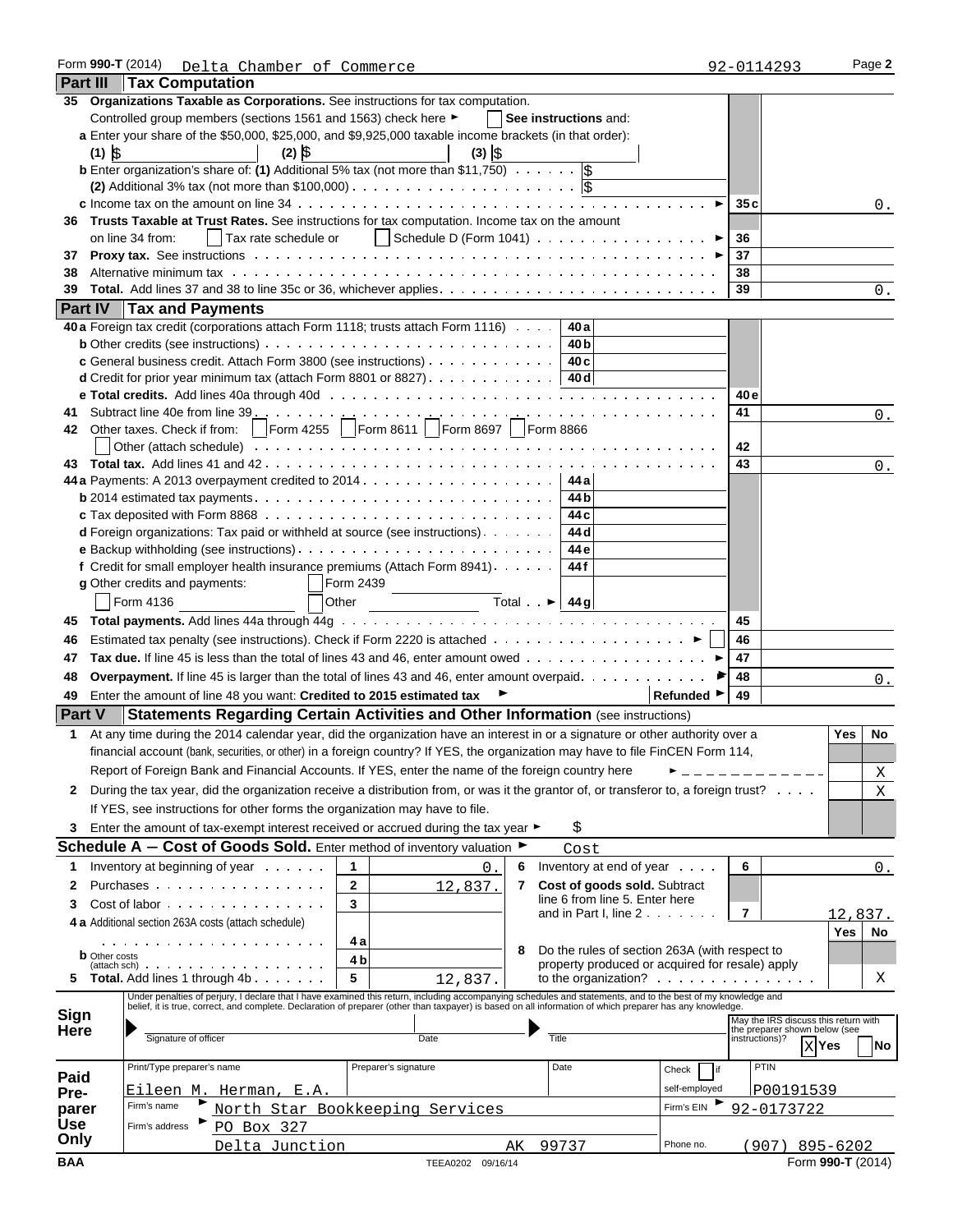| Description of property<br>1.                                                                                                                                                                           |                                                                                                                                                                                                                                        |                                                               |                                      |                                                |                                                                                                  |                                           |                                                                                      |  |
|---------------------------------------------------------------------------------------------------------------------------------------------------------------------------------------------------------|----------------------------------------------------------------------------------------------------------------------------------------------------------------------------------------------------------------------------------------|---------------------------------------------------------------|--------------------------------------|------------------------------------------------|--------------------------------------------------------------------------------------------------|-------------------------------------------|--------------------------------------------------------------------------------------|--|
| (1)                                                                                                                                                                                                     |                                                                                                                                                                                                                                        |                                                               |                                      |                                                |                                                                                                  |                                           |                                                                                      |  |
| (2)                                                                                                                                                                                                     |                                                                                                                                                                                                                                        |                                                               |                                      |                                                |                                                                                                  |                                           |                                                                                      |  |
| (3)                                                                                                                                                                                                     |                                                                                                                                                                                                                                        |                                                               |                                      |                                                |                                                                                                  |                                           |                                                                                      |  |
| (4)                                                                                                                                                                                                     |                                                                                                                                                                                                                                        |                                                               |                                      |                                                |                                                                                                  |                                           |                                                                                      |  |
|                                                                                                                                                                                                         | 2 Rent received or accrued                                                                                                                                                                                                             |                                                               |                                      |                                                |                                                                                                  |                                           | <b>3(a)</b> Deductions directly connected with                                       |  |
| (a) From personal property<br>more than 50%)                                                                                                                                                            | (b) From real and personal property<br>(if the percentage of rent for personal<br>(if the percentage of rent for personal<br>property exceeds 50% or if the rent is<br>property is more than 10% but not<br>based on profit or income) |                                                               |                                      |                                                |                                                                                                  |                                           | the income in columns $2(a)$ and $2(b)$<br>(attach schedule)                         |  |
| (1)                                                                                                                                                                                                     |                                                                                                                                                                                                                                        |                                                               |                                      |                                                |                                                                                                  |                                           |                                                                                      |  |
| (2)                                                                                                                                                                                                     |                                                                                                                                                                                                                                        |                                                               |                                      |                                                |                                                                                                  |                                           |                                                                                      |  |
| (3)                                                                                                                                                                                                     |                                                                                                                                                                                                                                        |                                                               |                                      |                                                |                                                                                                  |                                           |                                                                                      |  |
| (4)                                                                                                                                                                                                     |                                                                                                                                                                                                                                        |                                                               |                                      |                                                |                                                                                                  |                                           |                                                                                      |  |
| Total                                                                                                                                                                                                   | Total                                                                                                                                                                                                                                  |                                                               |                                      |                                                |                                                                                                  |                                           |                                                                                      |  |
| (c) Total income. Add totals of columns 2(a) and 2(b). Enter                                                                                                                                            |                                                                                                                                                                                                                                        |                                                               |                                      |                                                | (b) Total deductions. Enter<br>here and on page 1, Part                                          |                                           |                                                                                      |  |
| here and on page 1, Part I, line 6, column $(A)$                                                                                                                                                        |                                                                                                                                                                                                                                        |                                                               |                                      |                                                | I, line $6$ , column $(B)$                                                                       | $\cdots$                                  |                                                                                      |  |
| <b>Schedule E - Unrelated Debt-Financed Income</b> (see instructions)                                                                                                                                   |                                                                                                                                                                                                                                        |                                                               |                                      |                                                |                                                                                                  |                                           |                                                                                      |  |
| 1 Description of debt-financed property                                                                                                                                                                 |                                                                                                                                                                                                                                        |                                                               |                                      | 2 Gross income from<br>or allocable to debt-   |                                                                                                  |                                           | 3 Deductions directly connected with or allocable to<br>debt-financed property       |  |
|                                                                                                                                                                                                         |                                                                                                                                                                                                                                        |                                                               | financed property                    | (a) Straight line<br>depreciation (attach sch) |                                                                                                  | (b) Other deductions<br>(attach schedule) |                                                                                      |  |
| (1)                                                                                                                                                                                                     |                                                                                                                                                                                                                                        |                                                               |                                      |                                                |                                                                                                  |                                           |                                                                                      |  |
| (2)                                                                                                                                                                                                     |                                                                                                                                                                                                                                        |                                                               |                                      |                                                |                                                                                                  |                                           |                                                                                      |  |
| (3)                                                                                                                                                                                                     |                                                                                                                                                                                                                                        |                                                               |                                      |                                                |                                                                                                  |                                           |                                                                                      |  |
| (4)                                                                                                                                                                                                     |                                                                                                                                                                                                                                        |                                                               |                                      |                                                |                                                                                                  |                                           |                                                                                      |  |
| 4 Amount of average<br>5 Average adjusted basis of<br>acquisition debt on or<br>or allocable to debt-financed<br>allocable to debt-financed<br>property (attach schedule)<br>property (attach schedule) |                                                                                                                                                                                                                                        |                                                               | 6 Column 4<br>divided by<br>column 5 |                                                | 7 Gross income<br>reportable (column 2 x<br>column 6)                                            |                                           | <b>8</b> Allocable deductions<br>(column 6 x total of<br>columns $3(a)$ and $3(b)$ ) |  |
| (1)                                                                                                                                                                                                     |                                                                                                                                                                                                                                        |                                                               |                                      | ి                                              |                                                                                                  |                                           |                                                                                      |  |
| (2)                                                                                                                                                                                                     |                                                                                                                                                                                                                                        |                                                               |                                      | ి                                              |                                                                                                  |                                           |                                                                                      |  |
| (3)                                                                                                                                                                                                     |                                                                                                                                                                                                                                        |                                                               |                                      | ి                                              |                                                                                                  |                                           |                                                                                      |  |
| (4)                                                                                                                                                                                                     |                                                                                                                                                                                                                                        |                                                               |                                      | %                                              |                                                                                                  |                                           |                                                                                      |  |
|                                                                                                                                                                                                         |                                                                                                                                                                                                                                        |                                                               |                                      |                                                | Enter here and on page 1.<br>Part I, line 7, column (A).                                         |                                           | Enter here and on page 1,<br>Part I, line 7, column (B).                             |  |
|                                                                                                                                                                                                         |                                                                                                                                                                                                                                        |                                                               |                                      |                                                |                                                                                                  |                                           |                                                                                      |  |
| Schedule F - Interest, Annuities, Royalties, and Rents From Controlled Organizations (see instructions)                                                                                                 |                                                                                                                                                                                                                                        |                                                               |                                      |                                                |                                                                                                  |                                           |                                                                                      |  |
|                                                                                                                                                                                                         |                                                                                                                                                                                                                                        | <b>Exempt Controlled Organizations</b>                        |                                      |                                                |                                                                                                  |                                           |                                                                                      |  |
| 1 Name of controlled<br>organization                                                                                                                                                                    | 2 Employer<br>identification<br>number                                                                                                                                                                                                 | <b>3 Net unrelated</b><br>income (loss)<br>(see instructions) |                                      | 4 Total of specified<br>payments made          | 5 Part of column 4<br>that is included in<br>the controlling<br>organization's<br>gross income   |                                           | 6 Deductions directly<br>connected with<br>income in column 5                        |  |
| (1)                                                                                                                                                                                                     |                                                                                                                                                                                                                                        |                                                               |                                      |                                                |                                                                                                  |                                           |                                                                                      |  |
| (2)                                                                                                                                                                                                     |                                                                                                                                                                                                                                        |                                                               |                                      |                                                |                                                                                                  |                                           |                                                                                      |  |
| (3)                                                                                                                                                                                                     |                                                                                                                                                                                                                                        |                                                               |                                      |                                                |                                                                                                  |                                           |                                                                                      |  |
| (4)                                                                                                                                                                                                     |                                                                                                                                                                                                                                        |                                                               |                                      |                                                |                                                                                                  |                                           |                                                                                      |  |
| Nonexempt Controlled Organizations                                                                                                                                                                      |                                                                                                                                                                                                                                        |                                                               |                                      |                                                |                                                                                                  |                                           |                                                                                      |  |
| <b>7 Taxable Income</b>                                                                                                                                                                                 | 8 Net unrelated<br>income (loss)<br>(see instructions)                                                                                                                                                                                 | 9 Total of specified                                          | payments made                        |                                                | <b>10 Part of column 9 that is</b><br>included in the controlling<br>organization's gross income |                                           | 11 Deductions directly<br>connected with income<br>in column 10                      |  |
| (1)                                                                                                                                                                                                     |                                                                                                                                                                                                                                        |                                                               |                                      |                                                |                                                                                                  |                                           |                                                                                      |  |
| (2)                                                                                                                                                                                                     |                                                                                                                                                                                                                                        |                                                               |                                      |                                                |                                                                                                  |                                           |                                                                                      |  |
| $\overline{(3)}$                                                                                                                                                                                        |                                                                                                                                                                                                                                        |                                                               |                                      |                                                |                                                                                                  |                                           |                                                                                      |  |
| (4)                                                                                                                                                                                                     |                                                                                                                                                                                                                                        |                                                               |                                      |                                                |                                                                                                  |                                           |                                                                                      |  |
|                                                                                                                                                                                                         |                                                                                                                                                                                                                                        |                                                               |                                      |                                                | Add columns 5 and 10. Enter                                                                      |                                           | Add columns 6 and 11. Enter                                                          |  |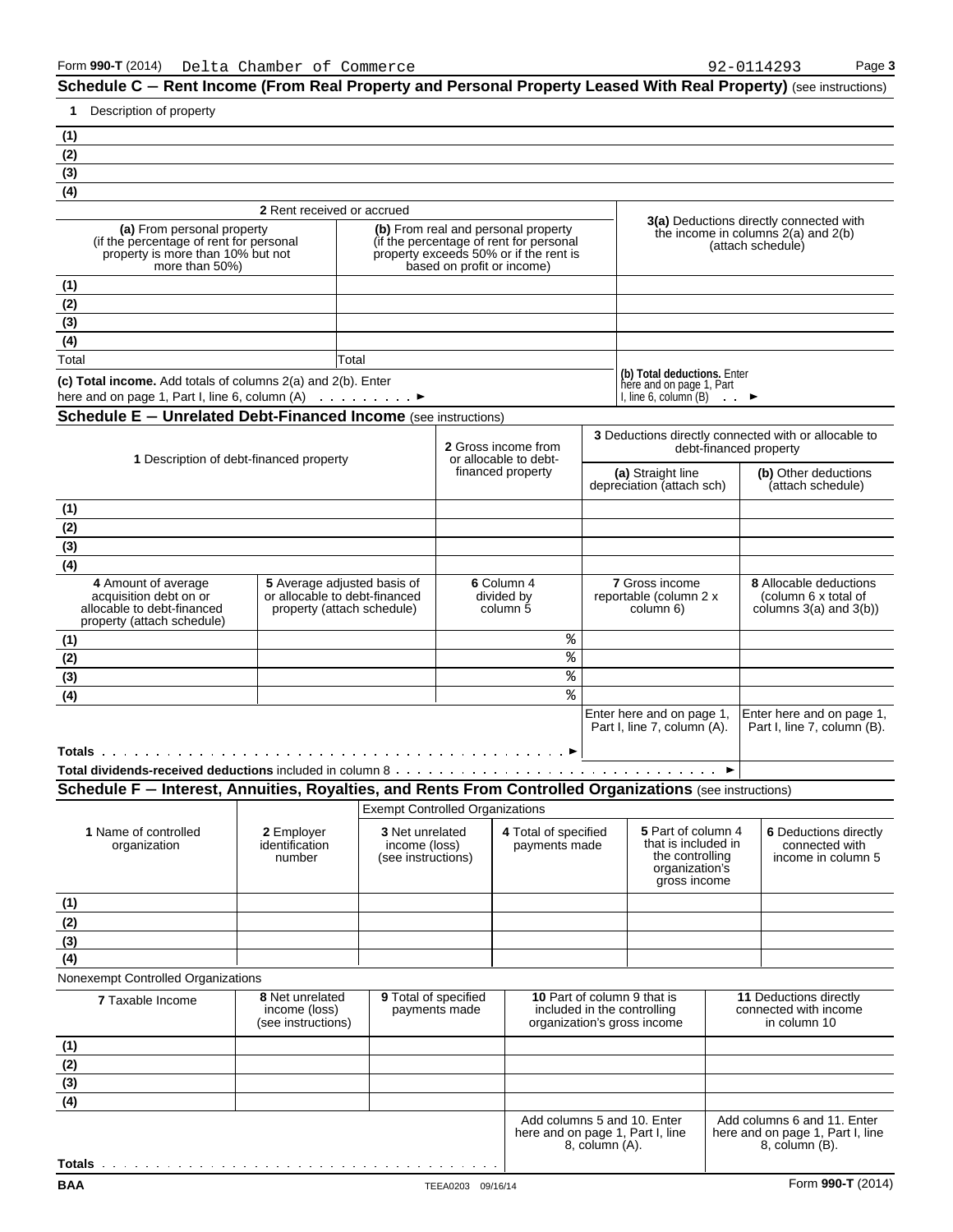| Form 990-T (2014) Delta Chamber of Commerce                                                                                      |                                                                         |             |                                                                                        |                                                                                                                                        |                                   |                                                                           | 92-0114293   |                                                                         | Page 4                                                                                             |
|----------------------------------------------------------------------------------------------------------------------------------|-------------------------------------------------------------------------|-------------|----------------------------------------------------------------------------------------|----------------------------------------------------------------------------------------------------------------------------------------|-----------------------------------|---------------------------------------------------------------------------|--------------|-------------------------------------------------------------------------|----------------------------------------------------------------------------------------------------|
| Schedule G - Investment Income of a Section 501(c)(7), (9), or (17) Organization (see instructions)                              |                                                                         |             |                                                                                        |                                                                                                                                        |                                   |                                                                           |              |                                                                         |                                                                                                    |
| 1 Description of income                                                                                                          | 2 Amount of income                                                      |             |                                                                                        | 3 Deductions<br>directly connected<br>(attach schedule)                                                                                | 4 Set-asides<br>(attach schedule) |                                                                           |              | <b>5</b> Total deductions and<br>set-asides (column 3<br>plus column 4) |                                                                                                    |
| (1)                                                                                                                              |                                                                         |             |                                                                                        |                                                                                                                                        |                                   |                                                                           |              |                                                                         |                                                                                                    |
| (2)                                                                                                                              |                                                                         |             |                                                                                        |                                                                                                                                        |                                   |                                                                           |              |                                                                         |                                                                                                    |
| $\frac{(3)}{(4)}$                                                                                                                |                                                                         |             |                                                                                        |                                                                                                                                        |                                   |                                                                           |              |                                                                         |                                                                                                    |
|                                                                                                                                  |                                                                         |             |                                                                                        |                                                                                                                                        |                                   |                                                                           |              |                                                                         |                                                                                                    |
|                                                                                                                                  | Enter here and on page 1,<br>Part I, line 9, column (A).                |             |                                                                                        |                                                                                                                                        |                                   |                                                                           |              |                                                                         | Enter here and on page 1,<br>Part I, line 9, column (B).                                           |
| Totals $\cdots$ $\blacktriangleright$                                                                                            |                                                                         |             |                                                                                        |                                                                                                                                        |                                   |                                                                           |              |                                                                         |                                                                                                    |
| Schedule I - Exploited Exempt Activity Income, Other Than Advertising Income (see instructions)                                  |                                                                         |             |                                                                                        |                                                                                                                                        |                                   |                                                                           |              |                                                                         |                                                                                                    |
|                                                                                                                                  |                                                                         |             |                                                                                        |                                                                                                                                        |                                   |                                                                           | 6 Expenses   |                                                                         |                                                                                                    |
| 1 Description of exploited activity                                                                                              | 2 Gross<br>unrelated<br>business<br>income from<br>trade or<br>business |             | 3 Expenses directly<br>connected with<br>production<br>of unrelated<br>business income | 4 Net income (loss)<br>from unrelated trade<br>or business (column<br>2 minus column 3).<br>If a gain, compute<br>columns 5 through 7. | 5 Gross income from<br>income     | attributable to<br>activity that is not<br>column 5<br>unrelated business |              |                                                                         | <b>7 Excess exempt</b><br>expenses (column 6<br>minus column 5, but<br>not more than<br>column 4). |
| (1)                                                                                                                              |                                                                         |             |                                                                                        |                                                                                                                                        |                                   |                                                                           |              |                                                                         |                                                                                                    |
| (2)                                                                                                                              |                                                                         |             |                                                                                        |                                                                                                                                        |                                   |                                                                           |              |                                                                         |                                                                                                    |
| (3)                                                                                                                              |                                                                         |             |                                                                                        |                                                                                                                                        |                                   |                                                                           |              |                                                                         |                                                                                                    |
| (4)                                                                                                                              |                                                                         |             |                                                                                        |                                                                                                                                        |                                   |                                                                           |              |                                                                         |                                                                                                    |
|                                                                                                                                  | Enter here and<br>on page 1,<br>Part I, line 10,<br>column (A).         |             | Enter here and<br>on page 1,<br>Part I, line 10,<br>column (B).                        |                                                                                                                                        |                                   |                                                                           |              |                                                                         | Enter here and<br>on page 1,<br>Part II, line 26.                                                  |
|                                                                                                                                  |                                                                         |             |                                                                                        |                                                                                                                                        |                                   |                                                                           |              |                                                                         |                                                                                                    |
| Totals ►                                                                                                                         |                                                                         |             |                                                                                        |                                                                                                                                        |                                   |                                                                           |              |                                                                         |                                                                                                    |
| <b>Schedule J - Advertising Income (See instructions)</b>                                                                        |                                                                         |             |                                                                                        |                                                                                                                                        |                                   |                                                                           |              |                                                                         |                                                                                                    |
| Income From Periodicals Reported on a Consolidated Basis<br><b>Part I</b>                                                        |                                                                         |             |                                                                                        |                                                                                                                                        |                                   |                                                                           |              |                                                                         |                                                                                                    |
| 1 Name of periodical                                                                                                             | 2 Gross<br>advertising<br>income                                        | advertising |                                                                                        | 3 Direct<br>4 Advertising gain or<br>(loss) (col 2 minus<br>costs<br>$col(3)$ . If a gain,<br>compute col 5<br>through 7.              |                                   | 5 Circulation<br>6 Readership<br>income<br>costs                          |              |                                                                         | <b>7 Excess readership</b><br>costs (col 6 minus col<br>5, but not more than<br>col 4).            |
| (1)                                                                                                                              |                                                                         |             |                                                                                        |                                                                                                                                        |                                   |                                                                           |              |                                                                         |                                                                                                    |
| (2)                                                                                                                              |                                                                         |             |                                                                                        |                                                                                                                                        |                                   |                                                                           |              |                                                                         |                                                                                                    |
| (3)                                                                                                                              |                                                                         |             |                                                                                        |                                                                                                                                        |                                   |                                                                           |              |                                                                         |                                                                                                    |
| (4)                                                                                                                              |                                                                         |             |                                                                                        |                                                                                                                                        |                                   |                                                                           |              |                                                                         |                                                                                                    |
|                                                                                                                                  |                                                                         |             |                                                                                        |                                                                                                                                        |                                   |                                                                           |              |                                                                         |                                                                                                    |
|                                                                                                                                  |                                                                         |             |                                                                                        |                                                                                                                                        |                                   |                                                                           |              |                                                                         |                                                                                                    |
| <b>Totals</b> (carry to Part II, line $(5)$ ). $\blacktriangleright$                                                             |                                                                         |             |                                                                                        |                                                                                                                                        |                                   |                                                                           |              |                                                                         |                                                                                                    |
| Part II   Income From Periodicals Reported on a Separate Basis (For each periodical listed in Part II, fill in columns 2 through |                                                                         |             |                                                                                        |                                                                                                                                        |                                   |                                                                           |              |                                                                         |                                                                                                    |
| 7 on a line-by-line basis.)                                                                                                      |                                                                         |             |                                                                                        |                                                                                                                                        |                                   |                                                                           |              |                                                                         |                                                                                                    |
|                                                                                                                                  | 2 Gross                                                                 |             | 3 Direct                                                                               | 4 Advertising gain or                                                                                                                  | 5 Circulation                     |                                                                           | 6 Readership |                                                                         | 7 Excess readership                                                                                |
| 1 Name of periodical                                                                                                             | advertising<br>income                                                   |             | advertising<br>costs                                                                   | $(\text{loss})$ (col 2 minus)<br>col 3). If a gain,<br>compute cols 5<br>through 7.                                                    | income                            |                                                                           | costs        |                                                                         | costs (col 6 minus col<br>5, but not more than<br>$col(4)$ .                                       |
| (1)                                                                                                                              |                                                                         |             |                                                                                        |                                                                                                                                        |                                   |                                                                           |              |                                                                         |                                                                                                    |
| (2)                                                                                                                              |                                                                         |             |                                                                                        |                                                                                                                                        |                                   |                                                                           |              |                                                                         |                                                                                                    |
| (3)                                                                                                                              |                                                                         |             |                                                                                        |                                                                                                                                        |                                   |                                                                           |              |                                                                         |                                                                                                    |
| (4)                                                                                                                              |                                                                         |             |                                                                                        |                                                                                                                                        |                                   |                                                                           |              |                                                                         |                                                                                                    |
| (5) Totals from Part I                                                                                                           |                                                                         |             |                                                                                        |                                                                                                                                        |                                   |                                                                           |              |                                                                         |                                                                                                    |
|                                                                                                                                  | Enter here and<br>on page 1,<br>Part I, line 11,<br>column (A)          |             | Enter here and<br>on page 1,<br>Part I, line 11,<br>column (B).                        |                                                                                                                                        |                                   |                                                                           |              |                                                                         | Enter here and<br>on page 1,<br>Part II, line 27.                                                  |
| <b>Totals, Part II (lines 1-5)</b> $\ldots$ $\blacktriangleright$                                                                |                                                                         |             |                                                                                        |                                                                                                                                        |                                   |                                                                           |              |                                                                         |                                                                                                    |
| Schedule K - Compensation of Officers, Directors, and Trustees (see instructions)                                                |                                                                         |             |                                                                                        |                                                                                                                                        |                                   |                                                                           |              |                                                                         |                                                                                                    |
| 1 Name                                                                                                                           |                                                                         |             |                                                                                        | 2 Title                                                                                                                                | 3 Percent of<br>time devoted      | to business                                                               |              |                                                                         | 4 Compensation attributable<br>to unrelated business                                               |
|                                                                                                                                  |                                                                         |             |                                                                                        |                                                                                                                                        |                                   | %                                                                         |              |                                                                         |                                                                                                    |
|                                                                                                                                  |                                                                         |             |                                                                                        |                                                                                                                                        |                                   | %                                                                         |              |                                                                         |                                                                                                    |
|                                                                                                                                  |                                                                         |             |                                                                                        |                                                                                                                                        |                                   | %                                                                         |              |                                                                         |                                                                                                    |
|                                                                                                                                  |                                                                         |             |                                                                                        |                                                                                                                                        |                                   | %                                                                         |              |                                                                         |                                                                                                    |
| Total Enter here and on nane 1 Part II line 14                                                                                   |                                                                         |             |                                                                                        |                                                                                                                                        |                                   |                                                                           |              |                                                                         |                                                                                                    |

**Total.** Enter here and on page 1, Part II, line 14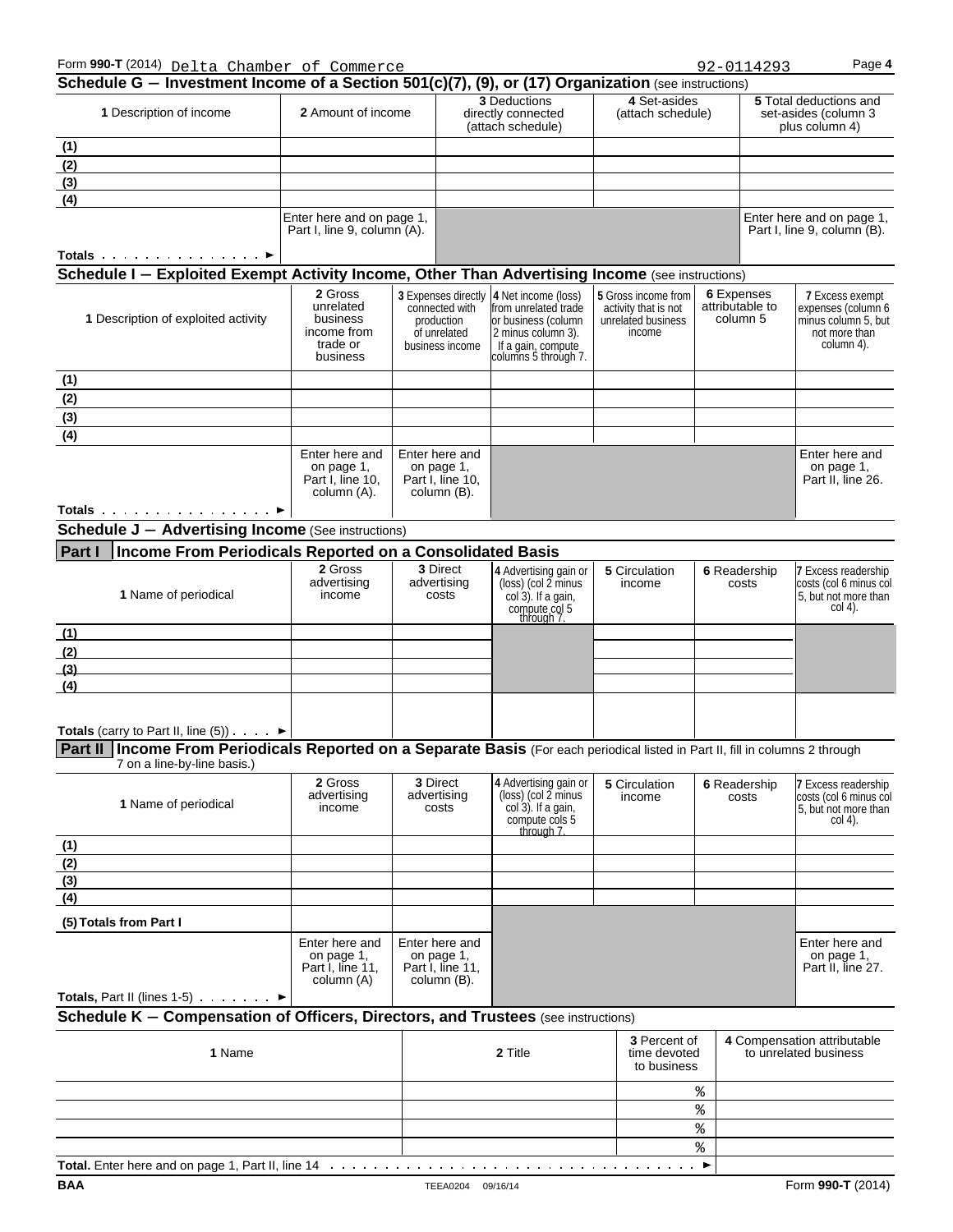| Form 4562 |  |  |
|-----------|--|--|
|-----------|--|--|

# Form **4562 Depreciation and Amortization COMB No. 1545-0172**<br>
(Including Information on Listed Property) **COLL**

| ⊦crm 号JVŁ                                                                            |                             | (Including Information on Listed Property)<br>Attach to your tax return.                                                                                                                                                                                                                                                                          |                              |                |                  |              |                                    |
|--------------------------------------------------------------------------------------|-----------------------------|---------------------------------------------------------------------------------------------------------------------------------------------------------------------------------------------------------------------------------------------------------------------------------------------------------------------------------------------------|------------------------------|----------------|------------------|--------------|------------------------------------|
| Department of the Treasury<br>(99)                                                   |                             | Information about Form 4562 and its separate instructions is at www.irs.gov/form4562.                                                                                                                                                                                                                                                             |                              |                |                  |              | Attachment<br>179                  |
| Internal Revenue Service<br>Name(s) shown on return                                  |                             |                                                                                                                                                                                                                                                                                                                                                   |                              |                |                  |              | Sequence No.<br>Identifying number |
| Delta Chamber of Commerce<br>Business or activity to which this form relates         |                             |                                                                                                                                                                                                                                                                                                                                                   |                              |                |                  |              | 92-0114293                         |
| Form 990 / Form 990EZ                                                                |                             |                                                                                                                                                                                                                                                                                                                                                   |                              |                |                  |              |                                    |
| Part I                                                                               |                             | <b>Election To Expense Certain Property Under Section 179</b><br>Note: If you have any listed property, complete Part V before you complete Part I.                                                                                                                                                                                               |                              |                |                  |              |                                    |
| 1                                                                                    |                             |                                                                                                                                                                                                                                                                                                                                                   |                              |                |                  | 1            |                                    |
| 2                                                                                    |                             | Total cost of section 179 property placed in service (see instructions)                                                                                                                                                                                                                                                                           |                              |                |                  | $\mathbf{2}$ |                                    |
| 3                                                                                    |                             | Threshold cost of section 179 property before reduction in limitation (see instructions) $\dots \dots \dots \dots \dots$                                                                                                                                                                                                                          |                              |                |                  | 3            |                                    |
| 4                                                                                    |                             |                                                                                                                                                                                                                                                                                                                                                   |                              |                |                  | 4            |                                    |
| 5                                                                                    |                             | Dollar limitation for tax year. Subtract line 4 from line 1. If zero or less, enter -0-. If married filing                                                                                                                                                                                                                                        |                              |                |                  | 5            |                                    |
| 6                                                                                    | (a) Description of property |                                                                                                                                                                                                                                                                                                                                                   | (b) Cost (business use only) |                | (c) Elected cost |              |                                    |
|                                                                                      |                             |                                                                                                                                                                                                                                                                                                                                                   |                              |                |                  |              |                                    |
| 7                                                                                    |                             | Listed property. Enter the amount from line $29 \ldots \ldots \ldots \ldots \ldots \ldots \ldots \ldots$                                                                                                                                                                                                                                          |                              | $\overline{7}$ |                  |              |                                    |
| 8                                                                                    |                             | Total elected cost of section 179 property. Add amounts in column (c), lines 6 and 7                                                                                                                                                                                                                                                              |                              |                |                  | 8            |                                    |
| 9                                                                                    |                             |                                                                                                                                                                                                                                                                                                                                                   |                              |                |                  | 9            |                                    |
| 10                                                                                   |                             |                                                                                                                                                                                                                                                                                                                                                   |                              |                |                  | 10           |                                    |
| 11                                                                                   |                             | Business income limitation. Enter the smaller of business income (not less than zero) or line 5 (see instrs)                                                                                                                                                                                                                                      |                              |                |                  | 11           |                                    |
| 12                                                                                   |                             | Section 179 expense deduction. Add lines 9 and 10, but do not enter more than line 11                                                                                                                                                                                                                                                             |                              |                |                  | 12           |                                    |
| 13                                                                                   |                             | Carryover of disallowed deduction to 2015. Add lines 9 and 10, less line 12. $\dots \dots$ . $\blacktriangleright$ 13                                                                                                                                                                                                                             |                              |                |                  |              |                                    |
| Note: Do not use Part II or Part III below for listed property. Instead, use Part V. |                             |                                                                                                                                                                                                                                                                                                                                                   |                              |                |                  |              |                                    |
| Part II                                                                              |                             | Special Depreciation Allowance and Other Depreciation (Do not include listed property.) (See instructions.)                                                                                                                                                                                                                                       |                              |                |                  |              |                                    |
| 14                                                                                   |                             | Special depreciation allowance for qualified property (other than listed property) placed in service during the<br>tax year (see instructions) with the content of the content of the content of the content of the content of the content of the content of the content of the content of the content of the content of the content of the conte |                              |                |                  | 14           |                                    |
| 15                                                                                   |                             |                                                                                                                                                                                                                                                                                                                                                   |                              |                |                  | 15           |                                    |
| 16                                                                                   |                             |                                                                                                                                                                                                                                                                                                                                                   |                              |                |                  | 16           |                                    |
| Part III                                                                             |                             | <b>MACRS</b> Depreciation (Do not include listed property.) (See instructions.)                                                                                                                                                                                                                                                                   |                              |                |                  |              |                                    |
|                                                                                      |                             | <b>Section A</b>                                                                                                                                                                                                                                                                                                                                  |                              |                |                  | 17           | 24.                                |
| 17<br>18                                                                             |                             | MACRS deductions for assets placed in service in tax years beginning before 2014.<br>If you are electing to group any assets placed in service during the tax year into one or more general                                                                                                                                                       |                              |                |                  |              |                                    |
|                                                                                      |                             |                                                                                                                                                                                                                                                                                                                                                   |                              |                |                  |              |                                    |
| (a)                                                                                  | (b) Month and               | Section B - Assets Placed in Service During 2014 Tax Year Using the General Depreciation System<br>(C) Basis for depreciation                                                                                                                                                                                                                     | (d)                          | (e)            | (f)              |              | (g) Depreciation                   |
| Classification of property                                                           | year placed<br>in service   | (business/investment use<br>only - see instructions)                                                                                                                                                                                                                                                                                              | Recovery period              | Convention     | Method           |              | deduction                          |
| <b>19 a</b> $3$ -year property $\cdots$                                              |                             |                                                                                                                                                                                                                                                                                                                                                   |                              |                |                  |              |                                    |
| <b>b</b> 5-year property $\cdot$ $\cdot$ $\cdot$                                     |                             |                                                                                                                                                                                                                                                                                                                                                   |                              |                |                  |              |                                    |
| $c$ 7-year property $\cdots$                                                         |                             |                                                                                                                                                                                                                                                                                                                                                   |                              |                |                  |              |                                    |
| $d$ 10-year property $\cdots$                                                        |                             |                                                                                                                                                                                                                                                                                                                                                   |                              |                |                  |              |                                    |
| e 15-year property                                                                   |                             |                                                                                                                                                                                                                                                                                                                                                   |                              |                |                  |              |                                    |
| f 20-year property                                                                   |                             |                                                                                                                                                                                                                                                                                                                                                   |                              |                |                  |              |                                    |
| $g$ 25-year property $\cdots$                                                        |                             |                                                                                                                                                                                                                                                                                                                                                   | 25 yrs                       |                | S/L              |              |                                    |
| h Residential rental                                                                 |                             |                                                                                                                                                                                                                                                                                                                                                   | 27.5 yrs                     | МM             | S/L              |              |                                    |
| property exercise the contract of                                                    |                             |                                                                                                                                                                                                                                                                                                                                                   | 27.5 yrs                     | МM             | S/L              |              |                                    |
| <i>i</i> Nonresidential real                                                         |                             |                                                                                                                                                                                                                                                                                                                                                   | 39 yrs                       | МM             | S/L              |              |                                    |
|                                                                                      |                             |                                                                                                                                                                                                                                                                                                                                                   |                              | МM             | S/L              |              |                                    |
|                                                                                      |                             | Section C - Assets Placed in Service During 2014 Tax Year Using the Alternative Depreciation System                                                                                                                                                                                                                                               |                              |                |                  |              |                                    |
| 20 a Class life                                                                      |                             |                                                                                                                                                                                                                                                                                                                                                   |                              |                | S/L              |              |                                    |
| $\mathbf{b}$ 12-year $\cdots$                                                        | S/L<br>12 yrs               |                                                                                                                                                                                                                                                                                                                                                   |                              |                |                  |              |                                    |
| $c$ 40-year $\cdots$ $\cdots$                                                        |                             |                                                                                                                                                                                                                                                                                                                                                   | $40 \text{ yrs}$             | МM             | S/L              |              |                                    |
| <b>Part IV</b><br><b>Summary</b> (See instructions.)                                 |                             |                                                                                                                                                                                                                                                                                                                                                   |                              |                |                  |              |                                    |
|                                                                                      |                             |                                                                                                                                                                                                                                                                                                                                                   |                              |                |                  |              |                                    |
| Listed property. Enter amount from line 28<br>21                                     |                             |                                                                                                                                                                                                                                                                                                                                                   |                              |                | 21               |              |                                    |

| 22 | Total. Add amounts from line 12, lines 14 through 17, lines 19 and 20 in column (g), and line 21. Enter here and on                                       |  | 24. |
|----|-----------------------------------------------------------------------------------------------------------------------------------------------------------|--|-----|
|    | 23 For assets shown above and placed in service during the current year, enter<br>the portion of the basis attributable to section 263A costs $\cdots$ 23 |  |     |

**BAA For Paperwork Reduction Act Notice, see separate instructions.** FDIZ0812 06/24/14 FORM 4562 (2014)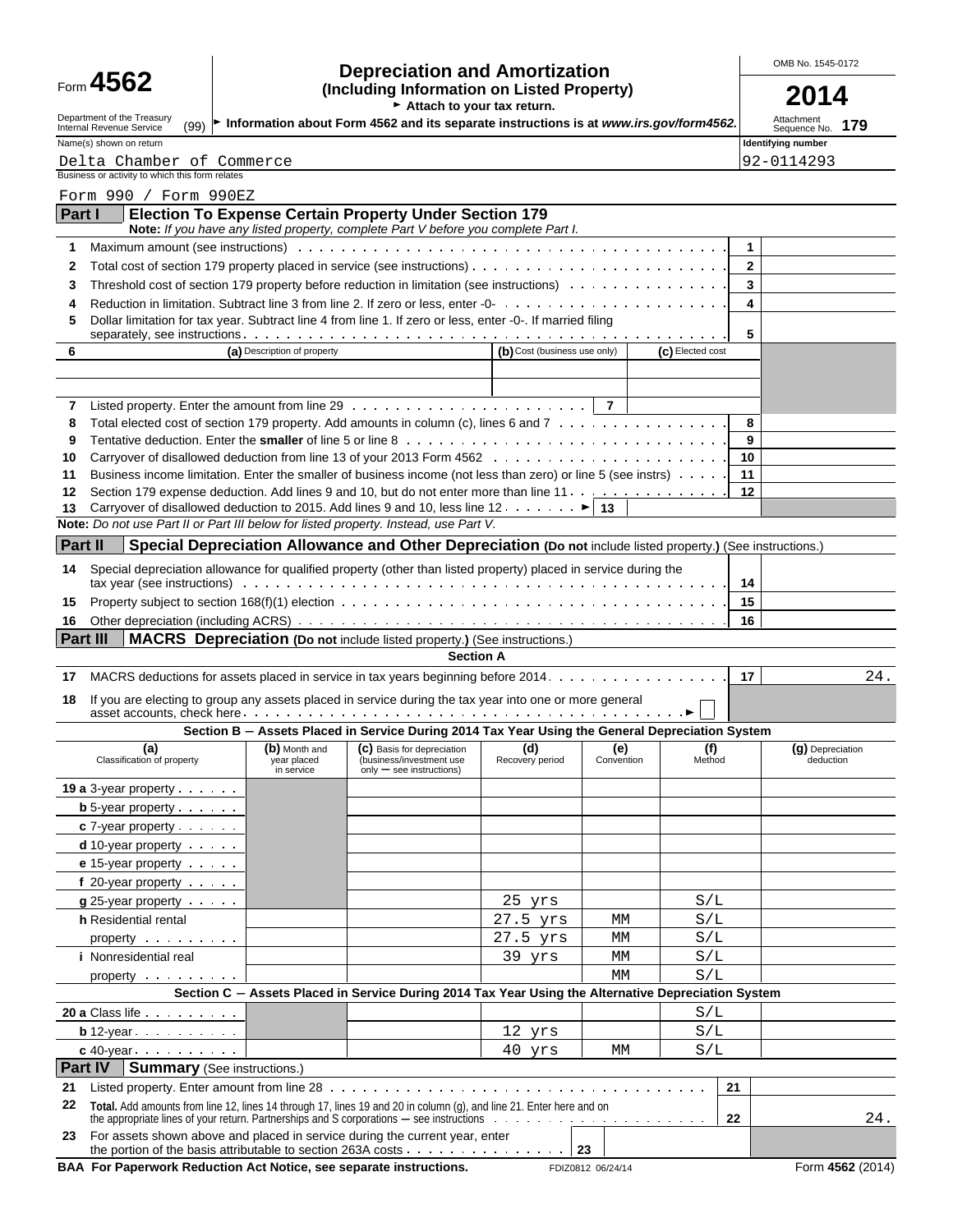|    | Form 4562 (2014)                                                                                                                                                                                                                   |                           | Delta Chamber of Commerce                                                                                                                                                                                           |                |                             |                                            |                                   |     |                 |                 |                |                                           | 92-0114293          |                               | Page 2              |
|----|------------------------------------------------------------------------------------------------------------------------------------------------------------------------------------------------------------------------------------|---------------------------|---------------------------------------------------------------------------------------------------------------------------------------------------------------------------------------------------------------------|----------------|-----------------------------|--------------------------------------------|-----------------------------------|-----|-----------------|-----------------|----------------|-------------------------------------------|---------------------|-------------------------------|---------------------|
|    | Part V                                                                                                                                                                                                                             |                           | Listed Property (Include automobiles, certain other vehicles, certain aircraft, certain computers, and property used for<br>entertainment, recreation, or amusement.)                                               |                |                             |                                            |                                   |     |                 |                 |                |                                           |                     |                               |                     |
|    |                                                                                                                                                                                                                                    |                           | Note: For any vehicle for which you are using the standard mileage rate or deducting lease expense, complete only 24a, 24b,<br>columns (a) through (c) of Section A, all of Section B, and Section C if applicable. |                |                             |                                            |                                   |     |                 |                 |                |                                           |                     |                               |                     |
|    |                                                                                                                                                                                                                                    |                           | Section A - Depreciation and Other Information (Caution: See the instructions for limits for passenger automobiles.)                                                                                                |                |                             |                                            |                                   |     |                 |                 |                |                                           |                     |                               |                     |
|    | 24 a Do you have evidence to support the business/investment use claimed?                                                                                                                                                          |                           |                                                                                                                                                                                                                     |                |                             |                                            | <b>Yes</b>                        |     |                 |                 |                | No 24b If 'Yes.' is the evidence written? |                     | Yes                           | No                  |
|    | (a)<br>Type of property                                                                                                                                                                                                            | (b)                       | (c)<br>Business/                                                                                                                                                                                                    | (d)<br>Cost or |                             |                                            | (e)<br>Basis for depreciation     |     | (f)<br>Recovery |                 | (g)<br>Method/ |                                           | (h)<br>Depreciation |                               | (i)<br>Elected      |
|    | (list vehicles first)                                                                                                                                                                                                              | Date placed<br>in service | investment<br>use<br>percentage                                                                                                                                                                                     | other basis    |                             |                                            | (business/investment<br>use only) |     | period          |                 | Convention     |                                           | deduction           |                               | section 179<br>cost |
| 25 | Special depreciation allowance for qualified listed property placed in service during the tax year and                                                                                                                             |                           |                                                                                                                                                                                                                     |                |                             |                                            |                                   |     |                 |                 |                |                                           |                     |                               |                     |
|    |                                                                                                                                                                                                                                    |                           |                                                                                                                                                                                                                     |                |                             |                                            |                                   |     |                 |                 | 25             |                                           |                     |                               |                     |
| 26 | Property used more than 50% in a qualified business use:                                                                                                                                                                           |                           |                                                                                                                                                                                                                     |                |                             |                                            |                                   |     |                 |                 |                |                                           |                     |                               |                     |
|    |                                                                                                                                                                                                                                    |                           |                                                                                                                                                                                                                     |                |                             |                                            |                                   |     |                 |                 |                |                                           |                     |                               |                     |
|    |                                                                                                                                                                                                                                    |                           |                                                                                                                                                                                                                     |                |                             |                                            |                                   |     |                 |                 |                |                                           |                     |                               |                     |
| 27 | Property used 50% or less in a qualified business use:                                                                                                                                                                             |                           |                                                                                                                                                                                                                     |                |                             |                                            |                                   |     |                 |                 |                |                                           |                     |                               |                     |
|    |                                                                                                                                                                                                                                    |                           |                                                                                                                                                                                                                     |                |                             |                                            |                                   |     |                 |                 |                |                                           |                     |                               |                     |
|    |                                                                                                                                                                                                                                    |                           |                                                                                                                                                                                                                     |                |                             |                                            |                                   |     |                 |                 |                |                                           |                     |                               |                     |
|    |                                                                                                                                                                                                                                    |                           |                                                                                                                                                                                                                     |                |                             |                                            |                                   |     |                 |                 |                |                                           |                     |                               |                     |
| 28 | Add amounts in column (h), lines 25 through 27. Enter here and on line 21, page $1 \cdot \cdot \cdot \cdot \cdot \cdot \cdot \cdot \cdot$                                                                                          |                           |                                                                                                                                                                                                                     |                |                             |                                            |                                   |     |                 |                 | 28             |                                           |                     |                               |                     |
| 29 |                                                                                                                                                                                                                                    |                           |                                                                                                                                                                                                                     |                |                             | Section B - Information on Use of Vehicles |                                   |     |                 |                 |                |                                           | 29                  |                               |                     |
|    | Complete this section for vehicles used by a sole proprietor, partner, or other 'more than 5% owner,' or related person. If you provided vehicles                                                                                  |                           |                                                                                                                                                                                                                     |                |                             |                                            |                                   |     |                 |                 |                |                                           |                     |                               |                     |
|    | to your employees, first answer the questions in Section C to see if you meet an exception to completing this section for those vehicles.                                                                                          |                           |                                                                                                                                                                                                                     |                |                             |                                            |                                   |     |                 |                 |                |                                           |                     |                               |                     |
| 30 | Total business/investment miles driven                                                                                                                                                                                             |                           |                                                                                                                                                                                                                     |                | (a)                         | (b)                                        |                                   | (c) |                 | (d)             |                | (e)                                       |                     | (f)                           |                     |
|    | during the year (do not include                                                                                                                                                                                                    |                           |                                                                                                                                                                                                                     | Vehicle 1      |                             | Vehicle 2                                  |                                   |     | Vehicle 3       |                 | Vehicle 4      |                                           | Vehicle 5           |                               | Vehicle 6           |
| 31 |                                                                                                                                                                                                                                    |                           |                                                                                                                                                                                                                     |                |                             |                                            |                                   |     |                 |                 |                |                                           |                     |                               |                     |
| 32 | Total commuting miles driven during the year<br>Total other personal (noncommuting)                                                                                                                                                |                           |                                                                                                                                                                                                                     |                |                             |                                            |                                   |     |                 |                 |                |                                           |                     |                               |                     |
|    | miles driven                                                                                                                                                                                                                       |                           |                                                                                                                                                                                                                     |                |                             |                                            |                                   |     |                 |                 |                |                                           |                     |                               |                     |
| 33 | Total miles driven during the year. Add<br>lines 30 through $32 \cdot \cdot \cdot \cdot \cdot \cdot \cdot \cdot \cdot \cdot \cdot \cdot$                                                                                           |                           |                                                                                                                                                                                                                     |                |                             |                                            |                                   |     |                 |                 |                |                                           |                     |                               |                     |
|    |                                                                                                                                                                                                                                    |                           |                                                                                                                                                                                                                     | Yes            | No                          | Yes                                        | No                                | Yes | No              | Yes             | No             | Yes                                       | No                  | Yes                           | No                  |
| 34 | Was the vehicle available for personal use                                                                                                                                                                                         |                           |                                                                                                                                                                                                                     |                |                             |                                            |                                   |     |                 |                 |                |                                           |                     |                               |                     |
|    | during off-duty hours?                                                                                                                                                                                                             |                           |                                                                                                                                                                                                                     |                |                             |                                            |                                   |     |                 |                 |                |                                           |                     |                               |                     |
| 35 | Was the vehicle used primarily by a more<br>than 5% owner or related person?                                                                                                                                                       |                           |                                                                                                                                                                                                                     |                |                             |                                            |                                   |     |                 |                 |                |                                           |                     |                               |                     |
| 36 | Is another vehicle available for                                                                                                                                                                                                   |                           |                                                                                                                                                                                                                     |                |                             |                                            |                                   |     |                 |                 |                |                                           |                     |                               |                     |
|    |                                                                                                                                                                                                                                    |                           | Section C - Questions for Employers Who Provide Vehicles for Use by Their Employees                                                                                                                                 |                |                             |                                            |                                   |     |                 |                 |                |                                           |                     |                               |                     |
|    | Answer these questions to determine if you meet an exception to completing Section B for vehicles used by employees who are not more than                                                                                          |                           |                                                                                                                                                                                                                     |                |                             |                                            |                                   |     |                 |                 |                |                                           |                     |                               |                     |
|    | 5% owners or related persons (see instructions).                                                                                                                                                                                   |                           |                                                                                                                                                                                                                     |                |                             |                                            |                                   |     |                 |                 |                |                                           |                     |                               |                     |
| 37 | Do you maintain a written policy statement that prohibits all personal use of vehicles, including commuting,                                                                                                                       |                           |                                                                                                                                                                                                                     |                |                             |                                            |                                   |     |                 |                 |                |                                           |                     | <b>Yes</b>                    | No                  |
|    |                                                                                                                                                                                                                                    |                           |                                                                                                                                                                                                                     |                |                             |                                            |                                   |     |                 |                 |                |                                           |                     |                               |                     |
| 38 | Do you maintain a written policy statement that prohibits personal use of vehicles, except commuting, by your<br>employees? See the instructions for vehicles used by corporate officers, directors, or 1% or more owners.         |                           |                                                                                                                                                                                                                     |                |                             |                                            |                                   |     |                 |                 |                |                                           |                     |                               |                     |
| 39 |                                                                                                                                                                                                                                    |                           |                                                                                                                                                                                                                     |                |                             |                                            |                                   |     |                 |                 |                |                                           |                     |                               |                     |
| 40 | Do you provide more than five vehicles to your employees, obtain information from your employees about the use of the                                                                                                              |                           |                                                                                                                                                                                                                     |                |                             |                                            |                                   |     |                 |                 |                |                                           |                     |                               |                     |
|    |                                                                                                                                                                                                                                    |                           |                                                                                                                                                                                                                     |                |                             |                                            |                                   |     |                 |                 |                |                                           |                     |                               |                     |
| 41 | Do you meet the requirements concerning qualified automobile demonstration use? (See instructions.) $\ldots \ldots$<br>Note: If your answer to 37, 38, 39, 40, or 41 is 'Yes,' do not complete Section B for the covered vehicles. |                           |                                                                                                                                                                                                                     |                |                             |                                            |                                   |     |                 |                 |                |                                           |                     |                               |                     |
|    | <b>Part VI</b><br>Amortization                                                                                                                                                                                                     |                           |                                                                                                                                                                                                                     |                |                             |                                            |                                   |     |                 |                 |                |                                           |                     |                               |                     |
|    |                                                                                                                                                                                                                                    | (a)                       |                                                                                                                                                                                                                     |                | (b)                         |                                            | (c)                               |     |                 | (d)             |                | (e)                                       |                     | (f)                           |                     |
|    |                                                                                                                                                                                                                                    | Description of costs      |                                                                                                                                                                                                                     |                | Date amortization<br>begins |                                            | Amortizable<br>amount             |     |                 | Code<br>section |                | Amortization<br>period or                 |                     | Amortization<br>for this year |                     |
|    |                                                                                                                                                                                                                                    |                           |                                                                                                                                                                                                                     |                |                             |                                            |                                   |     |                 |                 |                | percentage                                |                     |                               |                     |
| 42 | Amortization of costs that begins during your 2014 tax year (see instructions):                                                                                                                                                    |                           |                                                                                                                                                                                                                     |                |                             |                                            |                                   |     |                 |                 |                |                                           |                     |                               |                     |
|    |                                                                                                                                                                                                                                    |                           |                                                                                                                                                                                                                     |                |                             |                                            |                                   |     |                 |                 |                |                                           |                     |                               |                     |
| 43 |                                                                                                                                                                                                                                    |                           |                                                                                                                                                                                                                     |                |                             |                                            |                                   |     |                 |                 |                | 43                                        |                     |                               |                     |
| 44 |                                                                                                                                                                                                                                    |                           | <b>Total.</b> Add amounts in column (f). See the instructions for where to report $\dots \dots \dots \dots \dots \dots \dots$                                                                                       |                |                             |                                            |                                   |     |                 |                 |                | 44                                        |                     |                               |                     |
|    |                                                                                                                                                                                                                                    |                           |                                                                                                                                                                                                                     |                |                             | FDIZ0812 06/24/14                          |                                   |     |                 |                 |                |                                           |                     | Form 4562 (2014)              |                     |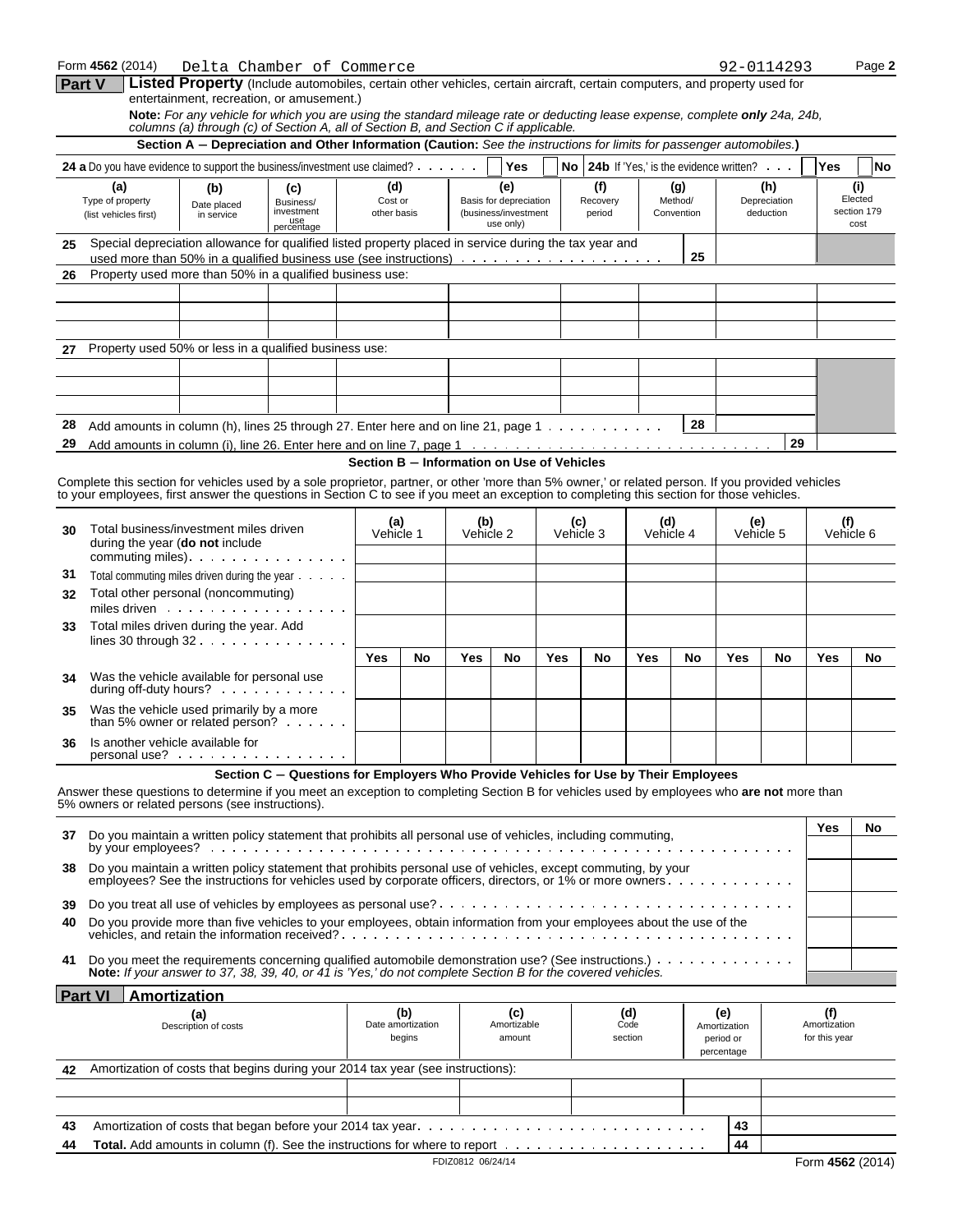#### **Miscellaneous Statement**

| Net Operating Loss Carryforward |           |  |
|---------------------------------|-----------|--|
|                                 | 18187.    |  |
| NOL From 12/31/97               |           |  |
| NOL From 12/31/98               | 20753.    |  |
| NOL From 12/31/99               | 18911.    |  |
| NOL From 12/31/00               | 8620.     |  |
| NOL From 12/31/01               | 26398.    |  |
| NOL From 12/31/02               | 32564.    |  |
| NOL Used 12/31/07               | $-55584.$ |  |
| NOL From 12/31/08               | 56230.    |  |
| NOL From 12/31/09               | 17000.    |  |
| NOL From 12/31/10               | 32223.    |  |
| NOL Used 12/31/11               | $-4322.$  |  |
| NOL From 12/31/12               | 59452.    |  |
| NOL From 12/31/13               | 81576.    |  |
| NOL Used 12/31/14               | $-49175.$ |  |

Total 262833.